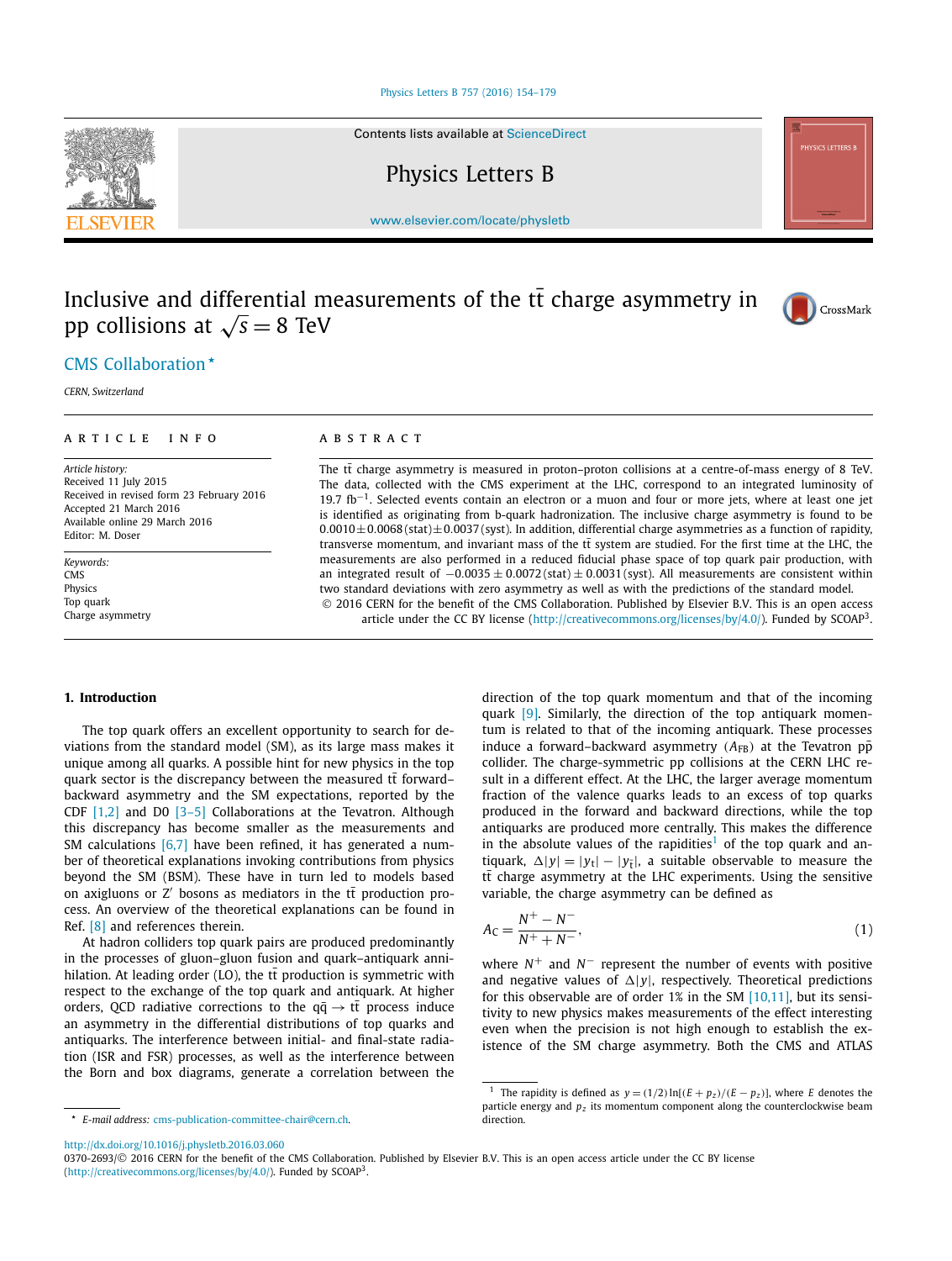<span id="page-1-0"></span>Collaborations have published results based on the data collected at a centre-of-mass energy  $\sqrt{s} = 7$  TeV, which are in agreement with the SM predictions [12-15].

To shed light on the possible existence and the nature of new physics contributions, it is crucial to measure not only the inclusive asymmetry but also  $A<sub>C</sub>$  as a function of variables magnifying the tta charge asymmetry. For this purpose Eq. [\(1\)](#page-0-0) is modified to consider only events in a specific bin of the given variable.

In this letter, we present an inclusive measurement and three differential measurements of the  $t\bar{t}$  charge asymmetry. The three differential variables, which are each sensitive to a different contribution to the charge asymmetry, include the  $t\bar{t}$  system rapidity  $|y_{t\bar{t}}|$ , its transverse momentum  $p_T^{tt}$ , and its invariant mass  $m_{t\bar{t}}$ . The measurements use the data collected with the CMS experiment in 2012 corresponding to an integrated luminosity of 19.7 fb<sup>-1</sup>at  $\sqrt{s} = 8$  TeV.

The variable  $|y_{\text{tf}}|$  is sensitive to the ratio of the contributions from the  $q\bar{q}$  and  $gg$  initial states to  $t\bar{t}$  production. The chargesymmetric gluon fusion process is dominant in the central region, while tt production through qq annihilation mostly produces events with the  $t\bar{t}$  pair at larger rapidities, which implies an enhancement of the charge asymmetry with increasing  $|y_{\text{tf}}|$  [\[10\].](#page-9-0)

The ratio of the positive and negative contributions to the overall asymmetry depends on  $p_T^{\text{tt}}$ . In the SM the interference between the Born and the box diagrams leads to a positive contribution, while the interference between ISR and FSR results in a negative contribution. The presence of additional hard radiation implies, on average, a higher transverse momentum  $(p_T)$  of the tt system. Consequently, in events with large values of  $p_T^{\text{tt}}$ , the negative contribution from the ISR–FSR interference is enhanced [\[10\].](#page-9-0)

The charge asymmetry is expected to depend on  $m_{t\bar{t}}$  since the contribution of the  $q\bar{q}$  initial state process is enhanced for larger values of this variable. It is also sensitive to BSM contributions; new heavy particles could be exchanged between initial quarks and antiquarks and contribute to the  $t\bar{t}$  production (see, e.g. Ref. [\[16\]](#page-9-0) and references therein). The amplitudes associated with these new contributions would interfere with those of the SM processes, and depending on the model they could lead to an increasing  $t\bar{t}$  charge asymmetry with increasing  $m_{t\bar{t}}$ .

Because only a part of the  $t\bar{t}$  phase space is experimentally accessible, measurements of the charge asymmetry that are to be compared to theoretical predictions necessarily include an extrapolation to a more well-defined phase space. To this end a fiducial phase space is defined that emulates the restrictions of the measurable phase space while allowing for the calculation of theoretical predictions. This minimizes the need for extrapolation, which can be subject to unpredictable uncertainties if there are significant BSM contributions. An additional extrapolation to the full phase space of top quark pair production is provided as well, which allows for an easier comparison to the results of other measurements and theoretical calculations.

#### **2. CMS detector**

The central feature of the CMS apparatus is a superconducting solenoid of 6 m internal diameter, providing a magnetic field of 3.8 T. Within the solenoid volume are a silicon pixel and strip tracker, a lead tungstate crystal electromagnetic calorimeter (ECAL), and a brass and scintillator hadron calorimeter, each composed of a barrel and two endcap sections. The inner tracker measures trajectories of charged particles within the pseudorapidity range  $|\eta|$  < 2.5, while the calorimeters provide coverage up to  $|\eta|$  = 3.0. The pseudorapidity is defined as  $\eta = -\ln(\tan \theta/2)$ , with the polar angle *θ* being measured relative to the counterclockwise beam direction. The ECAL has an energy resolution of 3% or better for the range of electron energies relevant for this analysis. Extensive forward calorimetry complements the coverage provided by the barrel and endcap detectors. Muons are measured in the pseudorapidity range |*η*| *<* <sup>2</sup>*.*4 using gas-ionization detectors embedded in the steel flux-return yoke outside the solenoid. Matching muons to tracks measured in the silicon tracker results in a relative  $p<sub>T</sub>$  resolution for muons with  $20 < p_T < 100$  GeV of 1.3–2.0% in the barrel and better than 6% in the endcaps. The  $p_T$  resolution in the barrel is better than 10% for muons with  $p_T$  up to 1 TeV [\[17\].](#page-9-0) A more detailed description of the CMS detector, together with a definition of the coordinate system used and the relevant kinematic variables, can be found in Ref. [\[18\].](#page-9-0)

#### **3. Simulated samples**

For several steps of the measurement, samples of simulated events are used to model both the signal process and the background contributions arising from the production of single top quarks and vector bosons in association with jets (W+jets and Z+jets). An additional background contribution from QCD multijet events is modelled using a template derived from data; see Section [6.](#page-2-0) Top quark pairs are produced with the next-to-leading order (NLO) generator powheg, version 1.0  $[19-22]$ , using the CT10  $[23]$ parton distribution functions (PDF). The electroweak production of single top quarks, in the *t*-channel and in association with a W boson (tW-channel), is simulated using powheg and the CTEQ6M PDF set [\[24\].](#page-9-0) The production of electroweak vector bosons in associa-tion with jets is simulated using MADGRAPH, version 5.1.3.30 [\[25\],](#page-9-0) and the CTEQ6L1 [\[24\]](#page-9-0) PDF set.

For the simulation of  $t\bar{t}$  and single top quark events the top quark mass is set to 172.5 GeV. For all samples, pythia, version 6.426 [\[26\],](#page-9-0) is used for the description of the parton showering and hadronization. The simulations include additional proton–proton interactions in the same bunch crossing (in-time pileup) and in earlier/later bunch crossings (out-of-time pileup) with the same frequency of occurrence as observed in the data.

Differential cross section measurements [\[27\]](#page-9-0) have shown that the  $p_T$  spectrum of the top quarks in  $t\bar{t}$  events is significantly softer than the one generated by the used simulation programs. To correct for this effect, the simulated  $t\bar{t}$  sample is reweighted according to scale factors derived from these measurements.

#### **4. Event selection**

The analysis uses  $t\bar{t}$  events in which one of the W bosons from a top quark decay subsequently decays into an electron or muon and the corresponding neutrino, and the other W boson decays into a pair of quarks. We therefore select events containing one electron or muon and four or more jets, at least one of which is identified as originating from the hadronization of a bottom quark. To be considered for the offline analysis, the events must pass a single-electron or a single-muon trigger with  $p<sub>T</sub>$  thresholds of 27 and 24 GeV for the electron and muon, respectively.

The particle-flow (PF) algorithm [\[28,29\]](#page-9-0) is used to reconstruct electrons, muons, and jets in the event. The algorithm reconstructs and identifies each individual particle with an optimized combination of information from the various elements of the CMS detector. The reconstructed PF candidates are divided into five classes: electrons, muons, photons, charged hadrons, and neutral hadrons.

The primary vertex of the event  $[30]$  is identified as the reconstructed vertex with the highest sum of squared transverse momenta of the associated charged particles. For an event to be accepted, the primary vertex must satisfy criteria on its location within the detector volume, as well as on the quality of its reconstruction.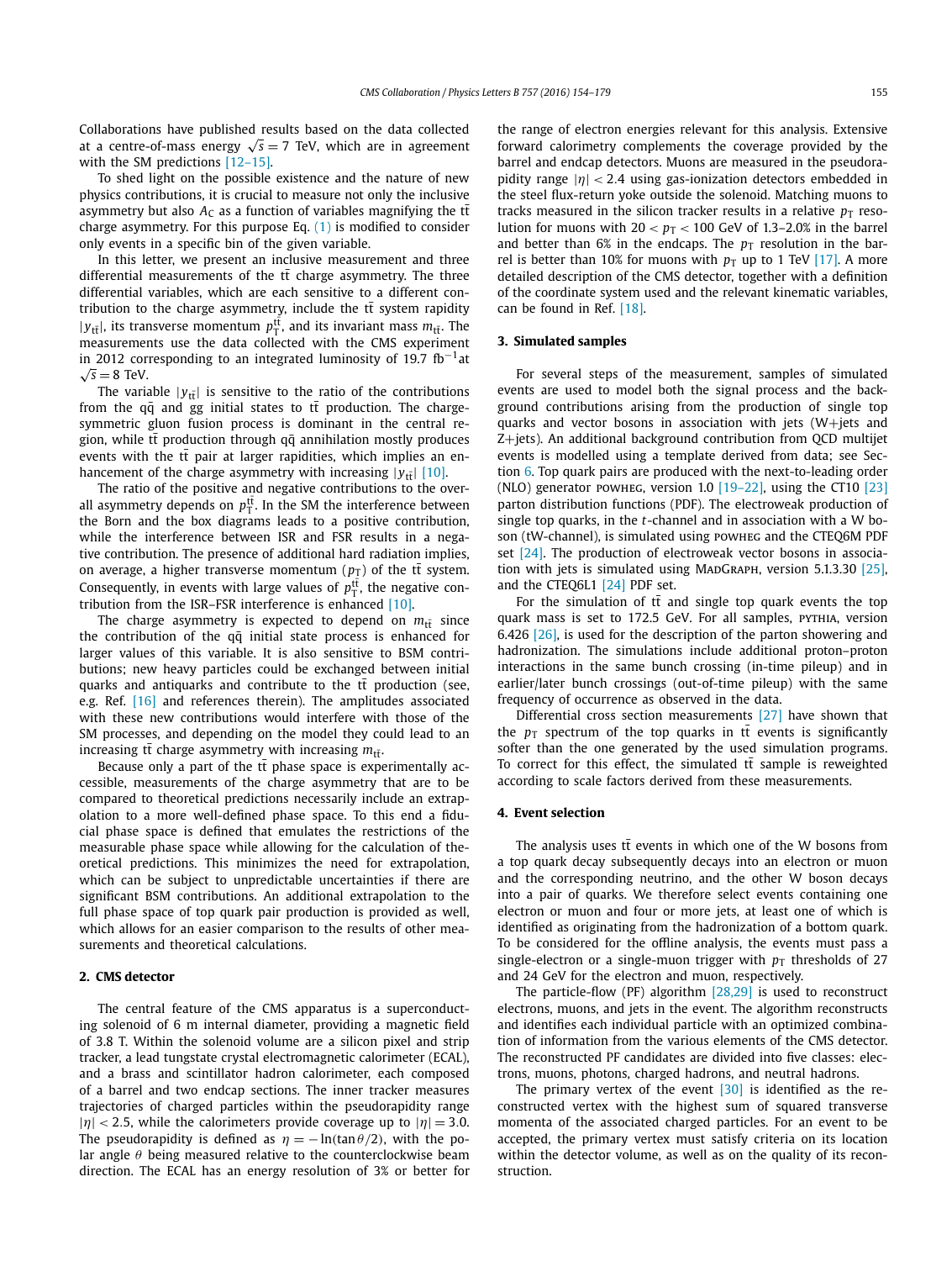<span id="page-2-0"></span>Electron candidates are required to have a transverse momentum larger than 30 GeV and be within  $|\eta|$  < 2.5, excluding the transition region between the ECAL barrel and endcaps of 1*.*44 *<*  $|\eta_{\text{sc}}|$  < 1.57 since the reconstruction of an electron object in this region is not optimal, where *η*sc is the pseudorapidity of the electron candidate supercluster [\[31\].](#page-9-0) Furthermore, electron candidates are selected based on the value of a multivariate discriminant, which combines different variables related to calorimetry and tracking parameters, but also  $p<sub>T</sub>$  and  $\eta$  of the electron candidate. The electron definition also encompasses a conversion rejection method aimed at identifying electrons from photon conversions. Detailed information on the electron reconstruction can be found in Ref. [\[31\].](#page-9-0)

Muons are required to have  $|\eta| < 2.1$  and  $p_T > 26$  GeV, with further requirements on the quality of the muon reconstruction and the compatibility with the primary vertex of the event. The *η* requirement reflects the coverage of the single-muon trigger. Details on the muon reconstruction can be found in Ref. [\[17\].](#page-9-0)

Additionally, electron and muon candidates must be isolated. The isolation is quantified by the variable  $I_{\text{rel}}^{\ell}$ , defined as the sum of reconstructed transverse momenta of nearby PF objects divided by the lepton transverse momentum ( $p_{\rm T}^{\ell}$ ), corrected for pileup ef-fects [\[31\]](#page-9-0) using the effective area (in  $\eta$ – $\phi$  space) of the lepton and the energy density in the event. Electrons and muons are required to have  $I_{rel}^{\ell} < 0.1$  and  $< 0.12$ , respectively, using isolation cones with radii of 0.3 and 0.4 in  $\eta$ – $\phi$  space.

Events with additional electrons and muons are vetoed. The lepton veto is based on a looser definition of the lepton identification. In this definition, electrons must have  $p_T > 20$  GeV,  $|\eta|$  < 2.5 and  $I_{rel}^{\ell}$  < 0.15, while passing a loose criterion on the value of the multivariate discriminant. Muons are required to have  $p_{\text{T}} > 10$  GeV,  $|\eta| < 2.5$ , and  $I_{\text{rel}}^{\ell} < 0.2$ .

Jets are clustered from PF particles with the anti- $k<sub>T</sub>$  [\[32\]](#page-9-0) algorithm with a distance parameter of 0.5. Charged hadrons identified as originating from pileup vertices are removed before clustering into jets. Further corrections  $[33]$  to the jet energy are applied, depending on jet  $\eta$  and  $p_T$ , the jet area in  $\eta$ – $\phi$  space, and the median *p*<sub>T</sub> density of the event. The selected jets must lie within  $|\eta|$  < 2.5 and are required to have  $p_T > 30$  GeV. The jet  $p_T$  resolution in data is approximately 10% worse compared to simulations. To account for this, the transverse momenta of jets in the simulated samples are smeared accordingly. Finally, jets from the hadronization of b quarks are identified using the medium working point of the combined secondary vertex algorithm [\[34\].](#page-9-0) The b tag identification efficiency of this algorithm for b jets with  $p_T > 30$  GeV and |*η*| *<* <sup>2</sup>*.*4 varies between <sup>60</sup> and 70%, while the misidentification rate for jets arising from light quarks or gluons is about 1% [\[35\].](#page-9-0)

With the applied event selection we find a total of 171 121 events with an electron in the final state, hereafter referred to as the electron+jets channel, and 192 123 events in the muon+jets channel.

#### **5. Definition of a fiducial phase space**

Because of the offline event selection, only a subset of the events collected by the CMS detector is used in the analysis. To allow for a comparison of the measurements with the theoretical calculations, an extrapolation to a well-defined phase space needs to be performed. The extrapolation relies on a correct modelling of the ratio of the number of events in the measured phase space to that in the extrapolated one; such a ratio, however, may be affected by new physics. The simple approach, which is extrapolation to the *full phase space* of tt production, entails a large dependence on the model assumptions.

As an alternative, a *fiducial phase space* is defined using generator-level selection criteria that mimic the reconstruction-level criteria applied during the nominal selection. The ratio of the number of fiducial events to the number of reconstruction-level selected events, determined from simulation, is then applied to the data to estimate the distribution of an observable in the fiducial region.

Because of the physical and topological similarity of events in the selected and fiducial phase spaces, new physics contributions are expected to affect both in approximately the same way, leaving the ratio unchanged. Thus this extrapolation to the fiducial phase space is nearly model-independent. It should be noted that the desired model-independence is achieved by using a purely multiplicative correction; a prior subtraction of non-fiducial  $t\bar{t}$  events in the selected phase space would require a larger reliance on the model assumptions, as there would be no cancellation of uncertainties.

Jets of generated particles in simulated events are used to emulate the selection steps acting on reconstructed jets. Hadron-level particles are clustered into jets using the anti- $k<sub>T</sub>$  algorithm with a distance parameter of 0.5, as used for the reconstructed jets. The clustering includes charged leptons and neutrinos, except those created in the leptonic decay of W bosons originating from top quarks. It should be noted that the selection criteria for charged leptons are applied only to leptons originating from top quark decays.

Using these objects the following selection requirements are applied. The event needs to contain exactly one electron (or muon) with  $p_T > 30 (26)$  GeV and  $|\eta| < 2.5 (2.1)$ . Any event that contains an additional electron (or muon) with  $p_T > 20(10)$  GeV and |*η*| *<* <sup>2</sup>*.*5 is rejected. At least four generator-level jets with  $p_T > 30$  GeV,  $|\eta| < 2.5$  are required. The event is rejected if the axes of any such jets have an angular separation of  $\Delta R < 0.4$  to the lepton, where  $\Delta R = \sqrt{(\Delta \eta)^2 + (\Delta \phi)^2}$  is calculated using the differences in the azimuthal angles *φ* and pseudorapidities *η*. This criterion serves as an emulation of the lepton isolation criteria, which use similar radii and are hard to implement for theoretical calculations.

The fiducial region contains about 10% of the events of the full phase space. Roughly 50% of the events in the fiducial region pass the selection outlined in Section [4,](#page-1-0) with the largest inefficiencies caused by the lepton selection and trigger requirements. In comparison, only 1.5% of the events outside the fiducial region fulfil the event selection criteria, making up about 20% of the selected events.

#### **6. Estimation of background contributions**

For the estimation of the background contributions we make use of the discriminating power of the transverse mass of the W boson,  $m_{\overline{1}}^W$ , and of  $M_3$ , the invariant mass of the combination of three jets that corresponds to the largest vectorially summed  $p_T$ . This estimation is necessary for the subtraction of the background contributions of the measured data, as described in Section [7.](#page-3-0) The  $m_{\overline{\rm T}}^{\rm W}$  variable is calculated from the transverse momentum of the charged lepton  $\vec{p}_{\text{T}}^{\ell}$  and the missing transverse momentum vector  $\vec{p}_{\rm T}^{\rm miss}$ . The latter is defined as the  $p_{\rm T}$  imbalance of the reconstructed PF objects, taking into account the propagation of jet energy corrections to this observable. Its magnitude is referred to as  $E_{\rm T}^{\rm miss}$ . Neglecting the lepton masses,  $m_{\rm T}^{\rm W}$  is defined as

$$
m_{\rm T}^{\rm W} = \sqrt{2(E_{\rm T}^{\rm miss} p_{\rm T}^{\ell} - \vec{p}_{\rm T}^{\rm miss} \cdot \vec{p}_{\rm T}^{\ell})}.
$$
 (2)

The background estimation is made with a binned maximum likelihood fit for each lepton channel. A simultaneous fit in  $m_{\text{T}}^{\text{W}}$  and *M*<sup>3</sup> is performed in two disjoint data samples, corresponding to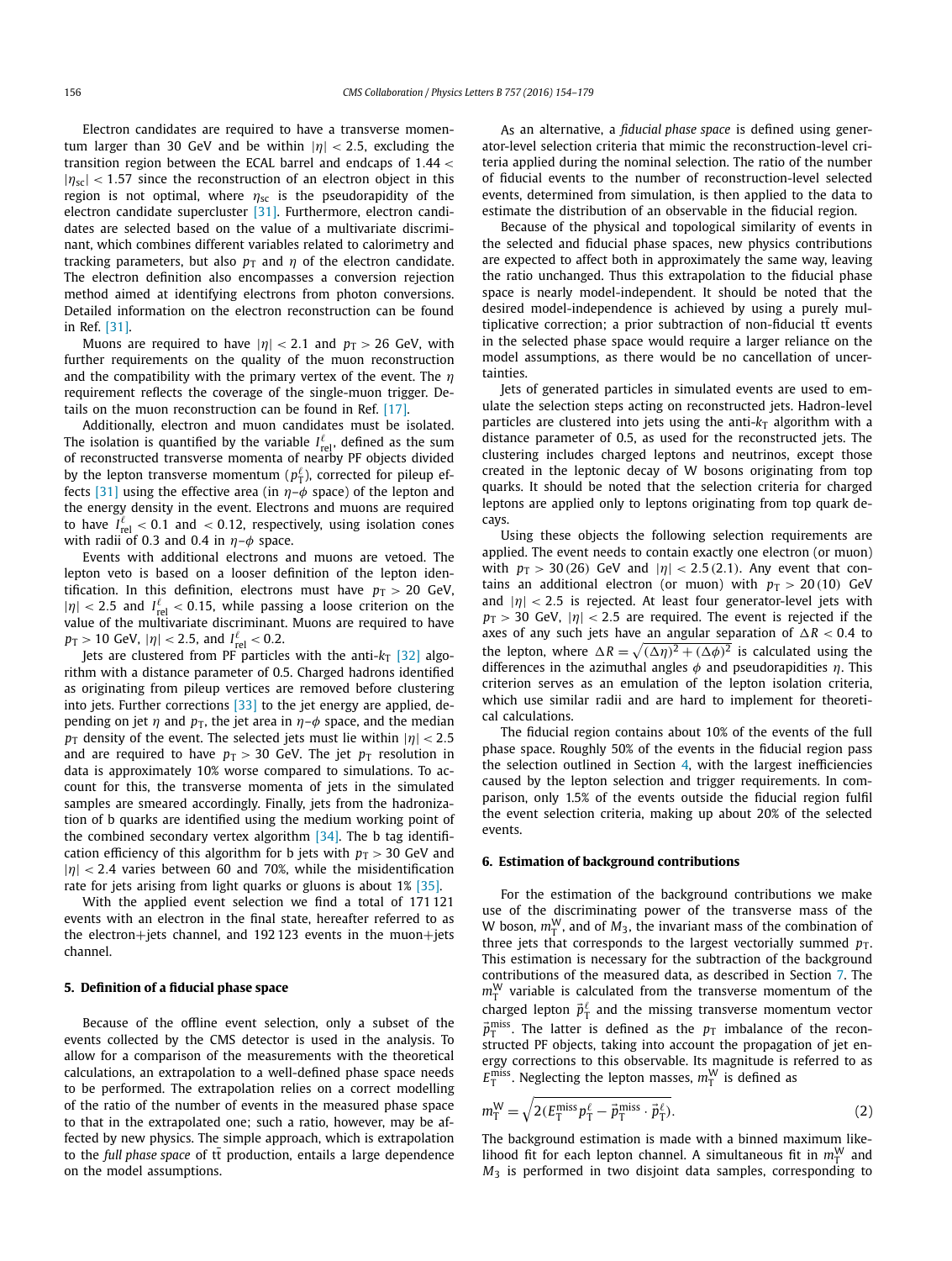<span id="page-3-0"></span>

**Fig. 1.** Comparison of the combined lepton+jets data with simulated contributions for the distributions in  $m_1^W$  and  $M_3$ . The simulated signal and background contributions are normalized to the results of the fits in Table 1. The last bin in each histogram includes the overflow values. Additionally, the ratio of the data to the sum of the simulated contributions is shown, with the statistical uncertainties of the simulated contributions (including the uncertainties in the fit) indicated by the blue hatched region. (For interpretation of the references to color in this figure legend, the reader is referred to the web version of this article.)

#### **Table 1**

Number of events for background and  $t\bar{t}$  contributions from fits to data, along with their statistical uncertainties. The correlations between the individual values have been taken into account for the determination of the uncertainty on the total background yield. The uncertainties quoted for the single top quark and Z+jets backgrounds are driven by the constraints used as inputs for the likelihood fit.

| Process                     | $Electron + jets$ | $Muon+jets$     |
|-----------------------------|-------------------|-----------------|
| Single top quark $(t + tW)$ | $7016 + 1328$     | $7302 + 1663$   |
| $W + jets$                  | $22508 + 1460$    | $20522 + 1606$  |
| $Z + jets$                  | $2345 + 510$      | $2046 + 415$    |
| <b>QCD</b> multijet         | $6136 + 1201$     | $4199 + 588$    |
| Total background            | $38005 + 1491$    | $34096 + 1495$  |
| tĒ                          | $133130 + 1521$   | $158058 + 1538$ |
| Observed data               | 171 121           | 192123          |

 $m_{\overline{1}}^{\text{W}}$  < 50 GeV and >50 GeV. The  $m_{\overline{1}}^{\text{W}}$  distribution is fitted in the low- $m_{\overline{\text{T}}}^{\text{W}}$  sample, which is rich in QCD multijet events and yields a good discrimination between the QCD multijet process and processes containing a genuine W boson. The distribution of *M*<sup>3</sup> is not as dependent on the choice of event sample; it is fitted in the complementary high- $m_{\overline{1}}^{\text{W}}$  sample to avoid using the same events for both fits.

For the  $t\bar{t}$ , W+jets, Z+jets, and single top quark processes, simulated samples are used to model the shapes of the  $m_{\overline{1}}^{\text{W}}$  and  $M_3$ distributions. The contribution from multijet background events is estimated from data control samples containing nonisolated or poorly identified leptons. Rate constraints corresponding to Gaussian uncertainties of 20% are introduced into the likelihood function for the Z+jets and single top quark processes according to the respective NLO cross sections, while the rates of the other processes are free parameters of the fit. The width of the constraints is motivated by the uncertainties of measurements and theoretical calculations of the corresponding cross sections [\[36–40\].](#page-9-0) A detailed description of the fitting procedure can be found in Ref. [\[41\].](#page-9-0)

Table 1 summarizes the results of the fits. Fig. 1 shows the two variables used for the estimation of the background, with the individual simulated contributions normalized to the results from the fit.

#### **7. Measurement of the tt charge ¯ asymmetry**

The measurement of the  $t\bar{t}$  charge asymmetry is based on the reconstructed four-momenta of the t and  $\bar{t}$  quarks in each event.

We reconstruct the leptonically decaying W boson from  $\vec{p}_{\text{T}}^{\ell}$  and  $\vec{p}_{\rm T}^{\rm miss}$  and associate the measured jets in the event with quarks  $\overline{m}$  the tt decay chain. The association is done using a likelihood criterion based on the b tagging discriminator values of the jets and the corresponding reconstructed masses of the top quarks and W bosons. The reconstruction procedure is described in detail in Ref. [\[41\].](#page-9-0)

The reconstructed top quark and antiquark four-momenta are used to obtain the inclusive and differential distributions of  $\Delta |y|$ , and the charge asymmetry is calculated from the number of entries with  $\Delta |y| > 0$  and  $< 0$ . In case of the differential measurements, the asymmetries are calculated separately for the different bins in the kinematic variable  $V_i$ , where  $V_i$  is either  $|y_{t\bar{t}}|$ ,  $p_T^{\text{tt}}$ , or  $m_{\text{t}\bar{\text{t}}}$ .

To allow for a comparison of the resulting asymmetry and the predictions from theory, the reconstructed distributions of  $\Delta |y|$ and the three kinematic variables are corrected for background contributions, resolution, and selection efficiency.

In the first correction step, the distributions of background processes, as used in Section  $6$ , are normalized to the estimated rates (see Table 1) and subtracted from the data, assuming Gaussian uncertainties in the background rates as well as in statistical fluctuations in the background templates. The correlations among the individual background rates are taken into account.

The resulting background-subtracted distributions are translated from the reconstruction level to parton level within the phase space of the selected events. Afterwards, acceptance corrections are applied, correcting either to the fiducial phase space described in Section [5](#page-2-0) or to the full phase space. Apart from this last step, the measurements for both phase spaces are identical. After the corrections have been applied, the resulting distributions are independent of the detector and analysis specifications.

The above corrections are obtained by applying an unfolding procedure to the data [\[42\]](#page-9-0) through a generalized matrix inversion method. In this method, the resolution and selection effects are described by a response matrix *R* that translates the true spectrum  $\vec{x}$ into the measured spectrum  $\vec{w} = R\vec{x}$ . As reconstruction and selection effects factorize, the response matrix *R* can be seen as the product of a migration matrix, describing reconstruction effects, and a diagonal matrix containing the selection efficiencies, describing acceptance effects. Both the migration matrix and the selection efficiencies are determined from simulated  $t\bar{t}$  events. As the components corresponding to the electron+jets and muon+jets chan-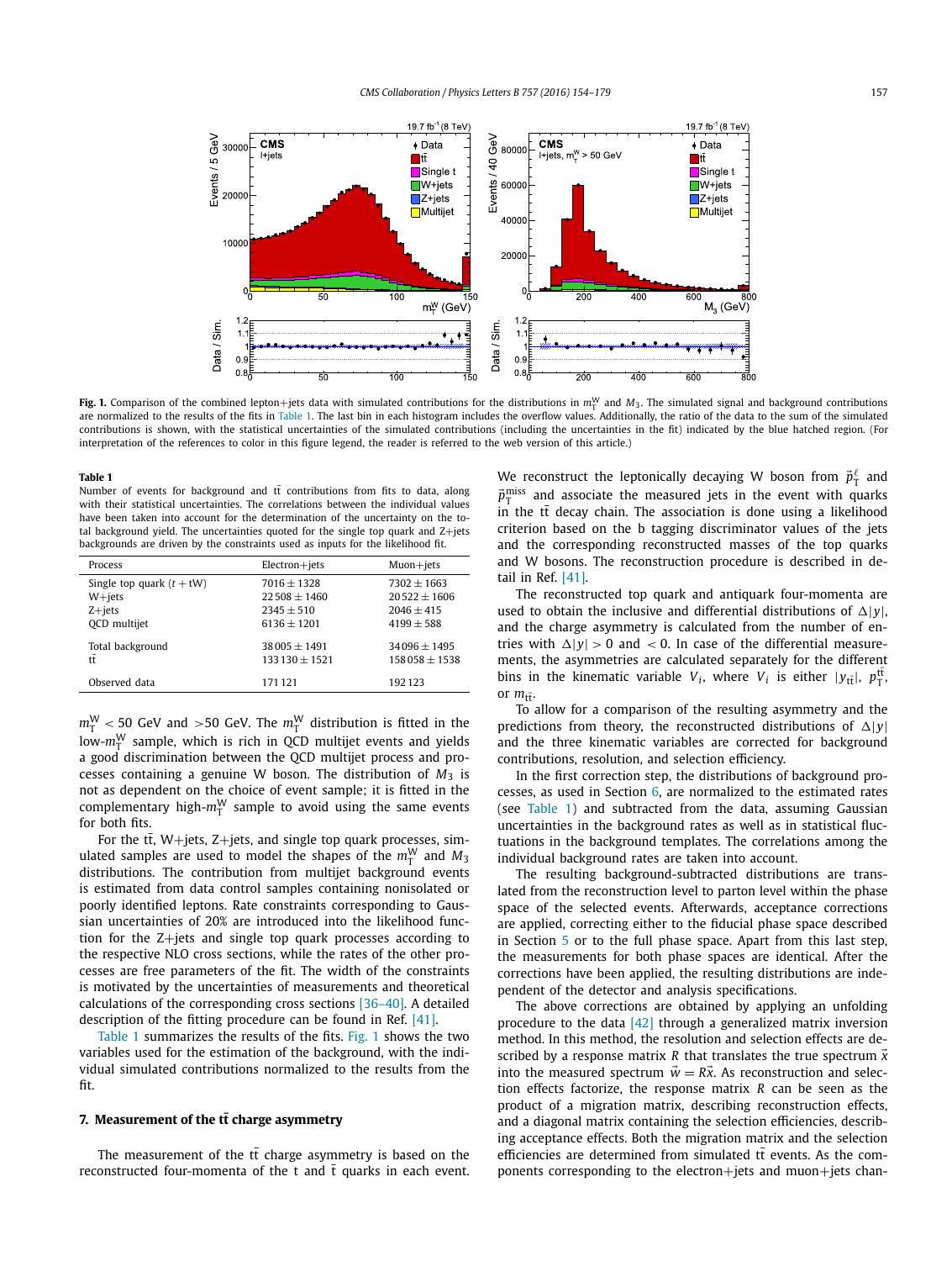#### **Table 2**

The bin ranges for the individual bins of the differential measurements. Two different choices of binning are used for the distribution of  $m_{\rm t\bar t}$ .

| Bin | $ y_{t\bar{t}} $ | $p_{\rm T}^{\rm t\bar t}$ (GeV) | $m_{\text{rf}}$ (GeV) | $m_{\text{rf}}$ (GeV) |
|-----|------------------|---------------------------------|-----------------------|-----------------------|
|     | $0 - 0.34$       | $0 - 41$                        | $0 - 430$             | $0 - 420$             |
| 2   | $0.34 - 0.75$    | $41 - 92$                       | 430-530               | $420 - 500$           |
| 3   | $0.75-\infty$    | $92-\infty$                     | 530 $-\infty$         | $500 - 600$           |
| 4   |                  |                                 |                       | 600-750               |
| 5   |                  |                                 |                       | 750-900               |
| 6   |                  |                                 |                       | 900 $-\infty$         |

nels are found to be very similar, they are combined to yield a method that can be applied to the summed data of both channels. In this combination the individual components are scaled according to the scale factors obtained via the background estimation. The unfolding procedure used in the inclusive measurement, described in detail in Ref. [\[41\],](#page-9-0) is also used for the two-dimensional distributions of the differential measurements.

This analysis uses 12 bins for the unfolded  $\Delta |y|$  distribution in the inclusive measurement and 8 bins for the same distribution in the differential measurements. The unfolded  $V_i$  distributions use 3 bins, with one additional measurement being performed using 6 bins in  $m_{t\bar{t}}$ . The additional measurement provides finely grained results in the region of high  $m_{t\bar{t}}$ . The ranges for the bins in these distributions are given in Table 2. It should be noted that the outermost bins of  $\Delta |y|$  extend to infinity.

In the corresponding reconstructed spectra the numbers of bins along both axes are doubled, as is recommended for the applied unfolding procedure [\[42\].](#page-9-0) The choice of the bin edges for  $\Delta |y|$  is different in each bin of  $V_i$ , resulting in different amounts of vertical overlap between horizontally neighbouring bins in the twodimensional distributions (for illustration see the binning in Fig. 2, bottom right).

To limit the magnification of statistical uncertainties due to the unfolding procedure, a regularization is applied that suppresses solutions with large fluctuations between neighbouring bins. The strength of the regularization is determined by minimizing the statistical correlations between bins in the unfolded spectrum. Different strengths are used for the regularization along the sensitive variable within each bin of the kinematic variable. Similarly, the regularization along the kinematic variable is adjusted separately for each bin of the kinematic variable.

Separate migration matrices are used for the inclusive measurement and for each of the differential measurements. Fig. 2 shows the migration matrices for the inclusive measurement and, as an example, for the differential measurement in  $m_{t\bar{t}}$ . For the inclusive measurement the migration matrix describes the migration of selected events from true values of  $\Delta |y|$  to the reconstructed values. For the migration matrices of the differential measurements not only the migration between bins of  $\Delta |y|$  has to be taken into account, but also the migration between bins of  $V_i$ . For a measurement in 3 unfolded bins of *Vi* these migration matrices feature a grid of  $6 \times 3$  bins in  $V_i$ , with each of these bins representing a  $16 \times 8$  migration matrix describing the migration between different  $\Delta |y|$  values.

The values of  $\Delta |y|$  and  $V_i$  also affect the probability for an event to fulfil the event selection criteria. The selection efficiencies relative to the full phase space for the inclusive measurement and for the differential measurement in  $m_{t\bar{t}}$  are depicted in Fig. 2. The selection efficiency of the fiducial phase space is defined by the ratio of all selected events to the events present in the fiducial phase space. It should be noted that the selected events also include events that do not pass the criteria of the fiducial phase space; their influence is implicitly corrected for in the acceptance correction because of the way the selection efficiency is defined.



Fig. 2. Migration matrix between generated  $(\Delta |y|_{\text{gen}})$  and reconstructed  $(\Delta |y|_{\text{rec}})$  rapidity differences (top left) and selection efficiency with respect to the full phase space as a function of  $\Delta |y|_{\text{gen}}$  (top right) of the inclusive measurement. Migration matrix (bottom left) and selection efficiency (bottom right) for the measurement differential in  $m_{\rm t\bar t}$ .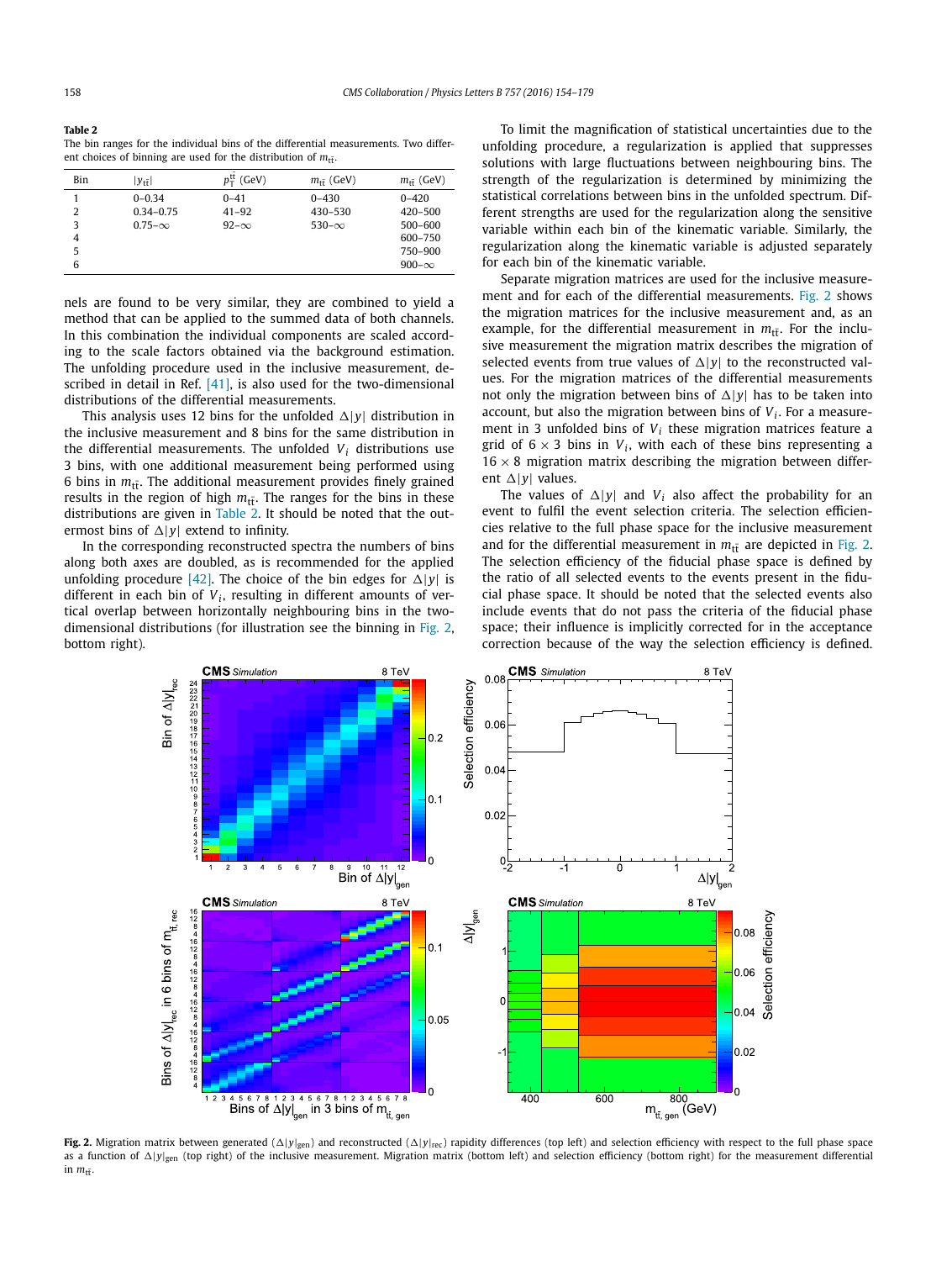Thus this correction is multiplicative in nature, which is justified by the inherent similarity of these events to the events that are intended to be measured.

One limiting factor for the precision of the analysis is the presence of sizeable statistical fluctuations in the response matrices as they are obtained from simulated events. To mitigate this effect, one can exploit an approximate symmetry of the response matrix under charge conjugation. For events resulting from a charge-symmetric initial state like gluon–gluon fusion it can be assumed that reconstruction effects also have a predominantly charge-symmetric behaviour. From this reasoning, the symmetry is enforced for this analysis by averaging those bins of the gluon– gluon contribution to the response matrix that correspond to each other under charge conjugation.

The correctness of the unfolding procedure has been verified with pseudo-experiments, each of which provides a randomly generated sample distribution from the templates used in the analysis.

#### **8. Estimation of systematic uncertainties**

The measured charge asymmetry  $A_C$  is affected by several sources of systematic uncertainty. Effects altering the direction of the reconstructed top quark momenta can change the value of the reconstructed charge asymmetry. Systematic uncertainties with an impact on the differential selection efficiency, as well as variations in the rates and modelling of background contributions, can also bias the result. To evaluate each source of systematic uncertainty, a new background estimation is performed and the measurement is repeated on data using modified simulated samples. The differences in unfolded asymmetries are then used to construct a systematic asymmetry covariance matrix in a loose analogy to statistical covariance matrices. For an uncertainty described by a single systematic shift a covariance of

$$
cov(x, y) = (x - xnom) (y - ynom)
$$
\n(3)

is used, with *x* and *y* referring to bins of the asymmetry distribution resulting from the systematic shift and  $x_{\text{nom}}$  and  $y_{\text{nom}}$  being the results of the nominal measurement. For uncertainties that are determined using exactly two variations (indexed by 1 and 2) the absolute values of the maximal shifts observed in each result bin,  $\Delta x_{\text{max}}$  and  $\Delta y_{\text{max}}$ , are determined separately; the covariance is then defined as

$$
cov(x, y) = \Delta x_{\text{max}} \, \Delta y_{\text{max}} \, \text{sign}\big((x_1 - x_2)(y_1 - y_2)\big). \tag{4}
$$

This procedure corresponds to a symmetrization of the largest observed shifts and thus constitutes a more conservative uncertainty estimate than an approach based on a direct analogy with statistical covariance definitions. The covariance matrices of all systematic uncertainties are added up to yield a resultant matrix where the diagonal elements are the variances.

In the following, a summary of the studied sources of systematic uncertainty is given.

The corrections to the jet energy scale and jet energy resolution are varied within their  $\eta$ - and  $p_T$ -dependent uncertainties to estimate their effects on the measurement. The effect of variations in the frequency of occurrence of pileup events is determined using reweighted simulated samples. Differences between data and simulations in the b tagging efficiency and the lepton selection efficiency are determined as scale factors that depend on *p*<sub>T</sub>, or *η* and  $p<sub>T</sub>$ , respectively. Effects due to uncertainties on these scale factors are studied by varying them as a function of *η* within their uncertainties and, in the case of the lepton selection efficiency, also as a function of the lepton charge. The effect of lepton charge misidentification is very small and is neglected.

To estimate the influence of a possible mismodelling of the simulated W+jets background, the measurement is repeated using a W+jets template determined from a sideband region in data, defined by an inversion of the requirement of a b-tagged selected jet. The template is reweighted to account for the differences between the signal and sideband regions, which are determined from the simulation.

The uncertainty in the multijet background modelling in the electron+jets channel is determined by replacing the nominal template, which is estimated using two sideband regions defined either by inverted isolation or by inverted identification criteria, with templates derived from only one of the sideband regions each. Meanwhile, in the muon+jets channel, only the template from the isolation-inverted sample can be used, so a conservative estimation of the uncertainty in this background contribution is performed by taking the maximum deviation out of three scenarios where the multijet template is replaced with the tt signal template, with the simulated W+jets template, or with a template obtained by inverting the sign of the sensitive variable in the multijet template itself.

In contrast to the other systematic effects, the uncertainty due to the unfolding method is estimated by unfolding simulated samples instead of data. The simulated  $t\bar{t}$  events are reweighted to reproduce the observed asymmetries in the differential measurements based on data, and the resulting reconstruction-level spectra are unfolded. The deviations between the unfolded asymmetries and the reweighted true asymmetries are taken to be a measure of the model dependence of the unfolding procedure in the observed point in phase space. The actual uncertainty of each measurement is estimated as the square root of the average squared deviations produced by the unfolding in the three reweighting scenarios corresponding to the three kinematic variables.

To estimate the uncertainty resulting from possible mismodelling of the  $t\bar{t}$  signal, samples of simulated  $t\bar{t}$  events produced with MADGRAPH are compared to samples produced with POWHEG, both interfaced to PYTHIA for the modelling of the parton shower. In a similar way the impact of a possible mismodelling of parton shower and hadronization is studied by using HERWIG  $[43,44]$ , as opposed to pythia, for the simulation of the signal, with the hardscattering matrix element being simulated by either powheg or  $MC@NLO$  [\[45\].](#page-9-0) As a measure of the uncertainty related to the performed reweighting as a function of the top quark  $p<sub>T</sub>$ , described in Section [3,](#page-1-0) the measurement is repeated using samples without reweighting. Finally, the impact of variations in the renormalization and factorization scales ( $\mu$ <sub>R</sub> and  $\mu$ <sub>F</sub>) in the simulated tt events is determined using dedicated samples generated at scales varied up and down by factors of 2.

The systematic uncertainty on the measured asymmetry from the choice of PDFs for the colliding protons is estimated using the LHAPDF [\[46\]](#page-9-0) package and the uncertainty in the CT10 [\[23\],](#page-9-0) MSTW2008 [\[47\],](#page-9-0) and NNPDF2.1 [\[48\]](#page-9-0) PDF sets.

The contributions of the different sources of systematic uncertainties to the total uncertainty of the inclusive measurements are summarized in [Table 3.](#page-6-0) The table also shows the ranges of systematic uncertainties in the 3-binned differential measurements to illustrate the magnitudes of the individual contributions. Because the measurements in the two phase spaces differ only by the acceptance corrections, the uncertainties can be seen to behave similarly for the two cases.

#### **9. Results**

[Table 4](#page-6-0) gives the values of the measured inclusive asymmetry at the different stages of the analysis, while the unfolded  $\Delta |y|$  distributions for the fiducial and full phase spaces are shown in [Fig. 3.](#page-6-0)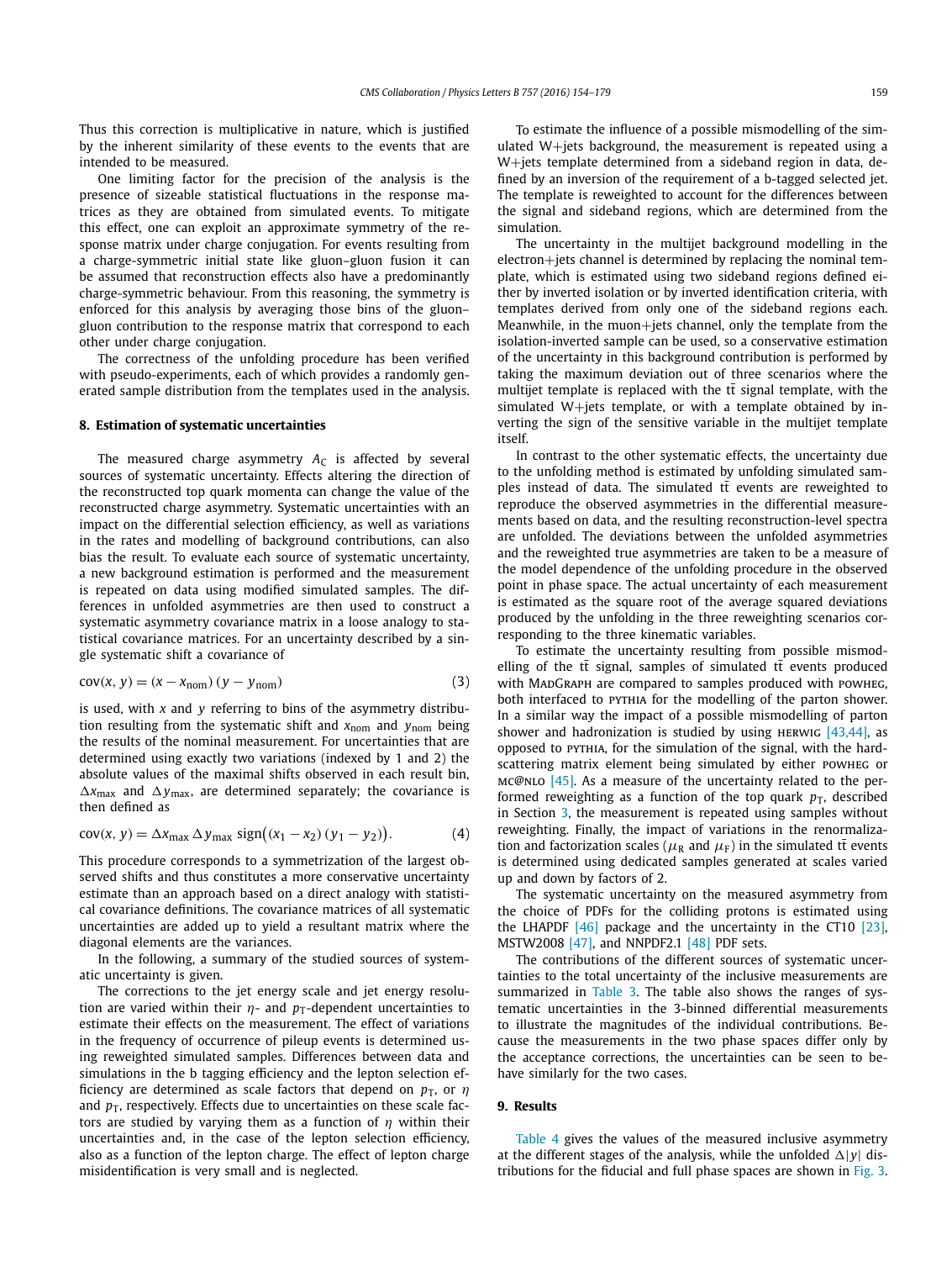#### <span id="page-6-0"></span>**Table 3**

Uncertainties for the inclusive measurement of  $A<sub>C</sub>$  and ranges of uncertainties for the differential measurements using three bins for the kinematic variable. Numbers are given for measurements in the fiducial phase space (fid. PS) and in the full phase space (full PS).

| Uncertainty source                     | Inclusive $AC$ uncertainty |         | Differential $AC$ uncertainty |                   |
|----------------------------------------|----------------------------|---------|-------------------------------|-------------------|
|                                        | fid. PS                    | full PS | fid. PS                       | full PS           |
| Jet energy scale                       | 0.0020                     | 0.0018  | 0.0009-0.0066                 | 0.0008-0.0063     |
| Jet energy resolution                  | 0.0003                     | 0.0003  | $0.0005 - 0.0020$             | 0.0005-0.0020     |
| Pileup                                 | 0.0006                     | 0.0006  | $0.0002 - 0.0027$             | 0.0003-0.0027     |
| b tagging                              | 0.0009                     | 0.0008  | $0.0002 - 0.0033$             | $0.0002 - 0.0032$ |
| Lepton selection efficiency            | 0.0009                     | 0.0009  | $0.0005 - 0.0016$             | 0.0005-0.0017     |
| $W + jets$ background                  | 0.0005                     | 0.0007  | $0.0003 - 0.0030$             | 0.0005-0.0025     |
| QCD multijet background                | 0.0010                     | 0.0009  | 0.0008-0.0030                 | $0.0011 - 0.0028$ |
| Unfolding                              | 0.0012                     | 0.0022  | 0.0004-0.0023                 | $0.0011 - 0.0033$ |
| Generator                              | 0.0002                     | 0.0005  | 0.0008-0.0058                 | $0.0007 - 0.0043$ |
| Hadronization                          | 0.0010                     | 0.0011  | 0.0007-0.0046                 | 0.0008-0.0040     |
| Top quark $p_T$ reweighting            | 0.0000                     | 0.0002  | 0.0000-0.0014                 | $0.0001 - 0.0015$ |
| $\mu_{\rm R}$ and $\mu_{\rm F}$ scales | 0.0002                     | 0.0007  | 0.0008-0.0057                 | 0.0009-0.0064     |
| <b>PDF</b>                             | 0.0002                     | 0.0003  | 0.0004-0.0014                 | 0.0004-0.0012     |
| Total syst, uncertainty                | 0.0031                     | 0.0037  | $0.0043 - 0.0120$             | $0.0041 - 0.0115$ |
| Statistical uncertainty                | 0.0072                     | 0.0068  | 0.0078-0.0181                 | 0.0078-0.0172     |
| Total uncertainty                      | 0.0078                     | 0.0077  | 0.0094-0.0217                 | 0.0094-0.0207     |

#### **Table 4**

The measured inclusive asymmetry at the different stages of the analysis and the corresponding theoretical predictions from the SM.

|                                                  | Asymmetry $(AC)$                                |  |
|--------------------------------------------------|-------------------------------------------------|--|
| Reconstructed                                    | $0.0036 \pm 0.0017$ (stat)                      |  |
| Background-subtracted                            | $0.0008 \pm 0.0023$ (stat)                      |  |
| Corrected for migration effects                  | $-0.0042 \pm 0.0072$ (stat)                     |  |
| Fiducial phase space                             | $-0.0035 \pm 0.0072$ (stat) $\pm 0.0031$ (syst) |  |
| Theoretical prediction [Bernreuther, Si] [11,49] | $0.0101 + 0.0010$                               |  |
| Full phase space                                 | $0.0010 \pm 0.0068$ (stat) $\pm 0.0037$ (syst)  |  |
| Theoretical prediction [Kühn, Rodrigo] [10]      | $0.0102 + 0.0005$                               |  |
| Theoretical prediction [Bernreuther, Si] [11,49] | $0.0111 + 0.0004$                               |  |



Fig. 3. Unfolded inclusive  $\Delta |y|$  distribution in the fiducial phase space (left) and in the full phase space (right). The uncertainties on the data points represent the statistical uncertainties due to the limited amounts of data and simulated events. The measured values are compared to NLO predictions for the SM based on calculations by Kühn and Rodrigo (K&R) [\[10\]](#page-9-0) and Bernreuther and Si (B&S) [\[11,49\].](#page-9-0)

The latter two distributions are shown in the form of normalized differential cross sections as a function of  $\Delta |y|$ . All unfolded quantities correspond to the parton level. The statistical uncertainty of all quoted results encompasses the subdominant effects of the limited number of simulated events used for the measurement. It should be noted that the acceptance corrections for the two phase spaces differ as a function of  $\Delta|y|$ ; as a result, statistical fluctuations in the data can have different effects on the measured asymmetries.

The uncertainty in the theoretical prediction by Kühn and Rodrigo [\[10\]](#page-9-0) is estimated by varying the top quark mass, the PDFs, and the  $\mu_R$  and  $\mu_F$  scales, with the scale uncertainties being the dominant effect. The uncertainty in the theoretical prediction by Bernreuther and Si  $[11,49]$  contains only the effects of variations of the  $\mu_R$  and  $\mu_F$  scales. The tt charge asymmetry for the fiducial phase space is computed with the  $t\bar{t}$  production and semileptonic/non-leptonic  $t\bar{t}$  decay matrix elements at NLO. The top quark decay matrix elements at NLO contain additional scale dependencies. This results in a larger scale uncertainty as compared to the charge asymmetry for the full phase space. Another recent CMS analysis of the inclusive charge asymmetry in the full phase space [\[50\],](#page-9-0) which uses a slightly more model-dependent ap-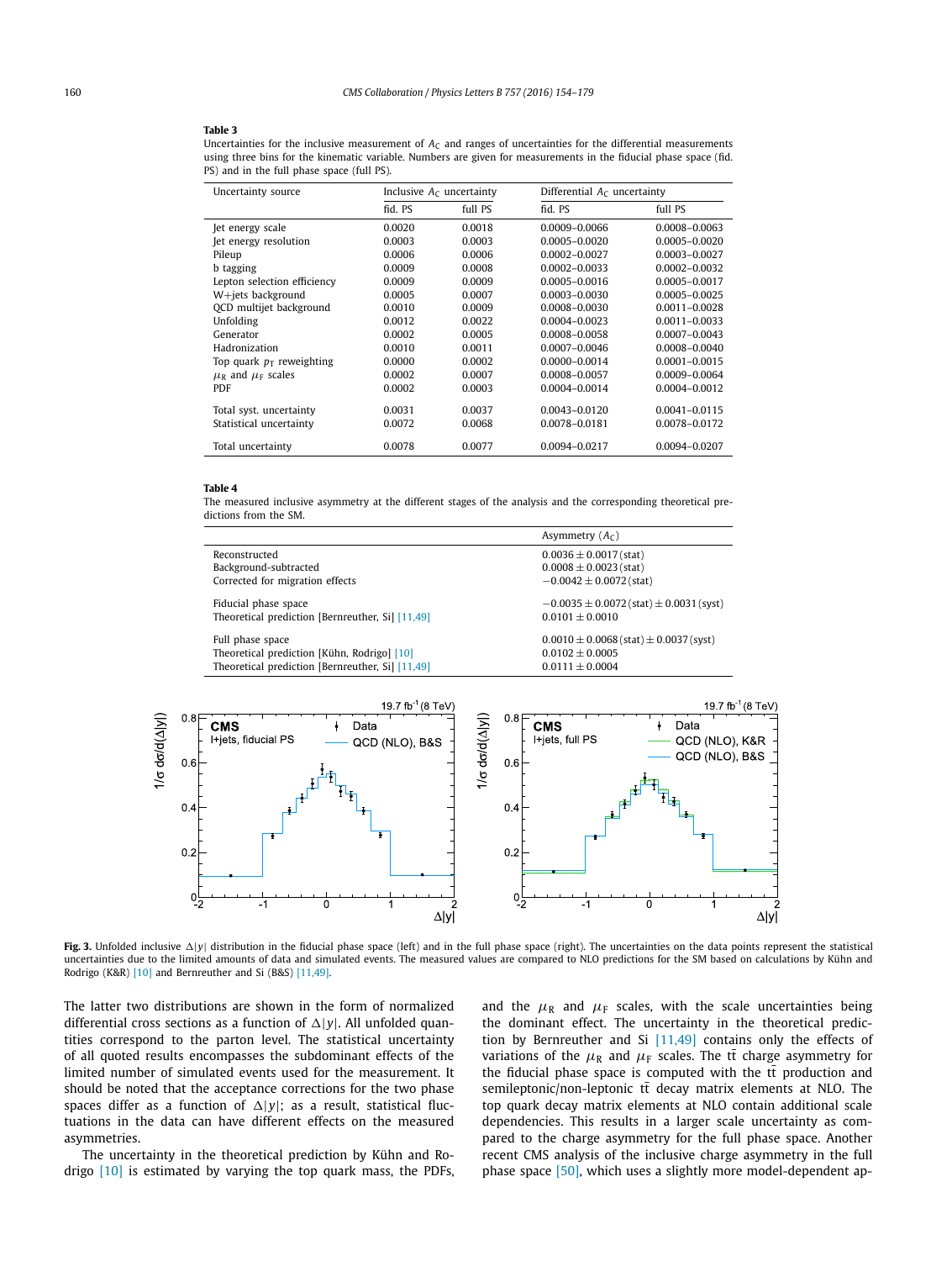

**Fig. 4.** Corrected asymmetry as a function of  $|y_{\rm tf}|$  (upper left),  $p_{\rm T}^{\rm tr}$  (upper right), and  $m_{\rm t \bar t}$  (lower left and lower right). The latter is shown in two different binnings. All results correspond to the *fiducial phase space*. The measured values are compared to an NLO prediction for the SM based on calculations by Bernreuther and Si (B&S) [\[11,49\].](#page-9-0) The inner bars indicate the statistical uncertainties, while the outer bars represent the statistical and systematic uncertainties added in quadrature.

proach to achieve lower uncertainties, and a recently published ATLAS measurement of inclusive and differential charge asymmetries [\[51\]](#page-9-0) both yield results that are comparable to the ones presented here.

The results of the differential measurements in the fiducial phase space are shown in Fig. 4, and the extrapolation to the full phase space in [Fig. 5.](#page-8-0) The measured values are compared to predictions from SM calculations [\[10,11,49\]](#page-9-0) as well as to predictions from an effective field theory [\[52,53\].](#page-9-0) The latter is capable of reproducing the CDF results [\[2\]](#page-8-0) by introducing an anomalous effective axial-vector coupling to the gluon at the one-loop level. The gluon–quark vertex is treated in the approximation of an effective field theory with a scale for new physics contributions of order 1.5–2.0 TeV. Predictions for the asymmetry as a function of  $p_{\rm T}^{\rm tt}$  are not available for this theory and for one of the SM calculations. Because of the importance of the region of high  $m_{t\bar{t}}$  for the detection of new physics, we provide an additional, more finelygrained differential measurement of the asymmetry as a function of this observable.

Both of the inclusive results yield values that are slightly smaller than the SM predictions, with the larger deviation being in the fiducial phase space and corresponding to 1.7 standard deviations. The differential measurements show a good agreement with the SM predictions. For the benchmark model involving an effective axial-vector coupling of the gluon, the measurement at high  $m_{t\bar{t}}$  excludes new physics scales below 1.5 TeV at the 95% confidence level.

#### **10. Summary**

Inclusive and differential measurements of the charge asymmetry in  $t\bar{t}$  production at the LHC are presented. The data sample, collected in proton–proton collisions at  $\sqrt{s} = 8$  TeV with the CMS detector, corresponds to an integrated luminosity of 19.7  $fb^{-1}$ . Events with top quark pairs decaying into the electron+jets and  $muon+jets$  channels are selected and a full  $t\bar{t}$  event reconstruction is performed to determine the four-momenta of the top quarks and antiquarks. The observed distributions are then corrected for acceptance and reconstruction effects. For the first time at the LHC, acceptance corrections to the  $t\bar{t}$  charge asymmetry are performed not only to the full phase space but also to a fiducial phase space. Within two standard deviations, all measured values are consistent with the predictions of the standard model and no hint of new physics contributions is observed. The charge asymmetry in the high-mass region is about two standard deviations below the predictions from an effective field theory with the scale for new physics at 1.5 TeV.

#### **Acknowledgements**

We thank Werner Bernreuther, Zong-Guo Si, Johann Kühn, German Rodrigo, Emidio Gabrielli, Antonio Racioppi, and Martti Raidal for kindly providing theoretical predictions for the differential distributions that are measured in this letter.

We congratulate our colleagues in the CERN accelerator departments for the excellent performance of the LHC and thank the technical and administrative staffs at CERN and at other CMS institutes for their contributions to the success of the CMS effort. In addition, we gratefully acknowledge the computing centres and personnel of the Worldwide LHC Computing Grid for delivering so effectively the computing infrastructure essential to our analyses. Finally, we acknowledge the enduring support for the construction and operation of the LHC and the CMS detector provided by the following funding agencies: BMWFW and FWF (Austria); FNRS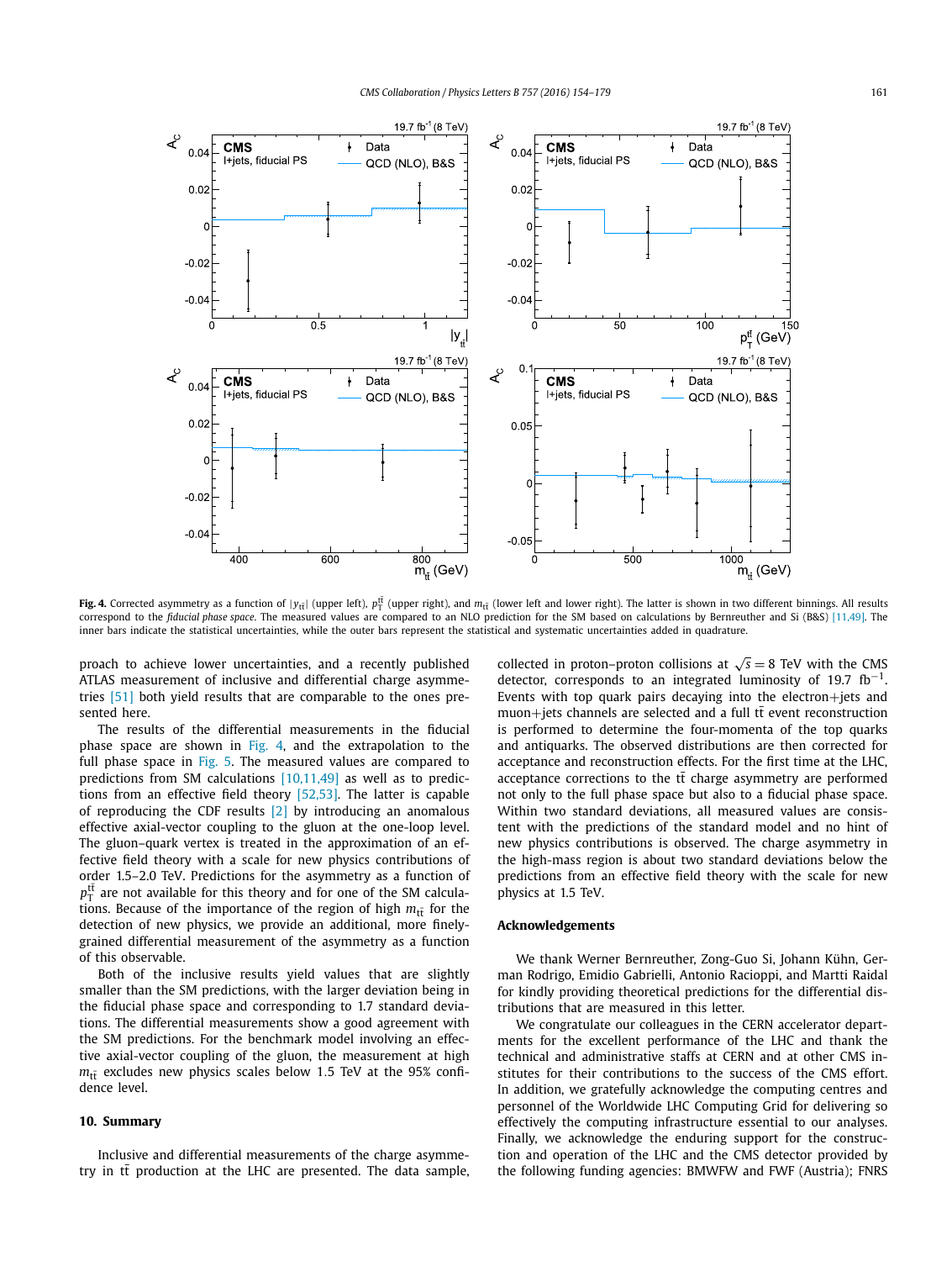<span id="page-8-0"></span>

**Fig. 5.** Corrected asymmetry as a function of  $|y_{\rm tf}|$  (upper left),  $p_{\rm T}^{\rm tr}$  (upper right), and  $m_{\rm tf}$  (lower left and lower right). The latter is shown in two different binnings. All results correspond to the *full phase space*. The measured values are compared to NLO predictions for the SM based on calculations by Kühn and Rodrigo (K&R) [\[10\]](#page-9-0) and Bernreuther and Si (B&S) [\[11,49\],](#page-9-0) as well as to the predictions of a model featuring an effective axial-vector coupling of the gluon (EAG) [\[52,53\].](#page-9-0) The inner bars indicate the statistical uncertainties, while the outer bars represent the statistical and systematic uncertainties added in quadrature.

and FWO (Belgium); CNPq, CAPES, FAPERJ, and FAPESP (Brazil); MES (Bulgaria); CERN; CAS, MoST, and NSFC (China); COLCIENCIAS (Colombia); MSES and CSF (Croatia); RPF (Cyprus); MoER, ERC IUT and ERDF (Estonia); Academy of Finland, MEC, and HIP (Finland); CEA and CNRS/IN2P3 (France); BMBF, DFG, and HGF (Germany); GSRT (Greece); OTKA and NIH (Hungary); DAE and DST (India); IPM (Iran); SFI (Ireland); INFN (Italy); MSIP and NRF (Republic of Korea); LAS (Lithuania); MOE and UM (Malaysia); CINVESTAV, CONACYT, SEP, and UASLP-FAI (Mexico); MBIE (New Zealand); PAEC (Pakistan); MSHE and NSC (Poland); FCT (Portugal); JINR (Dubna); MON, RosAtom, RAS and RFBR (Russia); MESTD (Serbia); SEIDI and CPAN (Spain); Swiss Funding Agencies (Switzerland); MST (Taipei); ThEPCenter, IPST, STAR and NSTDA (Thailand); TUBITAK and TAEK (Turkey); NASU and SFFR (Ukraine); STFC (United Kingdom); DOE and NSF (USA).

Individuals have received support from the Marie-Curie programme and the European Research Council and EPLANET (European Union); the Leventis Foundation; the A.P. Sloan Foundation; the Alexander von Humboldt Foundation; the Belgian Federal Science Policy Office; the Fonds pour la Formation à la Recherche dans l'Industrie et dans l'Agriculture (FRIA-Belgium); the Agentschap voor Innovatie door Wetenschap en Technologie (IWT-Belgium); the Ministry of Education, Youth and Sports (MEYS) of the Czech Republic; the Council of Science and Industrial Research, India; the HOMING PLUS programme of the Foundation for Polish Science, cofinanced from European Union, Regional Development Fund; the Compagnia di San Paolo (Torino); the Consorzio per la Fisica (Trieste); MIUR project 20108T4XTM (Italy); the Thalis and Aristeia programmes cofinanced by EU-ESF and the Greek NSRF; the National Priorities Research Program by Qatar National Research Fund; the Rachadapisek Sompot Fund for Postdoctoral Fellowship, Chulalongkorn University (Thailand); and the Welch Foundation.

#### **References**

- [1] T. Aaltonen, et al., CDF Collaboration, Evidence for a mass dependent forward– backward asymmetry in top quark pair production, Phys. Rev. D 83 (2011) 112003, [http://dx.doi.org/10.1103/PhysRevD.83.112003.](http://dx.doi.org/10.1103/PhysRevD.83.112003)
- [2] T. Aaltonen, et al., CDF Collaboration, Measurement of the top quark forward–backward production asymmetry and its dependence on event kinematic properties, Phys. Rev. D 87 (2013) 092002, [http://dx.doi.org/10.1103/](http://dx.doi.org/10.1103/PhysRevD.87.092002) [PhysRevD.87.092002,](http://dx.doi.org/10.1103/PhysRevD.87.092002) arXiv:1211.1003.
- [3] V.M. Abazov, et al., D0 Collaboration, Forward-backward asymmetry in top quark–antiquark production, Phys. Rev. D 84 (2011) 112005, [http://dx.doi.org/](http://dx.doi.org/10.1103/PhysRevD.84.112005) [10.1103/PhysRevD.84.112005](http://dx.doi.org/10.1103/PhysRevD.84.112005).
- [4] V.M. Abazov, et al., D0 Collaboration, Measurement of the forward–backward asymmetry in top quark-antiquark production in pp collisions using the lepton+jets channel, Phys. Rev. D 90 (2014) 072011, [http://dx.doi.org/10.1103/](http://dx.doi.org/10.1103/PhysRevD.90.072011) [PhysRevD.90.072011,](http://dx.doi.org/10.1103/PhysRevD.90.072011) arXiv:1405.0421.
- [5] V.M. Abazov, et al., D0 Collaboration, Simultaneous measurement of forward– backward asymmetry and top polarization in dilepton final states from  $t\bar{t}$ production at the Tevatron, Phys. Rev. D 92 (2015) 052007, [http://dx.doi.org/](http://dx.doi.org/10.1103/PhysRevD.92.052007) [10.1103/PhysRevD.92.052007.](http://dx.doi.org/10.1103/PhysRevD.92.052007)
- [6] M. Czakon, P. Fiedler, A. Mitov, Resolving the Tevatron top quark forward– backward asymmetry puzzle: fully differential next-to-next-to-leading-order calculation, Phys. Rev. Lett. 115 (2015) 052001, [http://dx.doi.org/10.1103/](http://dx.doi.org/10.1103/PhysRevLett.115.052001) [PhysRevLett.115.052001](http://dx.doi.org/10.1103/PhysRevLett.115.052001), arXiv:1411.3007.
- [7] N. Kidonakis, The top quark forward–backward asymmetry at approximate N3LO, Phys. Rev. D 91 (2015) 071502, [http://dx.doi.org/10.1103/PhysRevD.](http://dx.doi.org/10.1103/PhysRevD.91.071502) [91.071502,](http://dx.doi.org/10.1103/PhysRevD.91.071502) arXiv:1501.01581.
- [8] J.A. Aguilar-Saavedra, D. Amidei, A. Juste, M. Pérez-Victoria, Asymmetries in top quark pair production at hadron colliders, Rev. Mod. Phys. 87 (2015) 421, [http://dx.doi.org/10.1103/RevModPhys.87.421.](http://dx.doi.org/10.1103/RevModPhys.87.421)
- [9] J.H. Kühn, G. Rodrigo, Charge asymmetry in hadroproduction of heavy quarks, Phys. Rev. Lett. 81 (1998) 49, [http://dx.doi.org/10.1103/PhysRevLett.81.49,](http://dx.doi.org/10.1103/PhysRevLett.81.49) arXiv: hep-ph/9802268.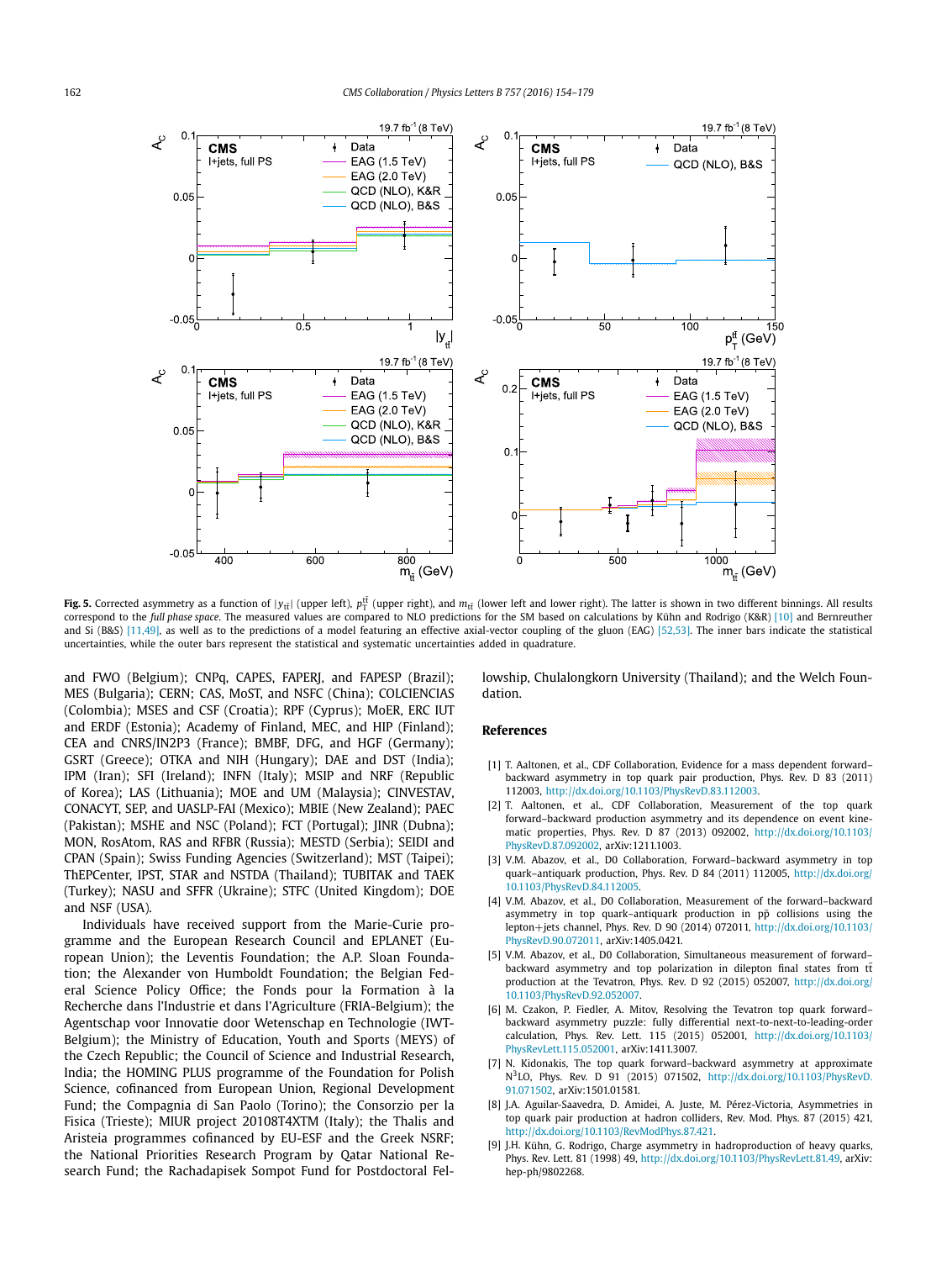- <span id="page-9-0"></span>[10] J.H. Kühn, G. Rodrigo, Charge asymmetries of top quarks at hadron colliders revisited, J. High Energy Phys. 01 (2012) 063, [http://dx.doi.org/10.1007/](http://dx.doi.org/10.1007/JHEP01(2012)063) [JHEP01\(2012\)063](http://dx.doi.org/10.1007/JHEP01(2012)063), arXiv:1109.6830.
- [11] W. Bernreuther, Z.-G. Si, Top quark and leptonic charge asymmetries for the Tevatron and LHC, Phys. Rev. D 86 (2012) 034026, [http://dx.doi.org/10.1103/](http://dx.doi.org/10.1103/PhysRevD.86.034026) [PhysRevD.86.034026](http://dx.doi.org/10.1103/PhysRevD.86.034026), arXiv:1205.6580.
- [12] CMS Collaboration, Inclusive and differential measurements of the  $t\bar{t}$  charge asymmetry in proton–proton collisions at 7 TeV, Phys. Lett. B 717 (2012) 129, <http://dx.doi.org/10.1016/j.physletb.2012.09.028>, arXiv:1207.0065.
- [13] ATLAS Collaboration, Measurement of the top quark pair production charge asymmetry in proton–proton collisions at  $\sqrt{s}$  = 7 TeV using the ATLAS detector, J. High Energy Phys. 02 (2014) 107, [http://dx.doi.org/10.1007/JHEP02\(2014\)107](http://dx.doi.org/10.1007/JHEP02(2014)107), arXiv:1311.6724.
- [14] CMS Collaboration, Measurements of the tt charge asymmetry using the dilepton decay channel in pp collisions at  $\sqrt{s} = 7$  TeV, J. High Energy Phys. 04 (2014) 191, [http://dx.doi.org/10.1007/JHEP04\(2014\)191](http://dx.doi.org/10.1007/JHEP04(2014)191), arXiv:1402.3803.
- [15] ATLAS Collaboration, Measurement of the charge asymmetry in dileptonic decays of top quark pairs in pp collisions at  $\sqrt{s} = 7$  TeV using the ATLAS detector, J. High Energy Phys. 05 (2015) 061, [http://dx.doi.org/10.1007/JHEP05\(2015\)061](http://dx.doi.org/10.1007/JHEP05(2015)061), arXiv:1501.07383.
- [16] G. Rodrigo, P. Ferrario, Charge asymmetry: a theory appraisal, Nuovo Cimento C 33 (2010) 221, [http://dx.doi.org/10.1393/ncc/i2010-10646-5,](http://dx.doi.org/10.1393/ncc/i2010-10646-5) arXiv:1007.4328.
- [17] CMS Collaboration, Performance of CMS muon reconstruction in pp collision events at <sup>√</sup>*<sup>s</sup>* <sup>=</sup> 7 TeV, J. Instrum. <sup>7</sup> (2012) P10002, [http://dx.doi.org/10.1088/](http://dx.doi.org/10.1088/1748-0221/7/10/P10002) [1748-0221/7/10/P10002](http://dx.doi.org/10.1088/1748-0221/7/10/P10002), arXiv:1206.4071.
- [18] CMS Collaboration, The CMS experiment at the CERN LHC, J. Instrum. 3 (2008) S08004, <http://dx.doi.org/10.1088/1748-0221/3/08/S08004>.
- [19] S. Alioli, P. Nason, C. Oleari, E. Re, A general framework for implementing NLO calculations in shower Monte Carlo programs: the POWHEG BOX, J. High Energy Phys. 06 (2010) 043, [http://dx.doi.org/10.1007/JHEP06\(2010\)043](http://dx.doi.org/10.1007/JHEP06(2010)043), arXiv:1002.2581.
- [20] P. Nason, A new method for combining NLO QCD with shower Monte Carlo algorithms, J. High Energy Phys. 11 (2004) 040, [http://dx.doi.org/10.1088/](http://dx.doi.org/10.1088/1126-6708/2004/11/040) [1126-6708/2004/11/040](http://dx.doi.org/10.1088/1126-6708/2004/11/040), arXiv:hep-ph/0409146.
- [21] S. Frixione, P. Nason, C. Oleari, Matching NLO QCD computations with parton shower simulations: the POWHEG method, J. High Energy Phys. 11 (2007) 070, <http://dx.doi.org/10.1088/1126-6708/2007/11/070>, arXiv:0709.2092.
- [22] E. Re, Single-top *W t*-channel production matched with parton showers using the POWHEG method, Eur. Phys. J. C 71 (2011) 1547, [http://dx.doi.org/10.1140/](http://dx.doi.org/10.1140/epjc/s10052-011-1547-z) [epjc/s10052-011-1547-z,](http://dx.doi.org/10.1140/epjc/s10052-011-1547-z) arXiv:1009.2450.
- [23] H.-L. Lai, M. Guzzi, J. Huston, Z. Li, P.M. Nadolsky, J. Pumplin, C.-P. Yuan, New parton distributions for collider physics, Phys. Rev. D 82 (2010) 074024, [http://](http://dx.doi.org/10.1103/PhysRevD.82.074024) [dx.doi.org/10.1103/PhysRevD.82.074024](http://dx.doi.org/10.1103/PhysRevD.82.074024), arXiv:1007.2241.
- [24] J. Pumplin, D.R. Stump, J. Huston, H.-L. Lai, P. Nadolsky, W.-K. Tung, New generation of parton distributions with uncertainties from global QCD analysis, J. High Energy Phys. 07 (2002) 012, [http://dx.doi.org/10.1088/1126-6708/](http://dx.doi.org/10.1088/1126-6708/2002/07/012) [2002/07/012,](http://dx.doi.org/10.1088/1126-6708/2002/07/012) arXiv:hep-ph/0201195.
- [25] J. Alwall, R. Frederix, S. Frixione, V. Hirschi, F. Maltoni, O. Mattelaer, H.-S. Shao, T. Stelzer, P. Torielli, M. Zaro, The automated computation of treelevel and next-to-leading order differential cross sections, and their matching to parton shower simulations, J. High Energy Phys. 07 (2014) 079, [http://](http://dx.doi.org/10.1007/JHEP07(2014)079) [dx.doi.org/10.1007/JHEP07\(2014\)079,](http://dx.doi.org/10.1007/JHEP07(2014)079) arXiv:1405.0301.
- [26] T. Sjöstrand, S. Mrenna, P. Skands, PYTHIA 6.4 physics and manual, J. High Energy Phys. 05 (2006) 026, [http://dx.doi.org/10.1088/1126-6708/2006/05/026,](http://dx.doi.org/10.1088/1126-6708/2006/05/026) arXiv:hep-ph/0603175.
- [27] CMS Collaboration, Measurement of the differential cross section for top quark pair production in pp collisions at  $\sqrt{s} = 8$  TeV, Eur. Phys. J. C 75 (2015) 542, [http://dx.doi.org/10.1140/epjc/s10052-015-3709-x,](http://dx.doi.org/10.1140/epjc/s10052-015-3709-x) arXiv:1505.04480.
- [28] CMS Collaboration, Particle-flow event reconstruction in CMS and performance for jets, taus, and  $E_{\rm T}^{\rm miss}$ , CMS physics analysis summary CMS-PAS-PFT-09-001, 2009, [http://cdsweb.cern.ch/record/1194487.](http://cdsweb.cern.ch/record/1194487)
- [29] CMS Collaboration, Commissioning of the particle-flow event reconstruction with the first LHC collisions recorded in the CMS detector, CMS physics analysis summary CMS-PAS-PFT-10-001, 2010, [http://cdsweb.cern.ch/](http://cdsweb.cern.ch/record/1247373) [record/1247373](http://cdsweb.cern.ch/record/1247373).
- [30] CMS Collaboration, Description and performance of track and primary-vertex reconstruction with the CMS tracker, J. Instrum. 9 (2014) P10009, [http://](http://dx.doi.org/10.1088/1748-0221/9/10/P10009) [dx.doi.org/10.1088/1748-0221/9/10/P10009,](http://dx.doi.org/10.1088/1748-0221/9/10/P10009) arXiv:1405.6569.
- [31] CMS Collaboration, Performance of electron reconstruction and selection with the CMS detector in proton–proton collisions at  $\sqrt{s} = 8$  TeV, J. Instrum. 10 (2015) P06005, [http://dx.doi.org/10.1088/1748-0221/10/06/P06005,](http://dx.doi.org/10.1088/1748-0221/10/06/P06005) arXiv:1502.02701.
- [32] M. Cacciari, G.P. Salam, G. Soyez, The anti-*kt* jet clustering algorithm, J. High Energy Phys. 04 (2008) 063, [http://dx.doi.org/10.1088/1126-6708/2008/04/063,](http://dx.doi.org/10.1088/1126-6708/2008/04/063) arXiv:0802.1189.
- [33] CMS Collaboration, Determination of jet energy calibration and transverse momentum resolution in CMS, J. Instrum. 6 (2011) P11002, [http://dx.doi.org/](http://dx.doi.org/10.1088/1748-0221/6/11/P11002) [10.1088/1748-0221/6/11/P11002](http://dx.doi.org/10.1088/1748-0221/6/11/P11002), arXiv:1107.4277.
- [34] CMS Collaboration, Identification of b-quark jets with the CMS experiment, J. Instrum. 8 (2013) P04013, [http://dx.doi.org/10.1088/1748-0221/8/04/P04013.](http://dx.doi.org/10.1088/1748-0221/8/04/P04013)
- [35] CMS Collaboration, Performance of b tagging at  $\sqrt{s} = 8$  TeV in multijet, tt and boosted topology events, CMS physics analysis summary CMS-PAS-BTV-13-001, 2013, [http://cdsweb.cern.ch/record/1581306.](http://cdsweb.cern.ch/record/1581306)
- [36] CMS Collaboration, Measurement of the t-channel single-top-quark production cross section and of the  $|V_{\text{tb}}|$  CKM matrix element in pp collisions at  $\sqrt{s} = 8$  TeV, J. High Energy Phys. 06 (2014) 090, [http://dx.doi.org/10.1007/](http://dx.doi.org/10.1007/JHEP06(2014)090) [JHEP06\(2014\)090](http://dx.doi.org/10.1007/JHEP06(2014)090), arXiv:1403.7366.
- [37] CMS Collaboration, Observation of the associated production of a single top quark and a *W* boson in *pp* collisions at  $\sqrt{s} = 8$  TeV, Phys. Rev. Lett. 112 (2014) 231802, <http://dx.doi.org/10.1103/PhysRevLett.112.231802>, arXiv: 1401.2942.
- [38] CMS Collaboration, Measurements of jet multiplicity and differential production cross sections of Z+jets events in proton–proton collisions at  $\sqrt{s} = 7$  TeV, Phys. Rev. D 91 (2015) 052008, [http://dx.doi.org/10.1103/PhysRevD.91.052008,](http://dx.doi.org/10.1103/PhysRevD.91.052008) arXiv:1408.3104.
- [39] CMS Collaboration, Measurement of the production cross sections for a Z boson and one or more b jets in pp collisions at  $\sqrt{s}$  = 7 TeV, J. High Energy Phys. 06 (2014) 120, [http://dx.doi.org/10.1007/JHEP06\(2014\)120,](http://dx.doi.org/10.1007/JHEP06(2014)120) arXiv:1402.1521.
- [40] N. Kidonakis, [Differential](http://refhub.elsevier.com/S0370-2693(16)30031-4/bib4B69646F6E616B69733A323031326462s1) and total cross sections for top pair and single top production, in: XX Int. Workshop on [Deep-Inelastic](http://refhub.elsevier.com/S0370-2693(16)30031-4/bib4B69646F6E616B69733A323031326462s1) Scattering and Related Subects, Bonn, Germany, 2012, p. 831, [arXiv:1205.3453.](http://refhub.elsevier.com/S0370-2693(16)30031-4/bib4B69646F6E616B69733A323031326462s1)
- [41] CMS Collaboration, Measurement of the charge asymmetry in top-quark pair production in proton–proton collisions at  $\sqrt{s}$  = 7 TeV, Phys. Lett. B 709 (2012) 28, [http://dx.doi.org/10.1016/j.physletb.2012.01.078,](http://dx.doi.org/10.1016/j.physletb.2012.01.078) arXiv:1112.5100.
- [42] V. Blobel, An unfolding method for high energy physics [experiments,](http://refhub.elsevier.com/S0370-2693(16)30031-4/bib426C6F62656C3A323030327075s1) arXiv: [hep-ex/0208022,](http://refhub.elsevier.com/S0370-2693(16)30031-4/bib426C6F62656C3A323030327075s1) 2002.
- [43] G. Corcella, I.G. Knowles, G. Marchesini, S. Moretti, K. Odagiri, P. Richardson, M.H. Seymour, B.R. Webber, HERWIG 6: an event generator for hadron emission reactions with interfering gluons (including supersymmetric processes), J. High Energy Phys. 01 (2001) 010, [http://dx.doi.org/10.1088/1126-6708/2001/01/010,](http://dx.doi.org/10.1088/1126-6708/2001/01/010) arXiv:hep-ph/0011363.
- [44] G. Corcella, I.G. Knowles, G. Marchesini, S. Moretti, K. Odagiri, P. [Richardson,](http://refhub.elsevier.com/S0370-2693(16)30031-4/bib436F7263656C6C613A323030326A63s1) M.H. Seymour, B.R. Webber, HERWIG 6.5 release note, [arXiv:hep-ph/0210213,](http://refhub.elsevier.com/S0370-2693(16)30031-4/bib436F7263656C6C613A323030326A63s1) [2002.](http://refhub.elsevier.com/S0370-2693(16)30031-4/bib436F7263656C6C613A323030326A63s1)
- [45] S. Frixione, B.R. Webber, Matching NLO QCD computations and parton shower simulations, J. High Energy Phys. 06 (2002) 029, [http://dx.doi.org/10.1088/](http://dx.doi.org/10.1088/1126-6708/2002/06/029) [1126-6708/2002/06/029](http://dx.doi.org/10.1088/1126-6708/2002/06/029), arXiv:hep-ph/0204244.
- [46] M.R. Whalley, D. [Bourilkov,](http://refhub.elsevier.com/S0370-2693(16)30031-4/bib6C6861706466s1) R.C. Group, The Les Houches Accord PDFs (LHAPDF) and LHAGLUE, [arXiv:hep-ph/0508110,](http://refhub.elsevier.com/S0370-2693(16)30031-4/bib6C6861706466s1) 2005.
- [47] A.D. Martin, W.J. Stirling, R.S. Thorne, G. Watt, Parton distributions for the LHC, Eur. Phys. J. C 63 (2009) 189, [http://dx.doi.org/10.1140/epjc/](http://dx.doi.org/10.1140/epjc/s10052-009-1072-5) [s10052-009-1072-5,](http://dx.doi.org/10.1140/epjc/s10052-009-1072-5) arXiv:0901.0002.
- [48] R.D. Ball, V. Bertone, F. Cerutti, L. Del Debbio, S. Forte, A. Guffanti, J.I. Latorre, J. Rojo, M. Ubiali, NNPDF Collaboration, Impact of heavy quark masses on parton distributions and LHC phenomenology, Nucl. Phys. B 849 (2011) 296, [http://dx.doi.org/10.1016/j.nuclphysb.2011.03.021,](http://dx.doi.org/10.1016/j.nuclphysb.2011.03.021) arXiv:1101.1300.
- [49] W. Bernreuther, Z.-G. Si, Distributions and correlations for top quark pair production and decay at the Tevatron and LHC, Nucl. Phys. B 837 (2010) 90, <http://dx.doi.org/10.1016/j.nuclphysb.2010.05.001>, arXiv:1003.3926.
- [50] CMS Collaboration, Measurement of the charge asymmetry in top quark pair production in pp collisions at  $\sqrt{s} = 8$  TeV using a template method, Phys. Rev. D. 93 (2015) 034014, [http://dx.doi.org/10.1103/PhysRevD.93.034014,](http://dx.doi.org/10.1103/PhysRevD.93.034014) arXiv:1508.03862.
- [51] ATLAS Collaboration, Measurement of the charge asymmetry in top-quark pair production in the lepton-plus-jets final state in pp collision data at  $\sqrt{s}$  = 8 TeV with the ATLAS detector, Eur. Phys. J. C 76 (2016) 87, <http://dx.doi.org/10.1140/epjc/s10052-016-3910-6>, arXiv:1509.02358.
- [52] E. Gabrielli, M. Raidal, A. Racioppi, Implications of the effective axialvector coupling of gluon on top-quark charge asymmetry at the LHC, Phys. Rev. D 85 (2012) 074021, <http://dx.doi.org/10.1103/PhysRevD.85.074021>, arXiv: 1112.5885.
- [53] E. Gabrielli, M. Raidal, Effective axial-vector coupling of gluon as an explanation to the top quark asymmetry, Phys. Rev. D 84 (2011) 054017, <http://dx.doi.org/10.1103/PhysRevD.84.054017>, arXiv:1106.4553.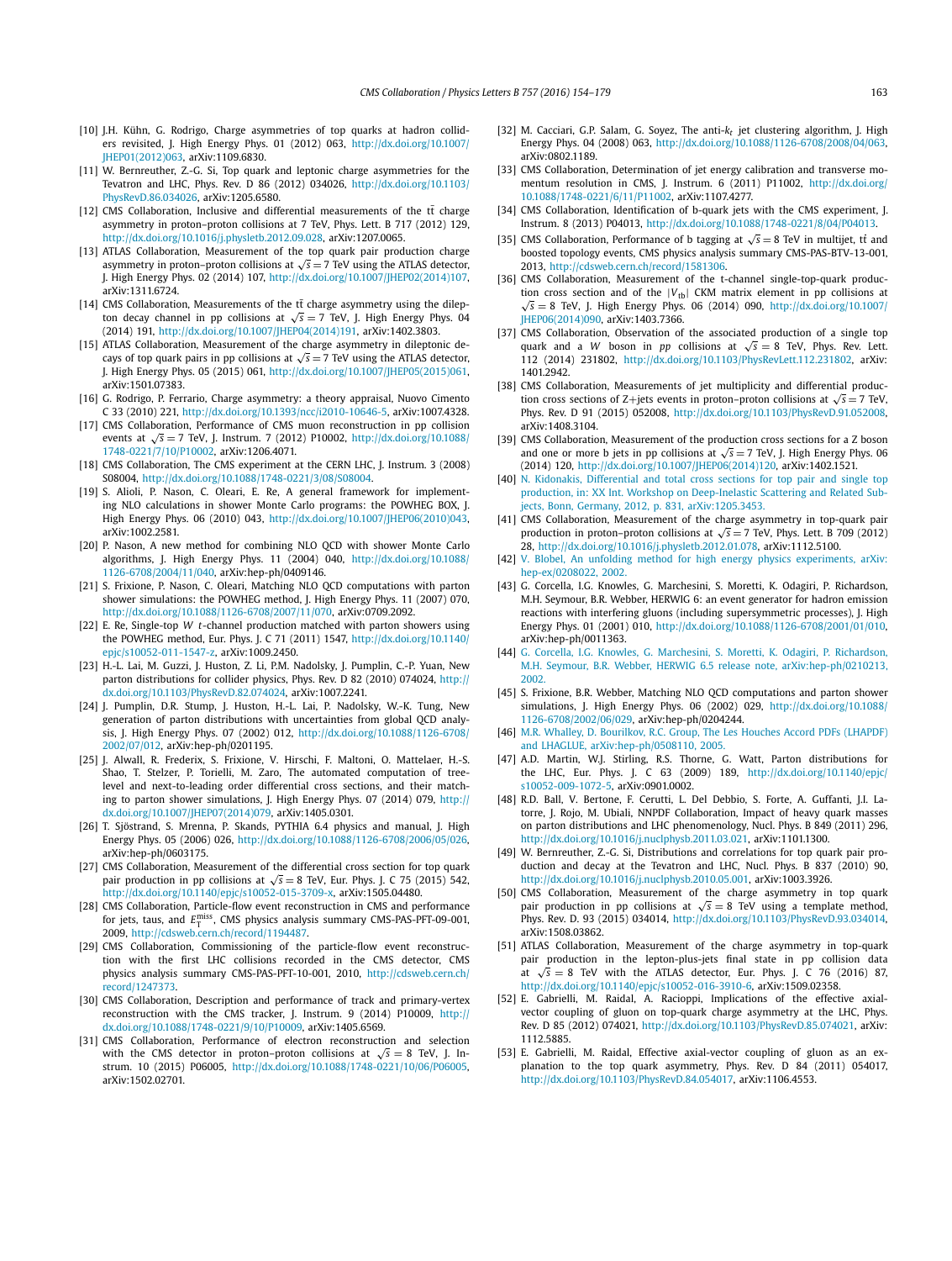#### <span id="page-10-0"></span>**CMS Collaboration**

### V. Khachatryan, A.M. Sirunyan, A. Tumasyan

*Yerevan Physics Institute, Yerevan, Armenia*

W. Adam, E. Asilar, T. Bergauer, J. Brandstetter, E. Brondolin, M. Dragicevic, J. Erö, M. Flechl, M. Friedl, R. Frühwirth <sup>1</sup>, V.M. Ghete, C. Hartl, N. Hörmann, J. Hrubec, M. Jeitler <sup>1</sup>, V. Knünz, A. König, M. Krammer<sup>1</sup>, I. Krätschmer, D. Liko, T. Matsushita, I. Mikulec, D. Rabady<sup>2</sup>, B. Rahbaran, H. Rohringer, J. Schieck<sup>[1](#page-24-0)</sup>, R. Schöfbeck, J. Strauss, W. Treberer-Treberspurg, W. Waltenberger, C.-E. Wulz<sup>1</sup>

*Institut für Hochenergiephysik der OeAW, Wien, Austria*

#### V. Mossolov, N. Shumeiko, J. Suarez Gonzalez

*National Centre for Particle and High Energy Physics, Minsk, Belarus*

S. Alderweireldt, T. Cornelis, E.A. De Wolf, X. Janssen, A. Knutsson, J. Lauwers, S. Luyckx, S. Ochesanu, R. Rougny, M. Van De Klundert, H. Van Haevermaet, P. Van Mechelen, N. Van Remortel, A. Van Spilbeeck

*Universiteit Antwerpen, Antwerpen, Belgium*

S. Abu Zeid, F. Blekman, J. D'Hondt, N. Daci, I. De Bruyn, K. Deroover, N. Heracleous, J. Keaveney, S. Lowette, L. Moreels, A. Olbrechts, Q. Python, D. Strom, S. Tavernier, W. Van Doninck, P. Van Mulders, G.P. Van Onsem, I. Van Parijs

*Vrije Universiteit Brussel, Brussel, Belgium*

P. Barria, C. Caillol, B. Clerbaux, G. De Lentdecker, H. Delannoy, G. Fasanella, L. Favart, A.P.R. Gay, A. Grebenyuk, T. Lenzi, A. Léonard, T. Maerschalk, A. Marinov, L. Perniè, A. Randle-conde, T. Reis, T. Seva, C. Vander Velde, P. Vanlaer, R. Yonamine, F. Zenoni, F. Zhang [3](#page-24-0)

*Université Libre de Bruxelles, Bruxelles, Belgium*

K. Beernaert, L. Benucci, A. Cimmino, S. Crucy, D. Dobur, A. Fagot, G. Garcia, M. Gul, J. Mccartin, A.A. Ocampo Rios, D. Poyraz, D. Ryckbosch, S. Salva, M. Sigamani, N. Strobbe, M. Tytgat, W. Van Driessche, E. Yazgan, N. Zaganidis

*Ghent University, Ghent, Belgium*

S. Basegmez, C. Beluffi<sup>4</sup>, O. Bondu, S. Brochet, G. Bruno, R. Castello, A. Caudron, L. Ceard, G.G. Da Silveira, C. Delaere, D. Favart, L. Forthomme, A. Giammanco<sup>[5](#page-24-0)</sup>, J. Hollar, A. Jafari, P. Jez, M. Komm, V. Lemaitre, A. Mertens, C. Nuttens, L. Perrini, A. Pin, K. Piotrzkowski, A. Popov [6,](#page-24-0) L. Quertenmont, M. Selvaggi, M. Vidal Marono

*Université Catholique de Louvain, Louvain-la-Neuve, Belgium*

#### N. Beliy, G.H. Hammad

*Université de Mons, Mons, Belgium*

W.L. Aldá Júnior, G.A. Alves, L. Brito, M. Correa Martins Junior, M. Hamer, C. Hensel, C. Mora Herrera, A. Moraes, M.E. Pol, P. Rebello Teles

*Centro Brasileiro de Pesquisas Fisicas, Rio de Janeiro, Brazil*

E. Belchior Batista Das Chagas, W. Carvalho, J. Chinellato<sup>7</sup>, A. Custódio, E.M. Da Costa, D. De Jesus Damiao, C. De Oliveira Martins, S. Fonseca De Souza, L.M. Huertas Guativa, H. Malbouisson, D. Matos Figueiredo, L. Mundim, H. Nogima, W.L. Prado Da Silva, A. Santoro, A. Sznajder, E.J. Tonelli Manganote<sup>7</sup>, A. Vilela Pereira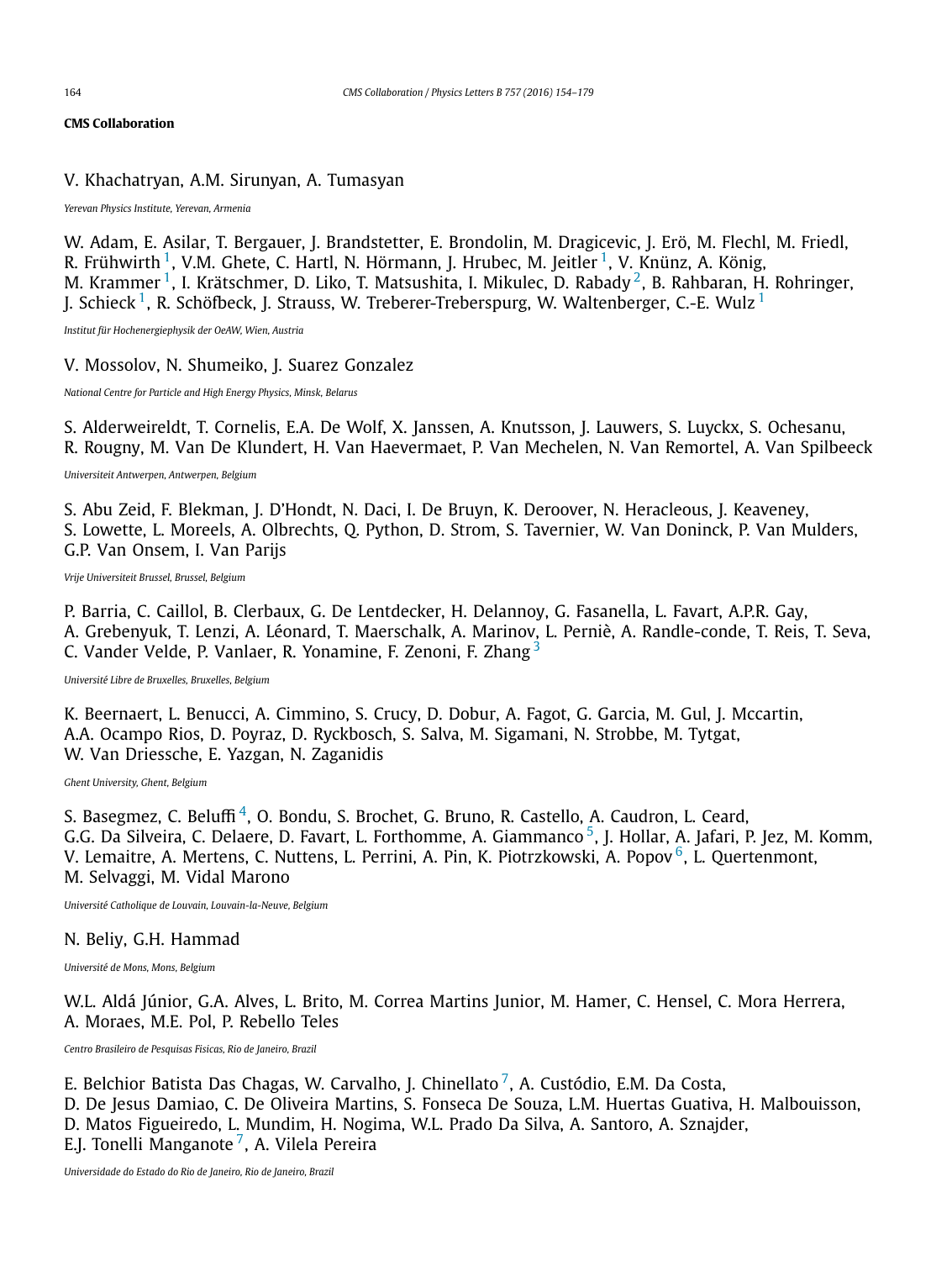S. Ahuja<sup>a</sup>, C.A. Bernardes <sup>b</sup>, A. De Souza Santos <sup>b</sup>, S. Dogra<sup>a</sup>, T.R. Fernandez Perez Tomei<sup>a</sup>, E.M. Gregores <sup>b</sup>, P.G. Mercadante <sup>b</sup>, C.S. Moon <sup>a, 8</sup>, S.F. Novaes <sup>a</sup>, Sandra S. Padula <sup>a</sup>, D. Romero Abad, J.C. Ruiz Vargas

<sup>a</sup> *Universidade Estadual Paulista, São Paulo, Brazil* <sup>b</sup> *Universidade Federal do ABC, São Paulo, Brazil*

## A. Aleksandrov, V. Genchev [†](#page-24-0), R. Hadjiiska, P. Iaydjiev, S. Piperov, M. Rodozov, S. Stoykova, G. Sultanov, M. Vutova

*Institute for Nuclear Research and Nuclear Energy, Sofia, Bulgaria*

A. Dimitrov, I. Glushkov, L. Litov, B. Pavlov, P. Petkov

*University of Sofia, Sofia, Bulgaria*

M. Ahmad, J.G. Bian, G.M. Chen, H.S. Chen, M. Chen, T. Cheng, R. Du, C.H. Iiang, R. Plestina<sup>9</sup>. F. Romeo. S.M. Shaheen, J. Tao, C. Wang, Z. Wang, H. Zhang

*Institute of High Energy Physics, Beijing, China*

#### C. Asawatangtrakuldee, Y. Ban, Q. Li, S. Liu, Y. Mao, S.J. Qian, D. Wang, Z. Xu, W. Zou

*State Key Laboratory of Nuclear Physics and Technology, Peking University, Beijing, China*

### C. Avila, A. Cabrera, L.F. Chaparro Sierra, C. Florez, J.P. Gomez, B. Gomez Moreno, J.C. Sanabria

*Universidad de Los Andes, Bogota, Colombia*

#### N. Godinovic, D. Lelas, D. Polic, I. Puljak, P.M. Ribeiro Cipriano

*University of Split, Faculty of Electrical Engineering, Mechanical Engineering and Naval Architecture, Split, Croatia*

### Z. Antunovic, M. Kovac

*University of Split, Faculty of Science, Split, Croatia*

### V. Brigljevic, K. Kadija, J. Luetic, S. Micanovic, L. Sudic

*Institute Rudjer Boskovic, Zagreb, Croatia*

### A. Attikis, G. Mavromanolakis, J. Mousa, C. Nicolaou, F. Ptochos, P.A. Razis, H. Rykaczewski

*University of Cyprus, Nicosia, Cyprus*

# M. Bodlak, M. Finger  $10$ , M. Finger Jr.  $10$

*Charles University, Prague, Czech Republic*

## A.A. Abdelalim [11,](#page-24-0) A. Awad [12](#page-24-0)*,*[13](#page-24-0), A. Mahrous [14,](#page-24-0) A. Radi [13](#page-24-0)*,*[12](#page-24-0)

Academy of Scientific Research and Technology of the Arab Republic of Egypt, Egyptian Network of High Energy Physics, Cairo, Egypt

### B. Calpas, M. Kadastik, M. Murumaa, M. Raidal, A. Tiko, C. Veelken

*National Institute of Chemical Physics and Biophysics, Tallinn, Estonia*

### P. Eerola, J. Pekkanen, M. Voutilainen

*Department of Physics, University of Helsinki, Helsinki, Finland*

### J. Härkönen, V. Karimäki, R. Kinnunen, T. Lampén, K. Lassila-Perini, S. Lehti, T. Lindén, P. Luukka, T. Mäenpää, T. Peltola, E. Tuominen, J. Tuominiemi, E. Tuovinen, L. Wendland

*Helsinki Institute of Physics, Helsinki, Finland*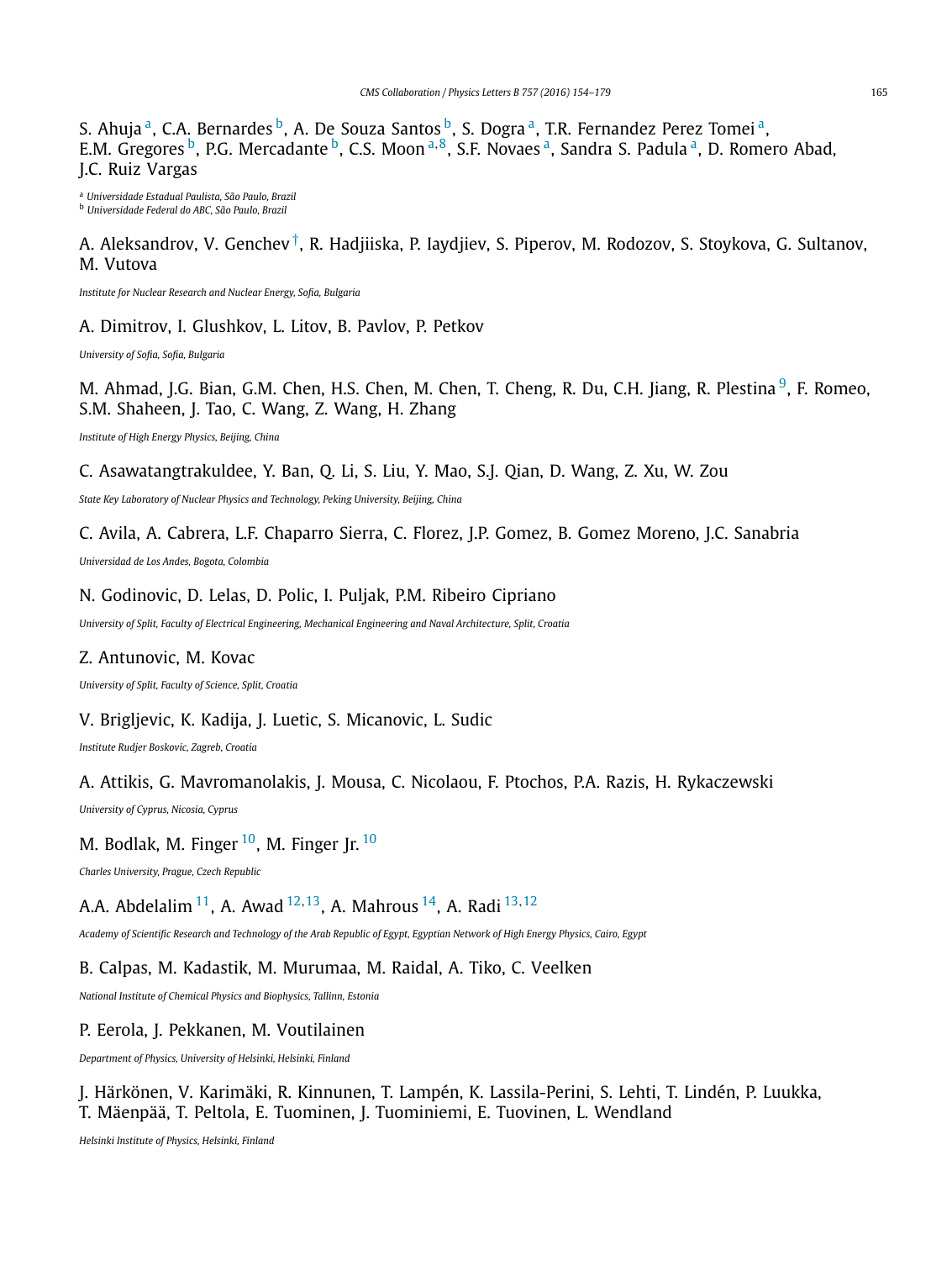#### J. Talvitie, T. Tuuva

*Lappeenranta University of Technology, Lappeenranta, Finland*

M. Besancon, F. Couderc, M. Dejardin, D. Denegri, B. Fabbro, J.L. Faure, C. Favaro, F. Ferri, S. Ganjour, A. Givernaud, P. Gras, G. Hamel de Monchenault, P. Jarry, E. Locci, M. Machet, J. Malcles, J. Rander, A. Rosowsky, M. Titov, A. Zghiche

*DSM/IRFU, CEA/Saclay, Gif-sur-Yvette, France*

I. Antropov, S. Baffioni, F. Beaudette, P. Busson, L. Cadamuro, E. Chapon, C. Charlot, T. Dahms, O. Davignon, N. Filipovic, A. Florent, R. Granier de Cassagnac, S. Lisniak, L. Mastrolorenzo, P. Miné, I.N. Naranjo, M. Nguyen, C. Ochando, G. Ortona, P. Paganini, S. Regnard, R. Salerno, J.B. Sauvan, Y. Sirois, T. Strebler, Y. Yilmaz, A. Zabi

*Laboratoire Leprince-Ringuet, Ecole Polytechnique, IN2P3–CNRS, Palaiseau, France*

J.-L. Agram [15,](#page-24-0) J. Andrea, A. Aubin, D. Bloch, J.-M. Brom, M. Buttignol, E.C. Chabert, N. Chanon, C. Collard, E. Conte [15,](#page-24-0) X. Coubez, J.-C. Fontaine [15,](#page-24-0) D. Gelé, U. Goerlach, C. Goetzmann, A.-C. Le Bihan, J.A. Merlin [2,](#page-24-0) K. Skovpen, P. Van Hove

Institut Pluridisciplinaire Hubert Curien, Université de Strasbourg, Université de Haute Alsace Mulhouse, CNRS/IN2P3, Strasbourg, France

#### S. Gadrat

Centre de Calcul de l'Institut National de Physique Nucleaire et de Physique des Particules, CNRS/IN2P3, Villeurbanne, France

S. Beauceron, C. Bernet, G. Boudoul, E. Bouvier, C.A. Carrillo Montoya, J. Chasserat, R. Chierici, D. Contardo, B. Courbon, P. Depasse, H. El Mamouni, J. Fan, J. Fay, S. Gascon, M. Gouzevitch, B. Ille, F. Lagarde, I.B. Laktineh, M. Lethuillier, L. Mirabito, A.L. Pequegnot, S. Perries, J.D. Ruiz Alvarez, D. Sabes, L. Sgandurra, V. Sordini, M. Vander Donckt, P. Verdier, S. Viret, H. Xiao

Université de Lyon, Université Claude Bernard Lyon 1, CNRS-IN2P3, Institut de Physique Nucléaire de Lyon, Villeurbanne, France

### T. Toriashvili [16](#page-24-0)

*Georgian Technical University, Tbilisi, Georgia*

## I. Bagaturia [17](#page-24-0)

*Tbilisi State University, Tbilisi, Georgia*

C. Autermann, S. Beranek, M. Edelhoff, L. Feld, A. Heister, M.K. Kiesel, K. Klein, M. Lipinski, A. Ostapchuk, M. Preuten, F. Raupach, S. Schael, J.F. Schulte, T. Verlage, H. Weber, B. Wittmer, V. Zhukov [6](#page-24-0)

*RWTH Aachen University, I. Physikalisches Institut, Aachen, Germany*

M. Ata, M. Brodski, E. Dietz-Laursonn, D. Duchardt, M. Endres, M. Erdmann, S. Erdweg, T. Esch, R. Fischer, A. Güth, T. Hebbeker, C. Heidemann, K. Hoepfner, D. Klingebiel, S. Knutzen, P. Kreuzer, M. Merschmeyer, A. Meyer, P. Millet, M. Olschewski, K. Padeken, P. Papacz, T. Pook, M. Radziej, H. Reithler, M. Rieger, F. Scheuch, L. Sonnenschein, D. Teyssier, S. Thüer

*RWTH Aachen University, III. Physikalisches Institut A, Aachen, Germany*

V. Cherepanov, Y. Erdogan, G. Flügge, H. Geenen, M. Geisler, F. Hoehle, B. Kargoll, T. Kress, Y. Kuessel, A. Künsken, J. Lingemann<sup>2</sup>, A. Nehrkorn, A. Nowack, I.M. Nugent, C. Pistone, O. Pooth, A. Stahl

*RWTH Aachen University, III. Physikalisches Institut B, Aachen, Germany*

M. Aldaya Martin, I. Asin, N. Bartosik, O. Behnke, U. Behrens, A.J. Bell, K. Borras, A. Burgmeier, A. Cakir, L. Calligaris, A. Campbell, S. Choudhury, F. Costanza, C. Diez Pardos, G. Dolinska, S. Dooling, T. Dorland, G. Eckerlin, D. Eckstein, T. Eichhorn, G. Flucke, E. Gallo, J. Garay Garcia, A. Geiser, A. Gizhko,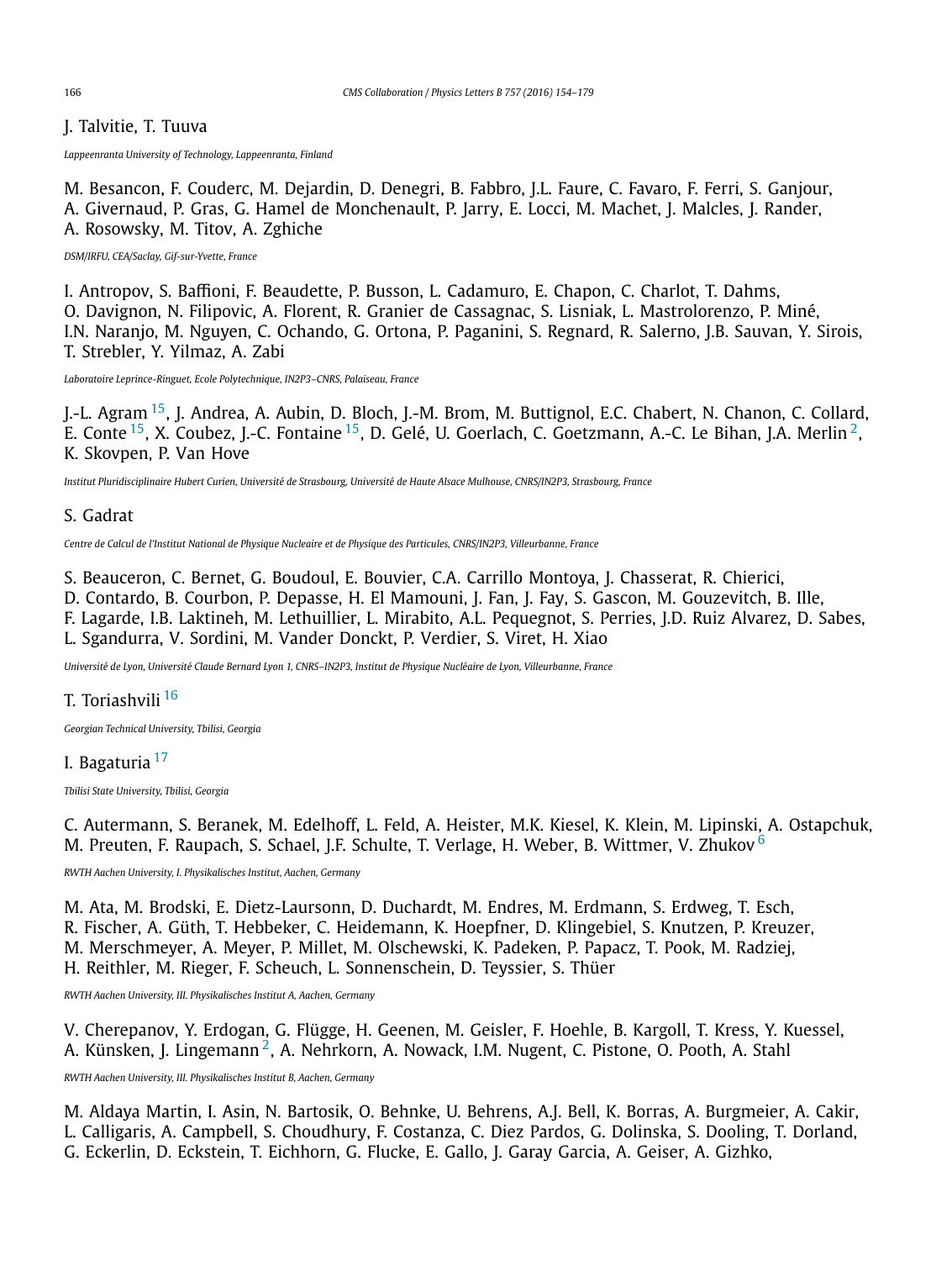P. Gunnellini, J. Hauk, M. Hempel<sup>18</sup>, H. Jung, A. Kalogeropoulos, O. Karacheban<sup>18</sup>, M. Kasemann, P. Katsas, J. Kieseler, C. Kleinwort, I. Korol, W. Lange, J. Leonard, K. Lipka, A. Lobanov, W. Lohmann [18,](#page-24-0) R. Mankel, I. Marfin [18,](#page-24-0) I.-A. Melzer-Pellmann, A.B. Meyer, G. Mittag, J. Mnich, A. Mussgiller, S. Naumann-Emme, A. Nayak, E. Ntomari, H. Perrey, D. Pitzl, R. Placakyte, A. Raspereza, B. Roland, M.Ö. Sahin, P. Saxena, T. Schoerner-Sadenius, M. Schröder, C. Seitz, S. Spannagel, K.D. Trippkewitz, C. Wissing

*Deutsches Elektronen-Synchrotron, Hamburg, Germany*

V. Blobel, M. Centis Vignali, A.R. Draeger, J. Erfle, E. Garutti, K. Goebel, D. Gonzalez, M. Görner, J. Haller, M. Hoffmann, R.S. Höing, A. Junkes, R. Klanner, R. Kogler, T. Lapsien, T. Lenz, I. Marchesini, D. Marconi, D. Nowatschin, J. Ott, F. Pantaleo<sup>2</sup>, T. Peiffer, A. Perieanu, N. Pietsch, J. Poehlsen, D. Rathjens, C. Sander, H. Schettler, P. Schleper, E. Schlieckau, A. Schmidt, J. Schwandt, M. Seidel, V. Sola, H. Stadie, G. Steinbrück, H. Tholen, D. Troendle, E. Usai, L. Vanelderen, A. Vanhoefer

*University of Hamburg, Hamburg, Germany*

M. Akbiyik, C. Barth, C. Baus, J. Berger, C. Böser, E. Butz, T. Chwalek, F. Colombo, W. De Boer, A. Descroix, A. Dierlamm, S. Fink, F. Frensch, M. Giffels, A. Gilbert, F. Hartmann<sup>2</sup>, S.M. Heindl, U. Husemann, I. Katkov<sup>6</sup>, A. Kornmayer<sup>2</sup>, P. Lobelle Pardo, B. Maier, H. Mildner, M.U. Mozer, T. Müller, Th. Müller, M. Plagge, G. Quast, K. Rabbertz, S. Röcker, F. Roscher, H.J. Simonis, F.M. Stober, R. Ulrich, J. Wagner-Kuhr, S. Wayand, M. Weber, T. Weiler, C. Wöhrmann, R. Wolf

*Institut für Experimentelle Kernphysik, Karlsruhe, Germany*

G. Anagnostou, G. Daskalakis, T. Geralis, V.A. Giakoumopoulou, A. Kyriakis, D. Loukas, A. Psallidas, I. Topsis-Giotis

*Institute of Nuclear and Particle Physics (INPP), NCSR Demokritos, Aghia Paraskevi, Greece*

#### A. Agapitos, S. Kesisoglou, A. Panagiotou, N. Saoulidou, E. Tziaferi

*University of Athens, Athens, Greece*

I. Evangelou, G. Flouris, C. Foudas, P. Kokkas, N. Loukas, N. Manthos, I. Papadopoulos, E. Paradas, J. Strologas

*University of Ioánnina, Ioánnina, Greece*

# G. Bencze, C. Hajdu, A. Hazi, P. Hidas, D. Horvath [19,](#page-24-0) F. Sikler, V. Veszpremi, G. Vesztergombi [20,](#page-24-0) A.J. Zsigmond

*Wigner Research Centre for Physics, Budapest, Hungary*

N. Beni, S. Czellar, J. Karancsi [21,](#page-24-0) J. Molnar, Z. Szillasi

*Institute of Nuclear Research ATOMKI, Debrecen, Hungary*

# M. Bartók [22,](#page-24-0) A. Makovec, P. Raics, Z.L. Trocsanyi, B. Ujvari

*University of Debrecen, Debrecen, Hungary*

#### P. Mal, K. Mandal, N. Sahoo, S.K. Swain

*National Institute of Science Education and Research, Bhubaneswar, India*

S. Bansal, S.B. Beri, V. Bhatnagar, R. Chawla, R. Gupta, U. Bhawandeep, A.K. Kalsi, A. Kaur, M. Kaur, R. Kumar, A. Mehta, M. Mittal, J.B. Singh, G. Walia

*Panjab University, Chandigarh, India*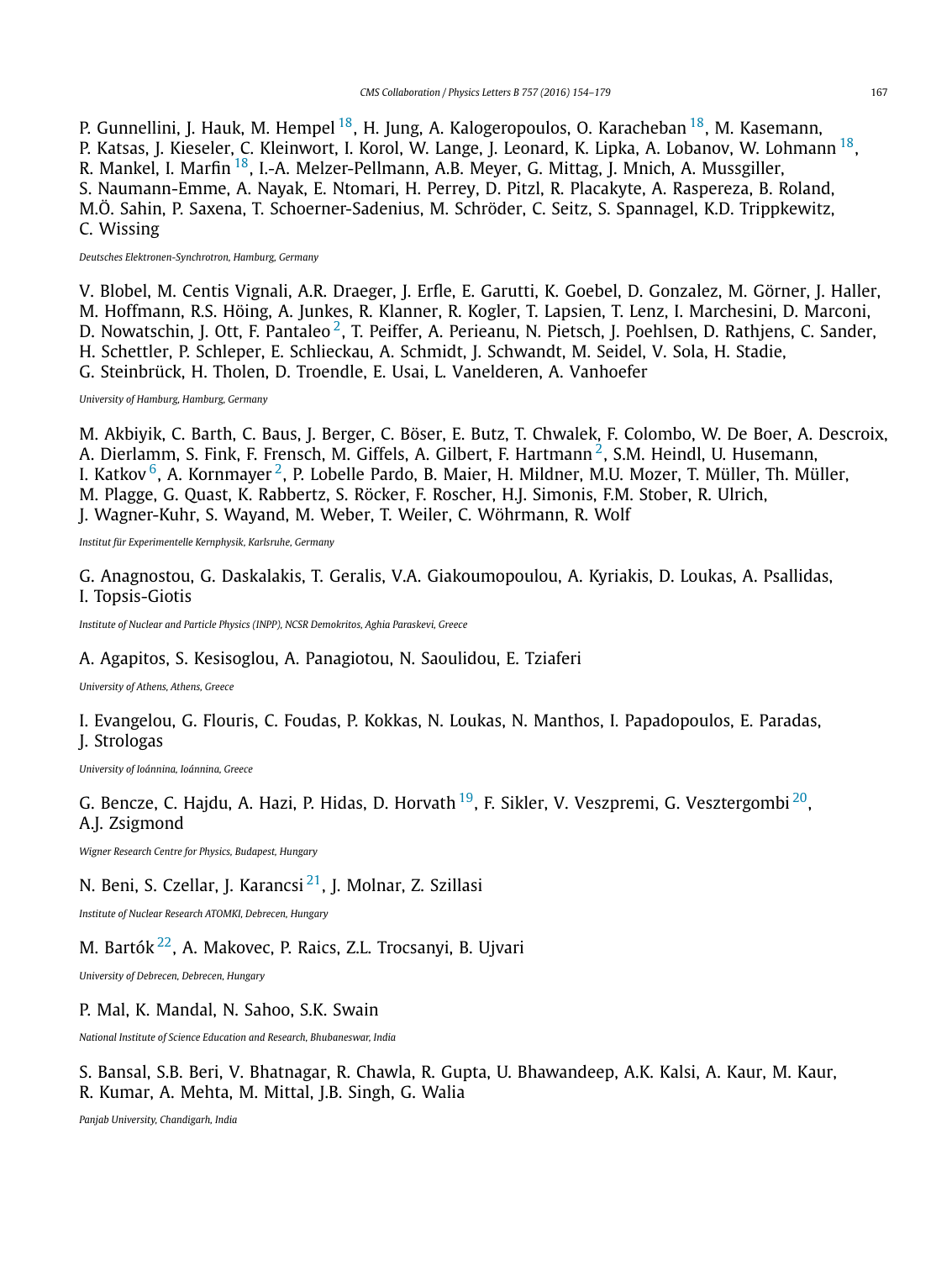Ashok Kumar, Arun Kumar, A. Bhardwaj, B.C. Choudhary, R.B. Garg, A. Kumar, S. Malhotra, M. Naimuddin, N. Nishu, K. Ranjan, R. Sharma, V. Sharma

*University of Delhi, Delhi, India*

S. Banerjee, S. Bhattacharya, K. Chatterjee, S. Dey, S. Dutta, Sa. Jain, N. Majumdar, A. Modak, K. Mondal, S. Mukherjee, S. Mukhopadhyay, A. Roy, D. Roy, S. Roy Chowdhury, S. Sarkar, M. Sharan

*Saha Institute of Nuclear Physics, Kolkata, India*

A. Abdulsalam, R. Chudasama, D. Dutta, V. Jha, V. Kumar, A.K. Mohanty [2,](#page-24-0) L.M. Pant, P. Shukla, A. Topkar

*Bhabha Atomic Research Centre, Mumbai, India*

T. Aziz, S. Banerjee, S. Bhowmik<sup>[23](#page-24-0)</sup>, R.M. Chatterjee, R.K. Dewanjee, S. Dugad, S. Ganguly, S. Ghosh, M. Guchait, A. Gurtu <sup>24</sup>, G. Kole, S. Kumar, B. Mahakud, M. Maity <sup>23</sup>, G. Majumder, K. Mazumdar, S. Mitra, G.B. Mohanty, B. Parida, T. Sarkar<sup>[23](#page-24-0)</sup>, K. Sudhakar, N. Sur, B. Sutar, N. Wickramage<sup>[25](#page-24-0)</sup>

*Tata Institute of Fundamental Research, Mumbai, India*

#### S. Chauhan, S. Dube, S. Sharma

*Indian Institute of Science Education and Research (IISER), Pune, India*

H. Bakhshiansohi, H. Behnamian, S.M. Etesami [26,](#page-24-0) A. Fahim [27,](#page-24-0) R. Goldouzian, M. Khakzad, M. Mohammadi Najafabadi, M. Naseri, S. Paktinat Mehdiabadi, F. Rezaei Hosseinabadi, B. Safarzadeh [28,](#page-24-0) M. Zeinali

*Institute for Research in Fundamental Sciences (IPM), Tehran, Iran*

#### M. Felcini, M. Grunewald

*University College Dublin, Dublin, Ireland*

M. Abbrescia <sup>a</sup>*,*b, C. Calabria <sup>a</sup>*,*b, C. Caputo <sup>a</sup>*,*b, S.S. Chhibra <sup>a</sup>*,*b, A. Colaleo a, D. Creanza <sup>a</sup>*,*c, L. Cristella <sup>a</sup>*,*b, N. De Filippis <sup>a</sup>*,*c, M. De Palma <sup>a</sup>*,*b, L. Fiore a, G. Iaselli <sup>a</sup>*,*c, G. Maggi <sup>a</sup>*,*c, M. Maggi a, G. Miniello <sup>a</sup>*,*b, S. My <sup>a</sup>*,*c, S. Nuzzo <sup>a</sup>*,*b, A. Pompili <sup>a</sup>*,*b, G. Pugliese <sup>a</sup>*,*c, R. Radogna <sup>a</sup>*,*b, A. Ranieri a, G. Selvaggi <sup>a</sup>*,*b, L. Silvestris <sup>a</sup>*,*[2,](#page-24-0) R. Venditti <sup>a</sup>*,*b, P. Verwilligen <sup>a</sup>

<sup>a</sup> *INFN Sezione di Bari, Bari, Italy*

<sup>b</sup> *Università di Bari, Bari, Italy*

<sup>c</sup> *Politecnico di Bari, Bari, Italy*

G. Abbiendi a, C. Battilana [2,](#page-24-0) A.C. Benvenuti a, D. Bonacorsi <sup>a</sup>*,*b, S. Braibant-Giacomelli <sup>a</sup>*,*b, L. Brigliadori <sup>a</sup>*,*b, R. Campanini <sup>a</sup>*,*b, P. Capiluppi <sup>a</sup>*,*b, A. Castro <sup>a</sup>*,*b, F.R. Cavallo a, G. Codispoti <sup>a</sup>*,*b, M. Cuffiani <sup>a</sup>*,*b, G.M. Dallavalle <sup>a</sup>, F. Fabbri <sup>a</sup>, A. Fanfani <sup>a,b</sup>, D. Fasanella <sup>a,b</sup>, P. Giacomelli <sup>a</sup>, C. Grandi <sup>a</sup>, L. Guiducci <sup>a,b</sup>, S. Marcellini<sup>a</sup>, G. Masetti<sup>a</sup>, A. Montanari<sup>a</sup>, F.L. Navarria <sup>a, b</sup>, A. Perrotta <sup>a</sup>, A.M. Rossi <sup>a, b</sup>, T. Rovelli <sup>a, b</sup>, G.P. Siroli <sup>a</sup>*,*b, N. Tosi <sup>a</sup>*,*b, R. Travaglini <sup>a</sup>*,*<sup>b</sup>

<sup>a</sup> *INFN Sezione di Bologna, Bologna, Italy*

<sup>b</sup> *Università di Bologna, Bologna, Italy*

G. Cappello a, M. Chiorboli <sup>a</sup>*,*b, S. Costa <sup>a</sup>*,*b, F. Giordano a, R. Potenza <sup>a</sup>*,*b, A. Tricomi <sup>a</sup>*,*b, C. Tuve <sup>a</sup>*,*<sup>b</sup>

<sup>a</sup> *INFN Sezione di Catania, Catania, Italy*

<sup>b</sup> *Università di Catania, Catania, Italy*

<sup>c</sup> *CSFNSM, Catania, Italy*

G. Barbagli a, V. Ciulli <sup>a</sup>*,*b, C. Civinini a, R. D'Alessandro <sup>a</sup>*,*b, E. Focardi <sup>a</sup>*,*b, S. Gonzi <sup>a</sup>*,*b, V. Gori <sup>a</sup>*,*b, P. Lenzi <sup>a</sup>*,*b, M. Meschini a, S. Paoletti a, G. Sguazzoni a, A. Tropiano <sup>a</sup>*,*b, L. Viliani <sup>a</sup>*,*<sup>b</sup>

<sup>a</sup> *INFN Sezione di Firenze, Firenze, Italy*

<sup>b</sup> *Università di Firenze, Firenze, Italy*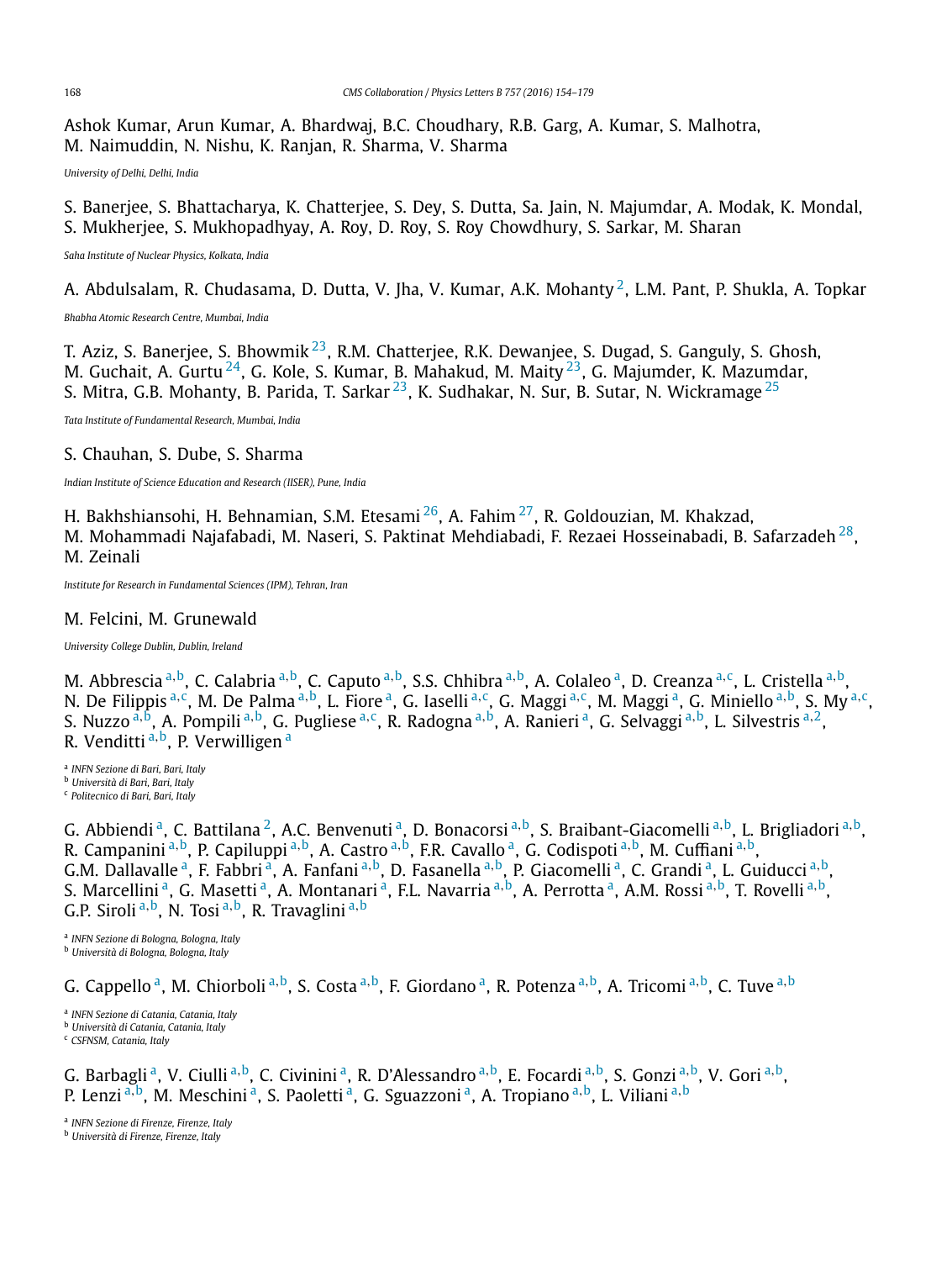### L. Benussi, S. Bianco, F. Fabbri, D. Piccolo

*INFN Laboratori Nazionali di Frascati, Frascati, Italy*

V. Calvelli <sup>a</sup>*,*b, F. Ferro a, M. Lo Vetere <sup>a</sup>*,*b, M.R. Monge <sup>a</sup>*,*b, E. Robutti a, S. Tosi <sup>a</sup>*,*<sup>b</sup>

<sup>a</sup> *INFN Sezione di Genova, Genova, Italy* <sup>b</sup> *Università di Genova, Genova, Italy*

L. Brianza, M.E. Dinardo <sup>a</sup>*,*b, S. Fiorendi <sup>a</sup>*,*b, S. Gennai a, R. Gerosa <sup>a</sup>*,*b, A. Ghezzi <sup>a</sup>*,*b, P. Govoni <sup>a</sup>*,*b, S. Malvezzi<sup>a</sup>, R.A. Manzoni<sup>a,b</sup>, B. Marzocchi<sup>a,b,2</sup>, D. Menasce<sup>a</sup>, L. Moroni<sup>a</sup>, M. Paganoni<sup>a,b</sup>, D. Pedrini<sup>a</sup>, S. Ragazzi <sup>a</sup>*,*b, N. Redaelli a, T. Tabarelli de Fatis <sup>a</sup>*,*<sup>b</sup>

<sup>a</sup> *INFN Sezione di Milano-Bicocca, Milano, Italy*

<sup>b</sup> *Università di Milano-Bicocca, Milano, Italy*

S. Buontempo a, N. Cavallo <sup>a</sup>*,*c, S. Di Guida <sup>a</sup>*,*d*,*[2,](#page-24-0) M. Esposito <sup>a</sup>*,*b, F. Fabozzi <sup>a</sup>*,*c, A.O.M. Iorio <sup>a</sup>*,*b, G. Lanza a, L. Lista a, S. Meola <sup>a</sup>*,*d*,*[2,](#page-24-0) M. Merola a, P. Paolucci <sup>a</sup>*,*[2,](#page-24-0) C. Sciacca <sup>a</sup>*,*b, F. Thyssen

<sup>a</sup> *INFN Sezione di Napoli, Napoli, Italy*

<sup>b</sup> *Università di Napoli 'Federico II', Napoli, Italy*

<sup>c</sup> *Università della Basilicata, Potenza, Italy*

<sup>d</sup> *Università G. Marconi, Roma, Italy*

P. Azzi <sup>a</sup>*,*[2,](#page-24-0) N. Bacchetta a, L. Benato <sup>a</sup>*,*b, D. Bisello <sup>a</sup>*,*b, A. Boletti <sup>a</sup>*,*b, R. Carlin <sup>a</sup>*,*b, A. Carvalho Antunes De Oliveira <sup>a</sup>*,*b, P. Checchia a, M. Dall'Osso <sup>a</sup>*,*b*,*[2,](#page-24-0) T. Dorigo a, U. Dosselli a, F. Gasparini <sup>a</sup>*,*b, U. Gasparini <sup>a</sup>*,*b, F. Gonella a, A. Gozzelino a, M. Gulmini <sup>a</sup>*,*[29,](#page-24-0) S. Lacaprara a, M. Margoni <sup>a</sup>*,*b, A.T. Meneguzzo <sup>a</sup>*,*b, J. Pazzini <sup>a</sup>*,*b, N. Pozzobon <sup>a</sup>*,*b, P. Ronchese <sup>a</sup>*,*b, F. Simonetto <sup>a</sup>*,*b, E. Torassa a, M. Tosi <sup>a</sup>*,*b, M. Zanetti, P. Zotto <sup>a</sup>*,*b, A. Zucchetta <sup>a</sup>*,*b*,*[2,](#page-24-0) G. Zumerle <sup>a</sup>*,*<sup>b</sup>

<sup>a</sup> *INFN Sezione di Padova, Padova, Italy*

<sup>b</sup> *Università di Padova, Padova, Italy*

<sup>c</sup> *Università di Trento, Trento, Italy*

A. Braghieri<sup>a</sup>, A. Magnani<sup>a</sup>, P. Montagna<sup>a,b</sup>, S.P. Ratti<sup>a,b</sup>, V. Re<sup>a</sup>, C. Riccardi<sup>a,b</sup>, P. Salvini<sup>a</sup>, I. Vai<sup>a</sup>, P. Vitulo <sup>a</sup>*,*<sup>b</sup>

<sup>a</sup> *INFN Sezione di Pavia, Pavia, Italy* <sup>b</sup> *Università di Pavia, Pavia, Italy*

L. Alunni Solestizi <sup>a</sup>*,*b, M. Biasini <sup>a</sup>*,*b, G.M. Bilei a, D. Ciangottini <sup>a</sup>*,*b*,*[2](#page-24-0), L. Fanò <sup>a</sup>*,*b, P. Lariccia <sup>a</sup>*,*b, G. Mantovani <sup>a</sup>*,*b, M. Menichelli a, A. Saha a, A. Santocchia <sup>a</sup>*,*b, A. Spiezia <sup>a</sup>*,*<sup>b</sup>

<sup>a</sup> *INFN Sezione di Perugia, Perugia, Italy* <sup>b</sup> *Università di Perugia, Perugia, Italy*

K. Androsov a, <sup>30</sup>, P. Azzurri <sup>a</sup>, G. Bagliesi <sup>a</sup>, J. Bernardini <sup>a</sup>, T. Boccali <sup>a</sup>, G. Broccolo a, c, R. Castaldi <sup>a</sup>, M.A. Ciocci <sup>a</sup>*,*[30](#page-24-0), R. Dell'Orso a, S. Donato <sup>a</sup>*,*c*,*[2,](#page-24-0) G. Fedi, L. Foà <sup>a</sup>*,*c*,*[†,](#page-24-0) A. Giassi a, M.T. Grippo <sup>a</sup>*,*[30,](#page-24-0) F. Ligabue <sup>a</sup>*,*c, T. Lomtadze a, L. Martini <sup>a</sup>*,*b, A. Messineo <sup>a</sup>*,*b, F. Palla a, A. Rizzi <sup>a</sup>*,*b, A. Savoy-Navarro <sup>a</sup>*,*[31,](#page-24-0) A.T. Serban <sup>a</sup>, P. Spagnolo <sup>a</sup>, P. Squillacioti <sup>a, [30](#page-24-0)</sup>, R. Tenchini <sup>a</sup>, G. Tonelli a, b, A. Venturi <sup>a</sup>, P.G. Verdini <sup>a</sup>

<sup>a</sup> *INFN Sezione di Pisa, Pisa, Italy*

<sup>b</sup> *Università di Pisa, Pisa, Italy*

<sup>c</sup> *Scuola Normale Superiore di Pisa, Pisa, Italy*

L. Barone <sup>a</sup>*,*b, F. Cavallari a, G. D'imperio <sup>a</sup>*,*b*,*[2,](#page-24-0) D. Del Re <sup>a</sup>*,*b, M. Diemoz a, S. Gelli <sup>a</sup>*,*b, C. Jorda a, E. Longo <sup>a</sup>*,*b, F. Margaroli <sup>a</sup>*,*b, P. Meridiani a, F. Micheli <sup>a</sup>*,*b, G. Organtini <sup>a</sup>*,*b, R. Paramatti a, F. Preiato <sup>a</sup>*,*b, S. Rahatlou <sup>a</sup>*,*b, C. Rovelli a, F. Santanastasio <sup>a</sup>*,*b, P. Traczyk <sup>a</sup>*,*b*,*[2](#page-24-0)

<sup>a</sup> *INFN Sezione di Roma, Roma, Italy* <sup>b</sup> *Università di Roma, Roma, Italy*

N. Amapane [a](#page-16-0)*,*[b,](#page-16-0) R. Arcidiacono [a](#page-16-0)*,*[c](#page-16-0)*,*[2,](#page-24-0) S. Argiro [a](#page-16-0)*,*[b,](#page-16-0) M. Arneodo [a](#page-16-0)*,*[c,](#page-16-0) R. Bellan [a](#page-16-0)*,*[b,](#page-16-0) C. Biino [a,](#page-16-0) N. Cartiglia [a,](#page-16-0) M. Costa [a](#page-16-0)*,*[b,](#page-16-0) R. Covarelli [a](#page-16-0)*,*[b,](#page-16-0) A. Degano [a](#page-16-0)*,*[b,](#page-16-0) N. Demaria [a,](#page-16-0) L. Finco [a](#page-16-0)*,*[b](#page-16-0)*,*[2,](#page-24-0) B. Kiani [a](#page-16-0)*,*[b,](#page-16-0) C. Mariotti [a,](#page-16-0) S. Maselli [a,](#page-16-0) E. Migliore [a](#page-16-0)*,*[b,](#page-16-0) V. Monaco [a](#page-16-0)*,*[b,](#page-16-0) E. Monteil [a](#page-16-0)*,*[b](#page-16-0), M. Musich [a,](#page-16-0) M.M. Obertino [a](#page-16-0)*,*[b,](#page-16-0) L. Pacher [a](#page-16-0)*,*[b,](#page-16-0)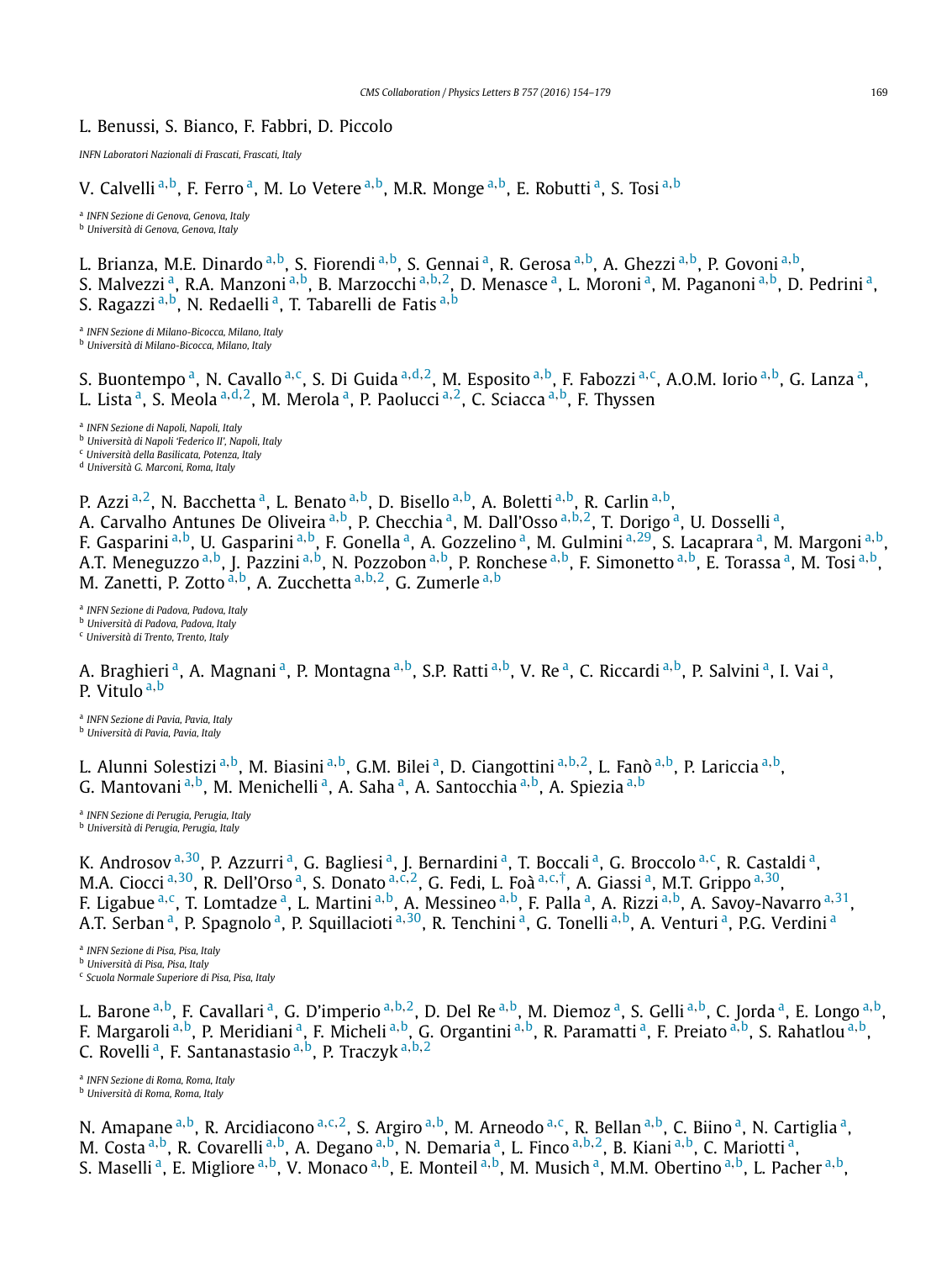<span id="page-16-0"></span>N. Pastrone a, M. Pelliccioni a, G.L. Pinna Angioni <sup>a</sup>*,*b, F. Ravera <sup>a</sup>*,*b, A. Romero <sup>a</sup>*,*b, M. Ruspa <sup>a</sup>*,*c, R. Sacchi <sup>a</sup>*,*b, A. Solano a, b, A. Staiano <sup>a</sup>, U. Tamponi<sup>a</sup>

<sup>a</sup> *INFN Sezione di Torino, Torino, Italy*

<sup>b</sup> *Università di Torino, Torino, Italy* <sup>c</sup> *Università del Piemonte Orientale, Novara, Italy*

S. Belforte a, V. Candelise <sup>a</sup>*,*b*,*[2,](#page-24-0) M. Casarsa a, F. Cossutti a, G. Della Ricca <sup>a</sup>*,*b, B. Gobbo a, C. La Licata <sup>a</sup>*,*b, M. Marone <sup>a</sup>*,*b, A. Schizzi <sup>a</sup>*,*b, T. Umer <sup>a</sup>*,*b, A. Zanetti <sup>a</sup>

<sup>a</sup> *INFN Sezione di Trieste, Trieste, Italy* <sup>b</sup> *Università di Trieste, Trieste, Italy*

#### S. Chang, A. Kropivnitskaya, S.K. Nam

*Kangwon National University, Chunchon, Republic of Korea*

#### D.H. Kim, G.N. Kim, M.S. Kim, D.J. Kong, S. Lee, Y.D. Oh, A. Sakharov, D.C. Son

*Kyungpook National University, Daegu, Republic of Korea*

#### J.A. Brochero Cifuentes, H. Kim, T.J. Kim, M.S. Ryu

*Chonbuk National University, Jeonju, Republic of Korea*

#### S. Song

*Chonnam National University, Institute for Universe and Elementary Particles, Kwangju, Republic of Korea*

S. Choi, Y. Go, D. Gyun, B. Hong, M. Jo, H. Kim, Y. Kim, B. Lee, K. Lee, K.S. Lee, S. Lee, S.K. Park, Y. Roh

*Korea University, Seoul, Republic of Korea*

#### H.D. Yoo

*Seoul National University, Seoul, Republic of Korea*

#### M. Choi, H. Kim, J.H. Kim, J.S.H. Lee, I.C. Park, G. Ryu

*University of Seoul, Seoul, Republic of Korea*

#### Y. Choi, Y.K. Choi, J. Goh, D. Kim, E. Kwon, J. Lee, I. Yu

*Sungkyunkwan University, Suwon, Republic of Korea*

#### A. Juodagalvis, J. Vaitkus

*Vilnius University, Vilnius, Lithuania*

I. Ahmed, Z.A. Ibrahim, J.R. Komaragiri, M.A.B. Md Ali  $^{32}$ , F. Mohamad Idris  $^{33}$ , W.A.T. Wan Abdullah, M.N. Yusli

*National Centre for Particle Physics, Universiti Malaya, Kuala Lumpur, Malaysia*

### E. Casimiro Linares, H. Castilla-Valdez, E. De La Cruz-Burelo, I. Heredia-de La Cruz [34](#page-24-0), A. Hernandez-Almada, R. Lopez-Fernandez, A. Sanchez-Hernandez

*Centro de Investigacion y de Estudios Avanzados del IPN, Mexico City, Mexico*

### S. Carrillo Moreno, F. Vazquez Valencia

*Universidad Iberoamericana, Mexico City, Mexico*

### S. Carpinteyro, I. Pedraza, H.A. Salazar Ibarguen

*Benemerita Universidad Autonoma de Puebla, Puebla, Mexico*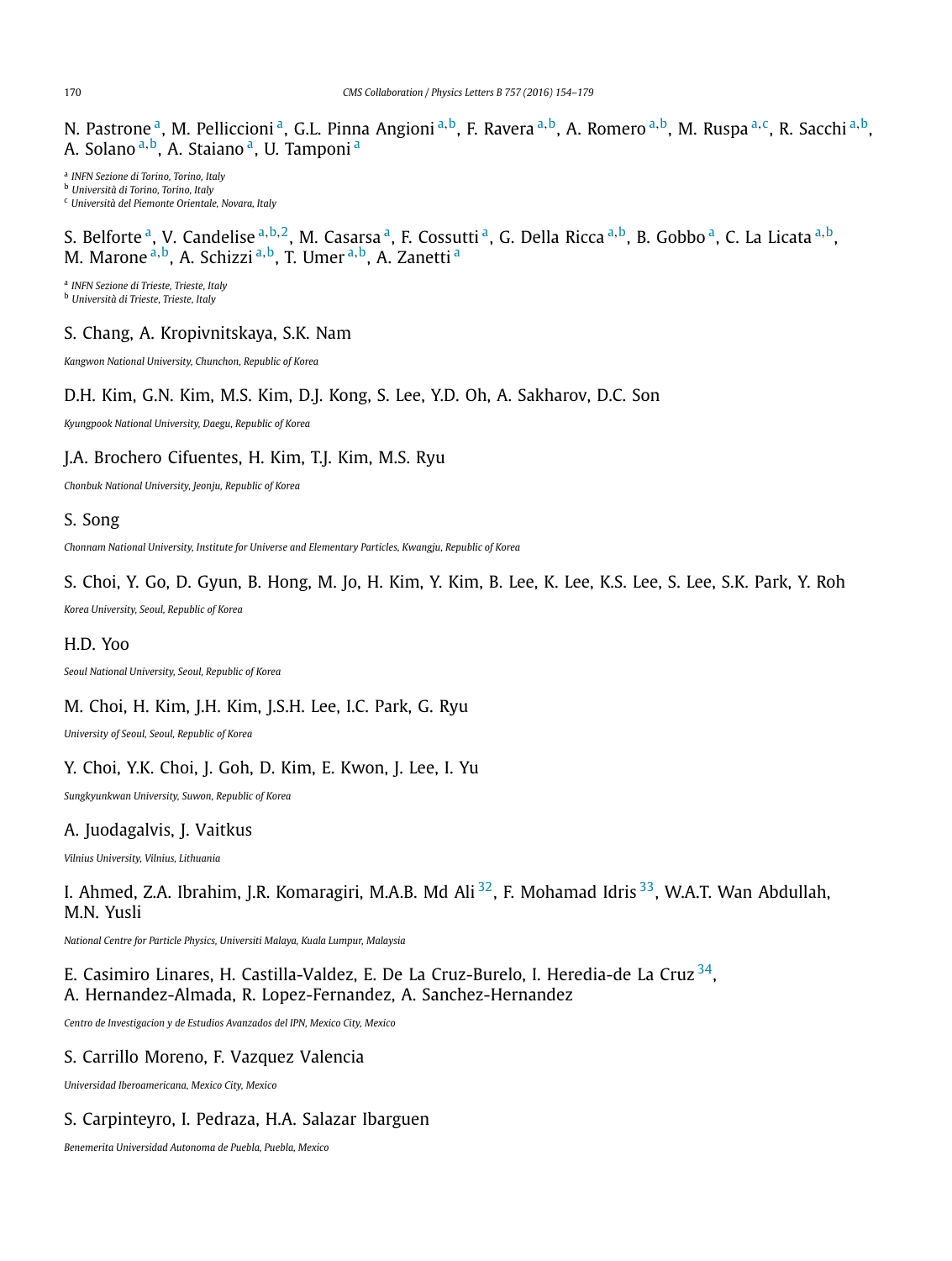## A. Morelos Pineda

*Universidad Autónoma de San Luis Potosí, San Luis Potosí, Mexico*

### D. Krofcheck

*University of Auckland, Auckland, New Zealand*

# P.H. Butler, S. Reucroft

*University of Canterbury, Christchurch, New Zealand*

### A. Ahmad, M. Ahmad, Q. Hassan, H.R. Hoorani, W.A. Khan, T. Khurshid, M. Shoaib

*National Centre for Physics, Quaid-I-Azam University, Islamabad, Pakistan*

H. Bialkowska, M. Bluj, B. Boimska, T. Frueboes, M. Górski, M. Kazana, K. Nawrocki, K. Romanowska-Rybinska, M. Szleper, P. Zalewski

*National Centre for Nuclear Research, Swierk, Poland*

G. Brona, K. Bunkowski, K. Doroba, A. Kalinowski, M. Konecki, J. Krolikowski, M. Misiura, M. Olszewski, M. Walczak

*Institute of Experimental Physics, Faculty of Physics, University of Warsaw, Warsaw, Poland*

P. Bargassa, C. Beirão Da Cruz E Silva, A. Di Francesco, P. Faccioli, P.G. Ferreira Parracho, M. Gallinaro, N. Leonardo, L. Lloret Iglesias, F. Nguyen, J. Rodrigues Antunes, J. Seixas, O. Toldaiev, D. Vadruccio, J. Varela, P. Vischia

*Laboratório de Instrumentação e Física Experimental de Partículas, Lisboa, Portugal*

S. Afanasiev, P. Bunin, M. Gavrilenko, I. Golutvin, I. Gorbunov, A. Kamenev, V. Karjavin, V. Konoplyanikov, A. Lanev, A. Malakhov, V. Matveev<sup>35</sup>, P. Moisenz, V. Palichik, V. Perelygin, S. Shmatov, S. Shulha, N. Skatchkov, V. Smirnov, A. Zarubin

*Joint Institute for Nuclear Research, Dubna, Russia*

V. Golovtsov, Y. Ivanov, V. Kim [36,](#page-24-0) E. Kuznetsova, P. Levchenko, V. Murzin, V. Oreshkin, I. Smirnov, V. Sulimov, L. Uvarov, S. Vavilov, A. Vorobyev

*Petersburg Nuclear Physics Institute, Gatchina (St. Petersburg), Russia*

Yu. Andreev, A. Dermenev, S. Gninenko, N. Golubev, A. Karneyeu, M. Kirsanov, N. Krasnikov, A. Pashenkov, D. Tlisov, A. Toropin

*Institute for Nuclear Research, Moscow, Russia*

V. Epshteyn, V. Gavrilov, N. Lychkovskaya, V. Popov, I. Pozdnyakov, G. Safronov, A. Spiridonov, E. Vlasov, A. Zhokin

*Institute for Theoretical and Experimental Physics, Moscow, Russia*

### A. Bylinkin

*National Research Nuclear University 'Moscow Engineering Physics Institute' (MEPhI), Moscow, Russia*

V. Andreev, M. Azarkin [37](#page-24-0), I. Dremin [37,](#page-24-0) M. Kirakosyan, A. Leonidov [37,](#page-24-0) G. Mesyats, S.V. Rusakov, A. Vinogradov

*P.N. Lebedev Physical Institute, Moscow, Russia*

A. Baskakov, A. Belyaev, E. Boos, V. Bunichev, M. Dubinin <sup>38</sup>, L. Dudko, A. Ershov, V. Klyukhin, O. Kodolova, N. Korneeva, I. Lokhtin, I. Myagkov, S. Obraztsov, M. Perfilov, V. Savrin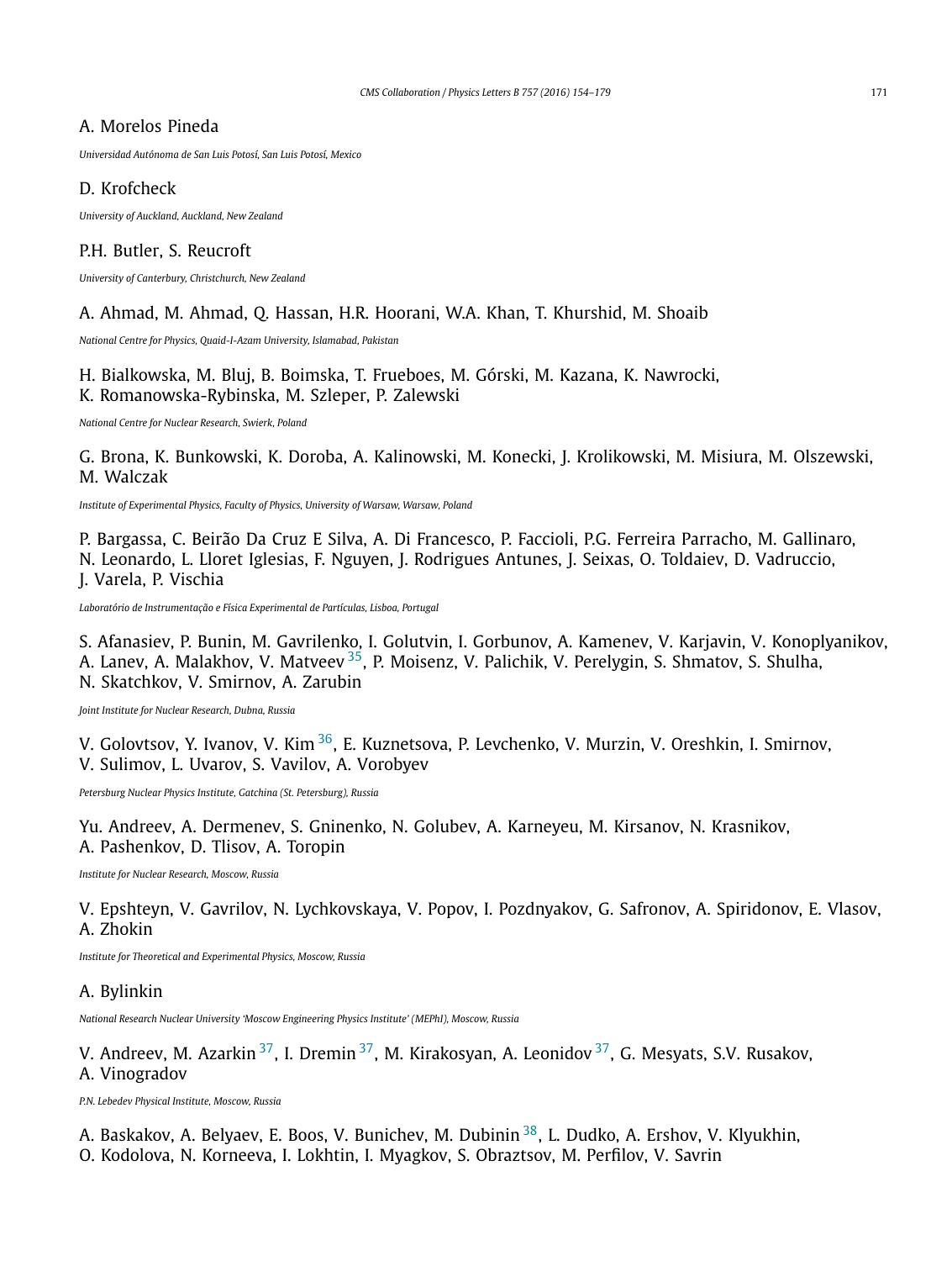*Skobeltsyn Institute of Nuclear Physics, Lomonosov Moscow State University, Moscow, Russia*

I. Azhgirey, I. Bayshev, S. Bitioukov, V. Kachanov, A. Kalinin, D. Konstantinov, V. Krychkine, V. Petrov, R. Ryutin, A. Sobol, L. Tourtchanovitch, S. Troshin, N. Tyurin, A. Uzunian, A. Volkov

*State Research Center of Russian Federation, Institute for High Energy Physics, Protvino, Russia*

### P. Adzic<sup>39</sup>, M. Ekmedzic, J. Milosevic, V. Rekovic

*University of Belgrade, Faculty of Physics and Vinca Institute of Nuclear Sciences, Belgrade, Serbia*

J. Alcaraz Maestre, E. Calvo, M. Cerrada, M. Chamizo Llatas, N. Colino, B. De La Cruz, A. Delgado Peris, D. Domínguez Vázquez, A. Escalante Del Valle, C. Fernandez Bedoya, J.P. Fernández Ramos, J. Flix, M.C. Fouz, P. Garcia-Abia, O. Gonzalez Lopez, S. Goy Lopez, J.M. Hernandez, M.I. Josa, E. Navarro De Martino, A. Pérez-Calero Yzquierdo, J. Puerta Pelayo, A. Quintario Olmeda, I. Redondo, L. Romero, M.S. Soares

*Centro de Investigaciones Energéticas Medioambientales y Tecnológicas (CIEMAT), Madrid, Spain*

### C. Albajar, J.F. de Trocóniz, M. Missiroli, D. Moran

*Universidad Autónoma de Madrid, Madrid, Spain*

H. Brun, J. Cuevas, J. Fernandez Menendez, S. Folgueras, I. Gonzalez Caballero, E. Palencia Cortezon, J.M. Vizan Garcia

*Universidad de Oviedo, Oviedo, Spain*

I.J. Cabrillo, A. Calderon, J.R. Castiñeiras De Saa, P. De Castro Manzano, J. Duarte Campderros, M. Fernandez, G. Gomez, A. Graziano, A. Lopez Virto, J. Marco, R. Marco, C. Martinez Rivero, F. Matorras, F.J. Munoz Sanchez, J. Piedra Gomez, T. Rodrigo, A.Y. Rodríguez-Marrero, A. Ruiz-Jimeno, L. Scodellaro, I. Vila, R. Vilar Cortabitarte

*Instituto de Física de Cantabria (IFCA), CSIC— Universidad de Cantabria, Santander, Spain*

D. Abbaneo, E. Auffray, G. Auzinger, M. Bachtis, P. Baillon, A.H. Ball, D. Barney, A. Benaglia, J. Bendavid, L. Benhabib, J.F. Benitez, G.M. Berruti, P. Bloch, A. Bocci, A. Bonato, C. Botta, H. Breuker, T. Camporesi, G. Cerminara, S. Colafranceschi [40,](#page-24-0) M. D'Alfonso, D. d'Enterria, A. Dabrowski, V. Daponte, A. David, M. De Gruttola, F. De Guio, A. De Roeck, S. De Visscher, E. Di Marco, M. Dobson, M. Dordevic, B. Dorney, T. du Pree, N. Dupont, A. Elliott-Peisert, G. Franzoni, W. Funk, D. Gigi, K. Gill, D. Giordano, M. Girone, F. Glege, R. Guida, S. Gundacker, M. Guthoff, J. Hammer, P. Harris, J. Hegeman, V. Innocente, P. Janot, H. Kirschenmann, M.J. Kortelainen, K. Kousouris, K. Krajczar, P. Lecoq, C. Lourenço, M.T. Lucchini, N. Magini, L. Malgeri, M. Mannelli, A. Martelli, L. Masetti, F. Meijers, S. Mersi, E. Meschi, F. Moortgat, S. Morovic, M. Mulders, M.V. Nemallapudi, H. Neugebauer, S. Orfanelli<sup>41</sup>, L. Orsini, L. Pape, E. Perez, A. Petrilli, G. Petrucciani, A. Pfeiffer, D. Piparo, A. Racz, G. Rolandi [42,](#page-24-0) M. Rovere, M. Ruan, H. Sakulin, C. Schäfer, C. Schwick, A. Sharma, P. Silva, M. Simon, P. Sphicas [43,](#page-24-0) D. Spiga, J. Steggemann, B. Stieger, M. Stoye, Y. Takahashi, D. Treille, A. Triossi, A. Tsirou, G.I. Veres [20,](#page-24-0) N. Wardle, H.K. Wöhri, A. Zagozdzinska [44,](#page-24-0) W.D. Zeuner

*CERN, European Organization for Nuclear Research, Geneva, Switzerland*

W. Bertl, K. Deiters, W. Erdmann, R. Horisberger, Q. Ingram, H.C. Kaestli, D. Kotlinski, U. Langenegger, D. Renker, T. Rohe

*Paul Scherrer Institut, Villigen, Switzerland*

F. Bachmair, L. Bäni, L. Bianchini, M.A. Buchmann, B. Casal, G. Dissertori, M. Dittmar, M. Donegà, M. Dünser, P. Eller, C. Grab, C. Heidegger, D. Hits, J. Hoss, G. Kasieczka, W. Lustermann, B. Mangano, A.C. Marini, M. Marionneau, P. Martinez Ruiz del Arbol, M. Masciovecchio, D. Meister, P. Musella,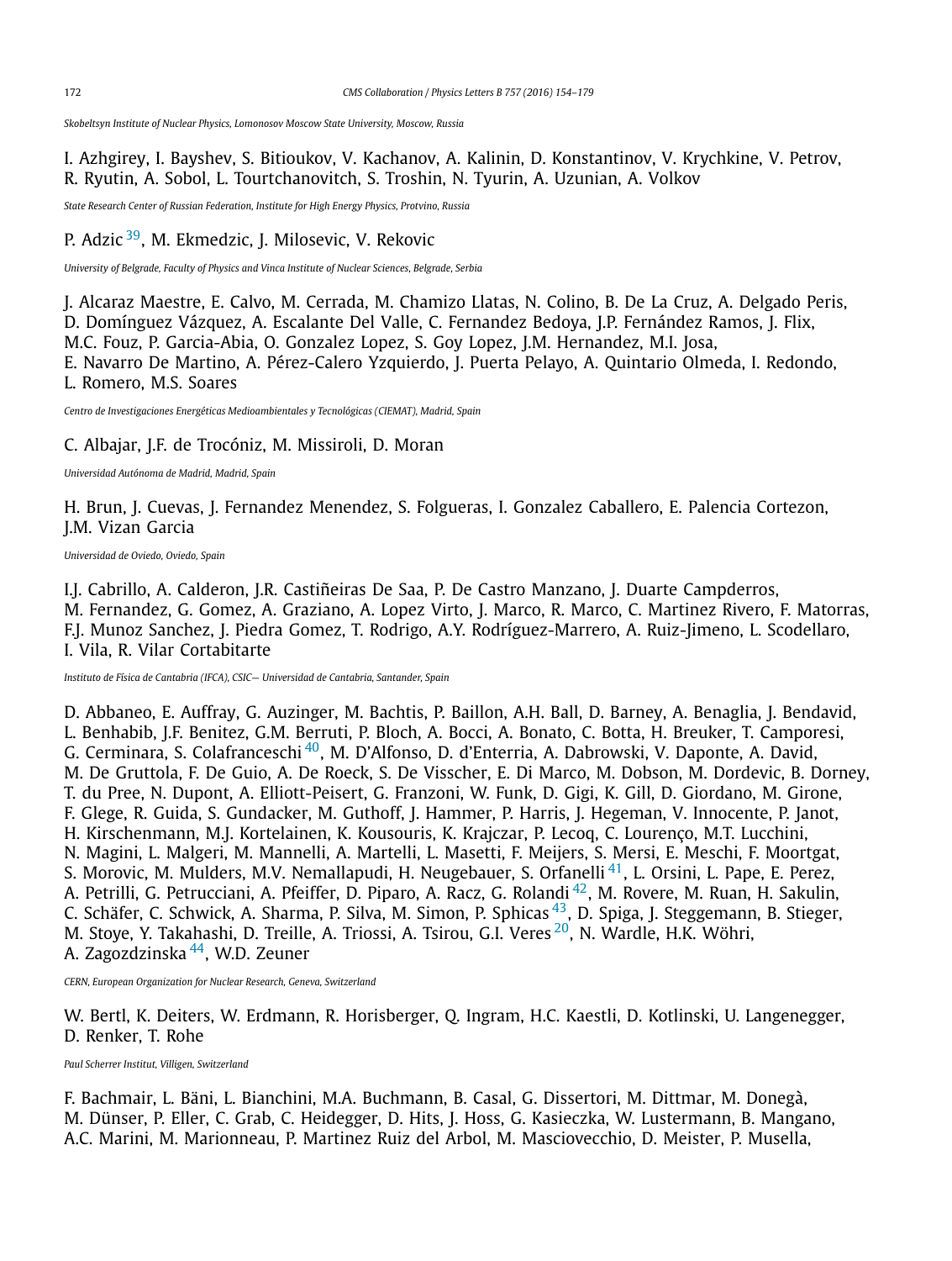F. Nessi-Tedaldi, F. Pandolfi, J. Pata, F. Pauss, L. Perrozzi, M. Peruzzi, M. Quittnat, M. Rossini, A. Starodumov [45,](#page-24-0) M. Takahashi, V.R. Tavolaro, K. Theofilatos, R. Wallny

*Institute for Particle Physics, ETH Zurich, Zurich, Switzerland*

T.K. Aarrestad, C. Amsler<sup>46</sup>, L. Caminada, M.F. Canelli, V. Chiochia, A. De Cosa, C. Galloni, A. Hinzmann, T. Hreus, B. Kilminster, C. Lange, J. Ngadiuba, D. Pinna, P. Robmann, F.J. Ronga, D. Salerno, Y. Yang

*Universität Zürich, Zurich, Switzerland*

M. Cardaci, K.H. Chen, T.H. Doan, C. Ferro, Sh. Jain, R. Khurana, M. Konyushikhin, C.M. Kuo, W. Lin, Y.J. Lu, R. Volpe, S.S. Yu

*National Central University, Chung-Li, Taiwan*

R. Bartek, P. Chang, Y.H. Chang, Y.W. Chang, Y. Chao, K.F. Chen, P.H. Chen, C. Dietz, F. Fiori, U. Grundler, W.-S. Hou, Y. Hsiung, Y.F. Liu, R.-S. Lu, M. Miñano Moya, E. Petrakou, J.F. Tsai, Y.M. Tzeng

*National Taiwan University (NTU), Taipei, Taiwan*

B. Asavapibhop, K. Kovitanggoon, G. Singh, N. Srimanobhas, N. Suwonjandee

*Chulalongkorn University, Faculty of Science, Department of Physics, Bangkok, Thailand*

A. Adiguzel, M.N. Bakirci<sup>47</sup>, C. Dozen, I. Dumanoglu, E. Eskut, S. Girgis, G. Gokbulut, Y. Guler, E. Gurpinar, I. Hos, E.E. Kangal [48,](#page-24-0) G. Onengut [49,](#page-24-0) K. Ozdemir [50,](#page-24-0) A. Polatoz, D. Sunar Cerci [51,](#page-24-0) M. Vergili, C. Zorbilmez

*Cukurova University, Adana, Turkey*

## I.V. Akin, B. Bilin, S. Bilmis, B. Isildak [52,](#page-24-0) G. Karapinar [53](#page-24-0), U.E. Surat, M. Yalvac, M. Zeyrek

*Middle East Technical University, Physics Department, Ankara, Turkey*

# E.A. Albayrak  $54$ , E. Gülmez, M. Kaya  $55$ , O. Kaya  $56$ , T. Yetkin  $57$

*Bogazici University, Istanbul, Turkey*

K. Cankocak, S. Sen<sup>58</sup>, F.I. Vardarlı

*Istanbul Technical University, Istanbul, Turkey*

### B. Grynyov

*Institute for Scintillation Materials of National Academy of Science of Ukraine, Kharkov, Ukraine*

#### L. Levchuk, P. Sorokin

*National Scientific Center, Kharkov Institute of Physics and Technology, Kharkov, Ukraine*

R. Aggleton, F. Ball, L. Beck, J.J. Brooke, E. Clement, D. Cussans, H. Flacher, J. Goldstein, M. Grimes, G.P. Heath, H.F. Heath, J. Jacob, L. Kreczko, C. Lucas, Z. Meng, D.M. Newbold <sup>59</sup>, S. Paramesvaran, A. Poll, T. Sakuma, S. Seif El Nasr-storey, S. Senkin, D. Smith, V.J. Smith

*University of Bristol, Bristol, United Kingdom*

K.W. Bell, A. Belyaev <sup>60</sup>, C. Brew, R.M. Brown, D.J.A. Cockerill, J.A. Coughlan, K. Harder, S. Harper, E. Olaiya, D. Petyt, C.H. Shepherd-Themistocleous, A. Thea, L. Thomas, I.R. Tomalin, T. Williams, W.J. Womersley, S.D. Worm

*Rutherford Appleton Laboratory, Didcot, United Kingdom*

M. Baber, R. Bainbridge, O. Buchmuller, A. Bundock, D. Burton, S. Casasso, M. Citron, D. Colling, L. Corpe, N. Cripps, P. Dauncey, G. Davies, A. De Wit, M. Della Negra, P. Dunne, A. Elwood, W. Ferguson, J. Fulcher, D. Futyan, G. Hall, G. Iles, G. Karapostoli, M. Kenzie, R. Lane, R. Lucas [59,](#page-24-0) L. Lyons, A.-M. Magnan,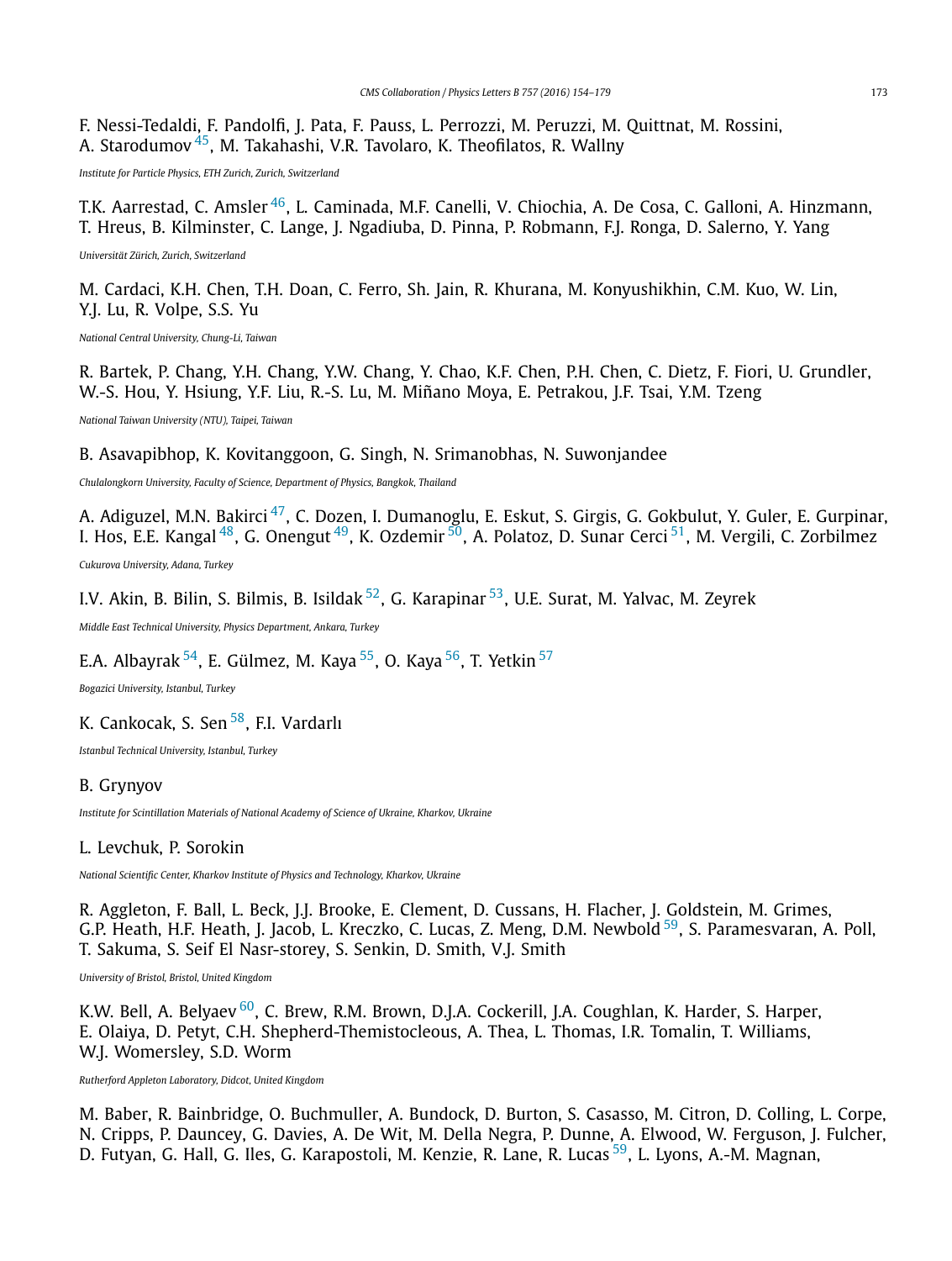S. Malik, J. Nash, A. Nikitenko <sup>45</sup>, J. Pela, M. Pesaresi, K. Petridis, D.M. Raymond, A. Richards, A. Rose, C. Seez, A. Tapper, K. Uchida, M. Vazquez Acosta [61,](#page-25-0) T. Virdee, S.C. Zenz

*Imperial College, London, United Kingdom*

J.E. Cole, P.R. Hobson, A. Khan, P. Kyberd, D. Leggat, D. Leslie, I.D. Reid, P. Symonds, L. Teodorescu, M. Turner

*Brunel University, Uxbridge, United Kingdom*

A. Borzou, K. Call, J. Dittmann, K. Hatakeyama, A. Kasmi, H. Liu, N. Pastika

*Baylor University, Waco, USA*

O. Charaf, S.I. Cooper, C. Henderson, P. Rumerio

*The University of Alabama, Tuscaloosa, USA*

A. Avetisyan, T. Bose, C. Fantasia, D. Gastler, P. Lawson, D. Rankin, C. Richardson, J. Rohlf, J. St. John, L. Sulak, D. Zou

*Boston University, Boston, USA*

J. Alimena, E. Berry, S. Bhattacharya, D. Cutts, N. Dhingra, A. Ferapontov, A. Garabedian, U. Heintz, E. Laird, G. Landsberg, Z. Mao, M. Narain, S. Sagir, T. Sinthuprasith

*Brown University, Providence, USA*

R. Breedon, G. Breto, M. Calderon De La Barca Sanchez, S. Chauhan, M. Chertok, J. Conway, R. Conway, P.T. Cox, R. Erbacher, M. Gardner, W. Ko, R. Lander, M. Mulhearn, D. Pellett, J. Pilot, F. Ricci-Tam, S. Shalhout, J. Smith, M. Squires, D. Stolp, M. Tripathi, S. Wilbur, R. Yohay

*University of California, Davis, Davis, USA*

R. Cousins, P. Everaerts, C. Farrell, J. Hauser, M. Ignatenko, D. Saltzberg, E. Takasugi, V. Valuev, M. Weber

*University of California, Los Angeles, USA*

K. Burt, R. Clare, J. Ellison, J.W. Gary, G. Hanson, J. Heilman, M. Ivova Paneva, P. Jandir, E. Kennedy, F. Lacroix, O.R. Long, A. Luthra, M. Malberti, M. Olmedo Negrete, A. Shrinivas, H. Wei, S. Wimpenny

*University of California, Riverside, Riverside, USA*

J.G. Branson, G.B. Cerati, S. Cittolin, R.T. D'Agnolo, A. Holzner, R. Kelley, D. Klein, J. Letts, I. Macneill, D. Olivito, S. Padhi, M. Pieri, M. Sani, V. Sharma, S. Simon, M. Tadel, A. Vartak, S. Wasserbaech [62,](#page-25-0) C. Welke, F. Würthwein, A. Yagil, G. Zevi Della Porta

*University of California, San Diego, La Jolla, USA*

D. Barge, J. Bradmiller-Feld, C. Campagnari, A. Dishaw, V. Dutta, K. Flowers, M. Franco Sevilla, P. Geffert, C. George, F. Golf, L. Gouskos, J. Gran, J. Incandela, C. Justus, N. Mccoll, S.D. Mullin, J. Richman, D. Stuart, I. Suarez, W. To, C. West, J. Yoo

*University of California, Santa Barbara, Santa Barbara, USA*

D. Anderson, A. Apresyan, A. Bornheim, J. Bunn, Y. Chen, J. Duarte, A. Mott, H.B. Newman, C. Pena, M. Pierini, M. Spiropulu, J.R. Vlimant, S. Xie, R.Y. Zhu

*California Institute of Technology, Pasadena, USA*

V. Azzolini, A. Calamba, B. Carlson, T. Ferguson, Y. Iiyama, M. Paulini, J. Russ, M. Sun, H. Vogel, I. Vorobiev

*Carnegie Mellon University, Pittsburgh, USA*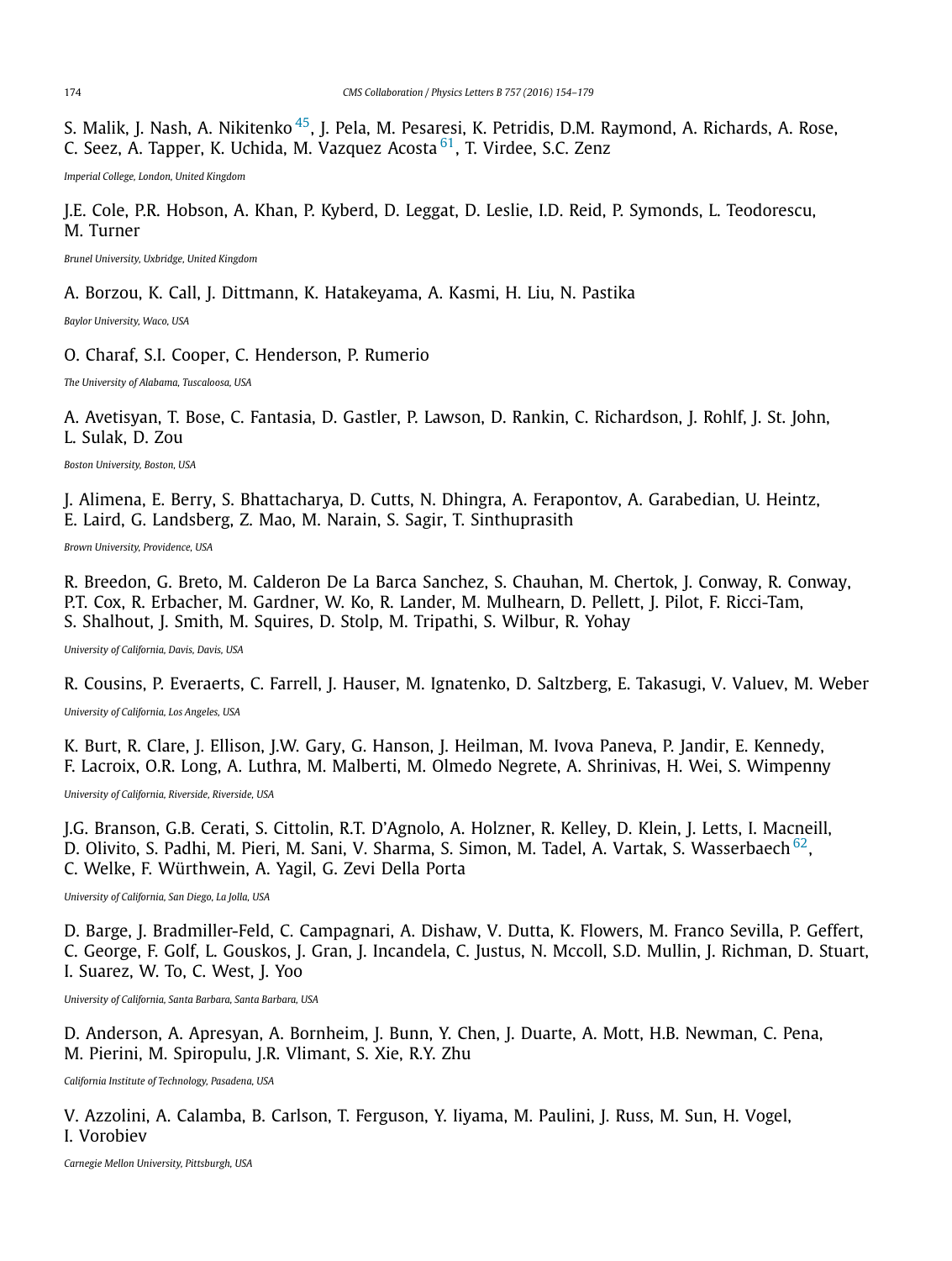J.P. Cumalat, W.T. Ford, A. Gaz, F. Jensen, A. Johnson, M. Krohn, T. Mulholland, U. Nauenberg, J.G. Smith, K. Stenson, S.R. Wagner

*University of Colorado Boulder, Boulder, USA*

J. Alexander, A. Chatterjee, J. Chaves, J. Chu, S. Dittmer, N. Eggert, N. Mirman, G. Nicolas Kaufman, J.R. Patterson, A. Rinkevicius, A. Ryd, L. Skinnari, L. Soffi, W. Sun, S.M. Tan, W.D. Teo, J. Thom, J. Thompson, J. Tucker, Y. Weng, P. Wittich

*Cornell University, Ithaca, USA*

S. Abdullin, M. Albrow, J. Anderson, G. Apollinari, L.A.T. Bauerdick, A. Beretvas, J. Berryhill, P.C. Bhat, G. Bolla, K. Burkett, J.N. Butler, H.W.K. Cheung, F. Chlebana, S. Cihangir, V.D. Elvira, I. Fisk, J. Freeman, E. Gottschalk, L. Gray, D. Green, S. Grünendahl, O. Gutsche, J. Hanlon, D. Hare, R.M. Harris, J. Hirschauer, B. Hooberman, Z. Hu, S. Jindariani, M. Johnson, U. Joshi, A.W. Jung, B. Klima, B. Kreis, S. Kwan<sup>†</sup>, S. Lammel, J. Linacre, D. Lincoln, R. Lipton, T. Liu, R. Lopes De Sá, J. Lykken, K. Maeshima, J.M. Marraffino, V.I. Martinez Outschoorn, S. Maruyama, D. Mason, P. McBride, P. Merkel, K. Mishra, S. Mrenna, S. Nahn, C. Newman-Holmes, V. O'Dell, K. Pedro, O. Prokofyev, G. Rakness, E. Sexton-Kennedy, A. Soha, W.J. Spalding, L. Spiegel, L. Taylor, S. Tkaczyk, N.V. Tran, L. Uplegger, E.W. Vaandering, C. Vernieri, M. Verzocchi, R. Vidal, H.A. Weber, A. Whitbeck, F. Yang, H. Yin

*Fermi National Accelerator Laboratory, Batavia, USA*

D. Acosta, P. Avery, P. Bortignon, D. Bourilkov, A. Carnes, M. Carver, D. Curry, S. Das, G.P. Di Giovanni, R.D. Field, M. Fisher, I.K. Furic, J. Hugon, J. Konigsberg, A. Korytov, J.F. Low, P. Ma, K. Matchev, H. Mei, P. Milenovic <sup>63</sup>, G. Mitselmakher, L. Muniz, D. Rank, R. Rossin, L. Shchutska, M. Snowball, D. Sperka, J. Wang, S. Wang, J. Yelton

*University of Florida, Gainesville, USA*

S. Hewamanage, S. Linn, P. Markowitz, G. Martinez, J.L. Rodriguez

*Florida International University, Miami, USA*

A. Ackert, J.R. Adams, T. Adams, A. Askew, J. Bochenek, B. Diamond, J. Haas, S. Hagopian, V. Hagopian, K.F. Johnson, A. Khatiwada, H. Prosper, V. Veeraraghavan, M. Weinberg

*Florida State University, Tallahassee, USA*

M.M. Baarmand, V. Bhopatkar, M. Hohlmann, H. Kalakhety, D. Mareskas-palcek, T. Roy, F. Yumiceva

*Florida Institute of Technology, Melbourne, USA*

M.R. Adams, L. Apanasevich, D. Berry, R.R. Betts, I. Bucinskaite, R. Cavanaugh, O. Evdokimov, L. Gauthier, C.E. Gerber, D.J. Hofman, P. Kurt, C. O'Brien, I.D. Sandoval Gonzalez, C. Silkworth, P. Turner, N. Varelas, Z. Wu, M. Zakaria

*University of Illinois at Chicago (UIC), Chicago, USA*

B. Bilki <sup>64</sup>, W. Clarida, K. Dilsiz, S. Durgut, R.P. Gandrajula, M. Haytmyradov, V. Khristenko, J.-P. Merlo, H. Mermerkaya [65,](#page-25-0) A. Mestvirishvili, A. Moeller, J. Nachtman, H. Ogul, Y. Onel, F. Ozok [54,](#page-24-0) A. Penzo, C. Snyder, P. Tan, E. Tiras, J. Wetzel, K. Yi

*The University of Iowa, Iowa City, USA*

I. Anderson, B.A. Barnett, B. Blumenfeld, D. Fehling, L. Feng, A.V. Gritsan, P. Maksimovic, C. Martin, M. Osherson, M. Swartz, M. Xiao, Y. Xin, C. You

*Johns Hopkins University, Baltimore, USA*

P. Baringer, A. Bean, G. Benelli, C. Bruner, J. Gray, R.P. Kenny III, D. Majumder, M. Malek, M. Murray, D. Noonan, S. Sanders, R. Stringer, Q. Wang, J.S. Wood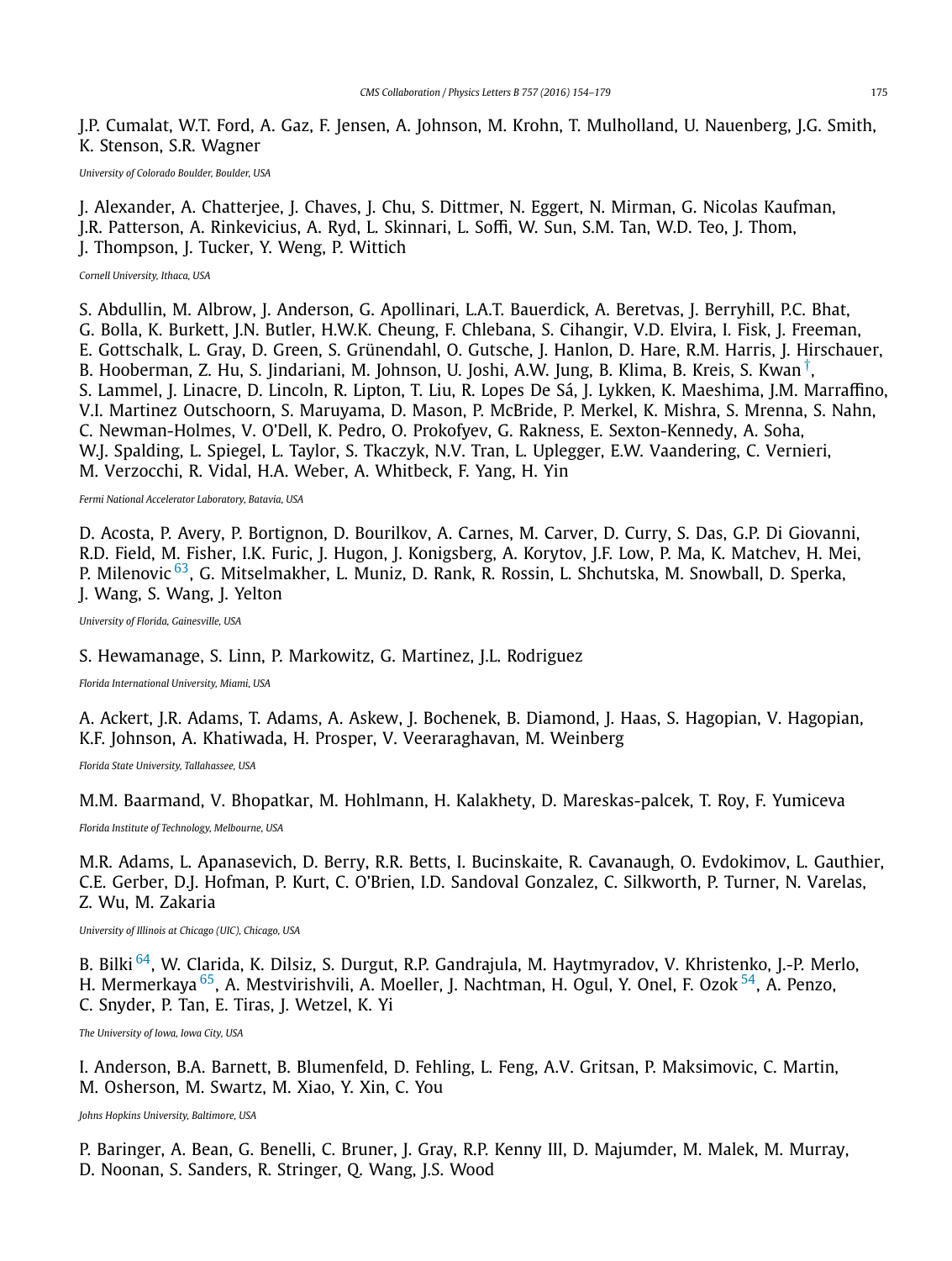*The University of Kansas, Lawrence, USA*

I. Chakaberia, A. Ivanov, K. Kaadze, S. Khalil, M. Makouski, Y. Maravin, A. Mohammadi, L.K. Saini, N. Skhirtladze, I. Svintradze, S. Toda

*Kansas State University, Manhattan, USA*

#### D. Lange, F. Rebassoo, D. Wright

*Lawrence Livermore National Laboratory, Livermore, USA*

C. Anelli, A. Baden, O. Baron, A. Belloni, B. Calvert, S.C. Eno, C. Ferraioli, J.A. Gomez, N.J. Hadley, S. Jabeen, R.G. Kellogg, T. Kolberg, J. Kunkle, Y. Lu, A.C. Mignerey, Y.H. Shin, A. Skuja, M.B. Tonjes, S.C. Tonwar

*University of Maryland, College Park, USA*

A. Apyan, R. Barbieri, A. Baty, K. Bierwagen, S. Brandt, W. Busza, I.A. Cali, Z. Demiragli, L. Di Matteo, G. Gomez Ceballos, M. Goncharov, D. Gulhan, G.M. Innocenti, M. Klute, D. Kovalskyi, Y.S. Lai, Y.-J. Lee, A. Levin, P.D. Luckey, C. Mcginn, C. Mironov, X. Niu, C. Paus, D. Ralph, C. Roland, G. Roland, J. Salfeld-Nebgen, G.S.F. Stephans, K. Sumorok, M. Varma, D. Velicanu, J. Veverka, J. Wang, T.W. Wang, B. Wyslouch, M. Yang, V. Zhukova

*Massachusetts Institute of Technology, Cambridge, USA*

B. Dahmes, A. Finkel, A. Gude, P. Hansen, S. Kalafut, S.C. Kao, K. Klapoetke, Y. Kubota, Z. Lesko, J. Mans, S. Nourbakhsh, N. Ruckstuhl, R. Rusack, N. Tambe, J. Turkewitz

*University of Minnesota, Minneapolis, USA*

J.G. Acosta, S. Oliveros

*University of Mississippi, Oxford, USA*

E. Avdeeva, K. Bloom, S. Bose, D.R. Claes, A. Dominguez, C. Fangmeier, R. Gonzalez Suarez, R. Kamalieddin, J. Keller, D. Knowlton, I. Kravchenko, J. Lazo-Flores, F. Meier, J. Monroy, F. Ratnikov, J.E. Siado, G.R. Snow

*University of Nebraska—Lincoln, Lincoln, USA*

M. Alyari, J. Dolen, J. George, A. Godshalk, I. Iashvili, J. Kaisen, A. Kharchilava, A. Kumar, S. Rappoccio

*State University of New York at Buffalo, Buffalo, USA*

G. Alverson, E. Barberis, D. Baumgartel, M. Chasco, A. Hortiangtham, A. Massironi, D.M. Morse, D. Nash, T. Orimoto, R. Teixeira De Lima, D. Trocino, R.-J. Wang, D. Wood, J. Zhang

*Northeastern University, Boston, USA*

K.A. Hahn, A. Kubik, N. Mucia, N. Odell, B. Pollack, A. Pozdnyakov, M. Schmitt, S. Stoynev, K. Sung, M. Trovato, M. Velasco, S. Won

*Northwestern University, Evanston, USA*

A. Brinkerhoff, N. Dev, M. Hildreth, C. Jessop, D.J. Karmgard, N. Kellams, K. Lannon, S. Lynch, N. Marinelli, F. Meng, C. Mueller, Y. Musienko <sup>35</sup>, T. Pearson, M. Planer, A. Reinsvold, R. Ruchti, G. Smith, S. Taroni, N. Valls, M. Wayne, M. Wolf, A. Woodard

*University of Notre Dame, Notre Dame, USA*

L. Antonelli, J. Brinson, B. Bylsma, L.S. Durkin, S. Flowers, A. Hart, C. Hill, R. Hughes, K. Kotov, T.Y. Ling, B. Liu, W. Luo, D. Puigh, M. Rodenburg, B.L. Winer, H.W. Wulsin

*The Ohio State University, Columbus, USA*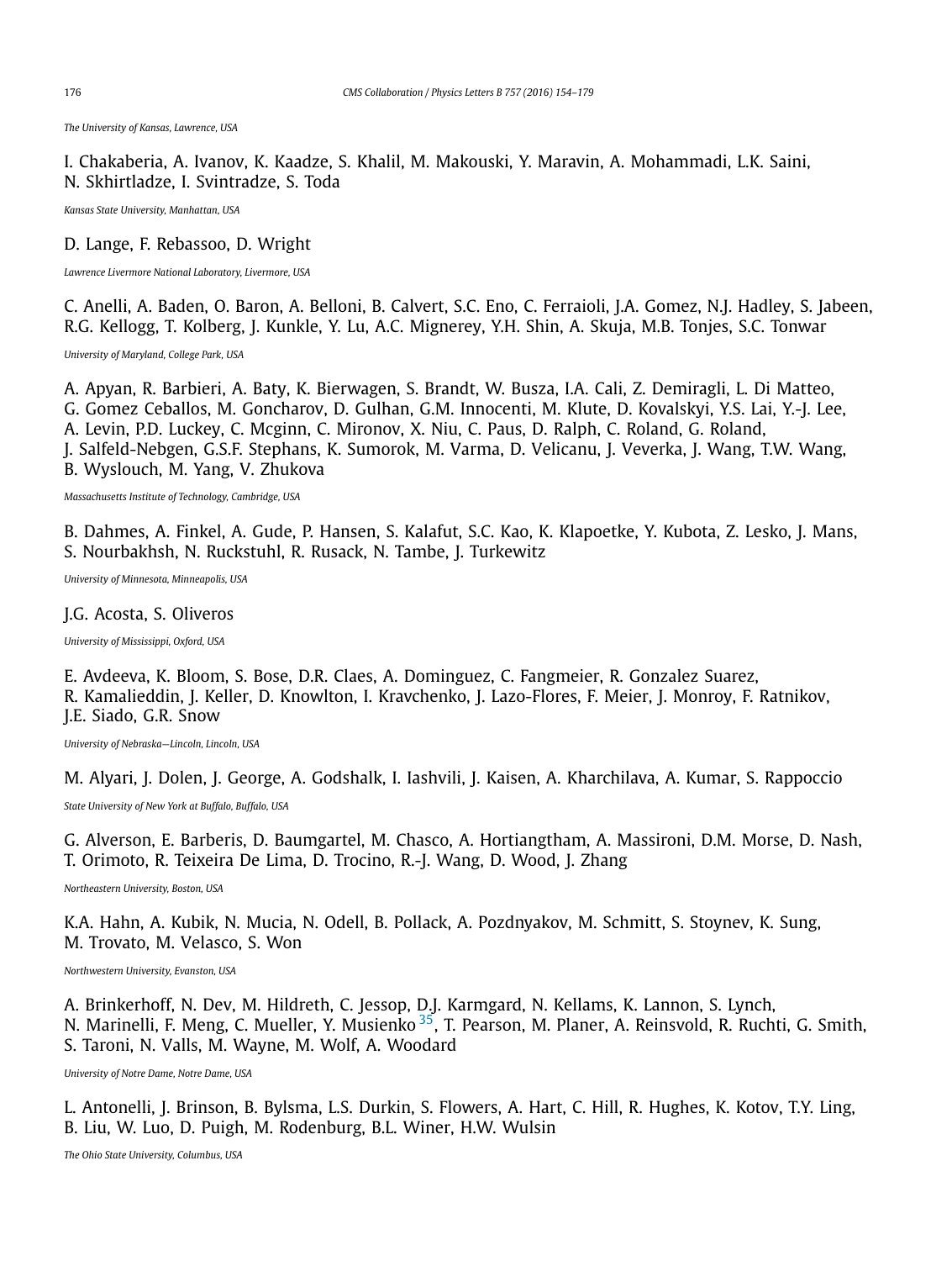O. Driga, P. Elmer, J. Hardenbrook, P. Hebda, S.A. Koay, P. Lujan, D. Marlow, T. Medvedeva, M. Mooney, J. Olsen, C. Palmer, P. Piroué, X. Quan, H. Saka, D. Stickland, C. Tully, J.S. Werner, A. Zuranski

*Princeton University, Princeton, USA*

V.E. Barnes, D. Benedetti, D. Bortoletto, L. Gutay, M.K. Jha, M. Jones, K. Jung, M. Kress, D.H. Miller, N. Neumeister, F. Primavera, B.C. Radburn-Smith, X. Shi, I. Shipsey, D. Silvers, J. Sun, A. Svyatkovskiy, F. Wang, W. Xie, L. Xu, J. Zablocki

*Purdue University, West Lafayette, USA*

N. Parashar, J. Stupak

*Purdue University Calumet, Hammond, USA*

A. Adair, B. Akgun, Z. Chen, K.M. Ecklund, F.J.M. Geurts, M. Guilbaud, W. Li, B. Michlin, M. Northup, B.P. Padley, R. Redjimi, J. Roberts, J. Rorie, Z. Tu, J. Zabel

*Rice University, Houston, USA*

B. Betchart, A. Bodek, P. de Barbaro, R. Demina, Y. Eshaq, T. Ferbel, M. Galanti, A. Garcia-Bellido, P. Goldenzweig, J. Han, A. Harel, O. Hindrichs, A. Khukhunaishvili, G. Petrillo, M. Verzetti

*University of Rochester, Rochester, USA*

### L. Demortier

*The Rockefeller University, New York, USA*

S. Arora, A. Barker, J.P. Chou, C. Contreras-Campana, E. Contreras-Campana, D. Duggan, D. Ferencek, Y. Gershtein, R. Gray, E. Halkiadakis, D. Hidas, E. Hughes, S. Kaplan, R. Kunnawalkam Elayavalli, A. Lath, K. Nash, S. Panwalkar, M. Park, S. Salur, S. Schnetzer, D. Sheffield, S. Somalwar, R. Stone, S. Thomas, P. Thomassen, M. Walker

*Rutgers, The State University of New Jersey, Piscataway, USA*

M. Foerster, G. Riley, K. Rose, S. Spanier, A. York

*University of Tennessee, Knoxville, USA*

O. Bouhali <sup>[66](#page-25-0)</sup>, A. Castaneda Hernandez, M. Dalchenko, M. De Mattia, A. Delgado, S. Dildick, R. Eusebi, W. Flanagan, J. Gilmore, T. Kamon <sup>67</sup>, V. Krutelyov, R. Montalvo, R. Mueller, I. Osipenkov, Y. Pakhotin, R. Patel, A. Perloff, J. Roe, A. Rose, A. Safonov, A. Tatarinov, K.A. Ulmer [2](#page-24-0)

*Texas A&M University, College Station, USA*

N. Akchurin, C. Cowden, J. Damgov, C. Dragoiu, P.R. Dudero, J. Faulkner, S. Kunori, K. Lamichhane, S.W. Lee, T. Libeiro, S. Undleeb, I. Volobouev

*Texas Tech University, Lubbock, USA*

E. Appelt, A.G. Delannoy, S. Greene, A. Gurrola, R. Janjam, W. Johns, C. Maguire, Y. Mao, A. Melo, P. Sheldon, B. Snook, S. Tuo, J. Velkovska, Q. Xu

*Vanderbilt University, Nashville, USA*

M.W. Arenton, S. Boutle, B. Cox, B. Francis, J. Goodell, R. Hirosky, A. Ledovskoy, H. Li, C. Lin, C. Neu, E. Wolfe, J. Wood, F. Xia

*University of Virginia, Charlottesville, USA*

C. Clarke, R. Harr, P.E. Karchin, C. Kottachchi Kankanamge Don, P. Lamichhane, J. Sturdy

*Wayne State University, Detroit, USA*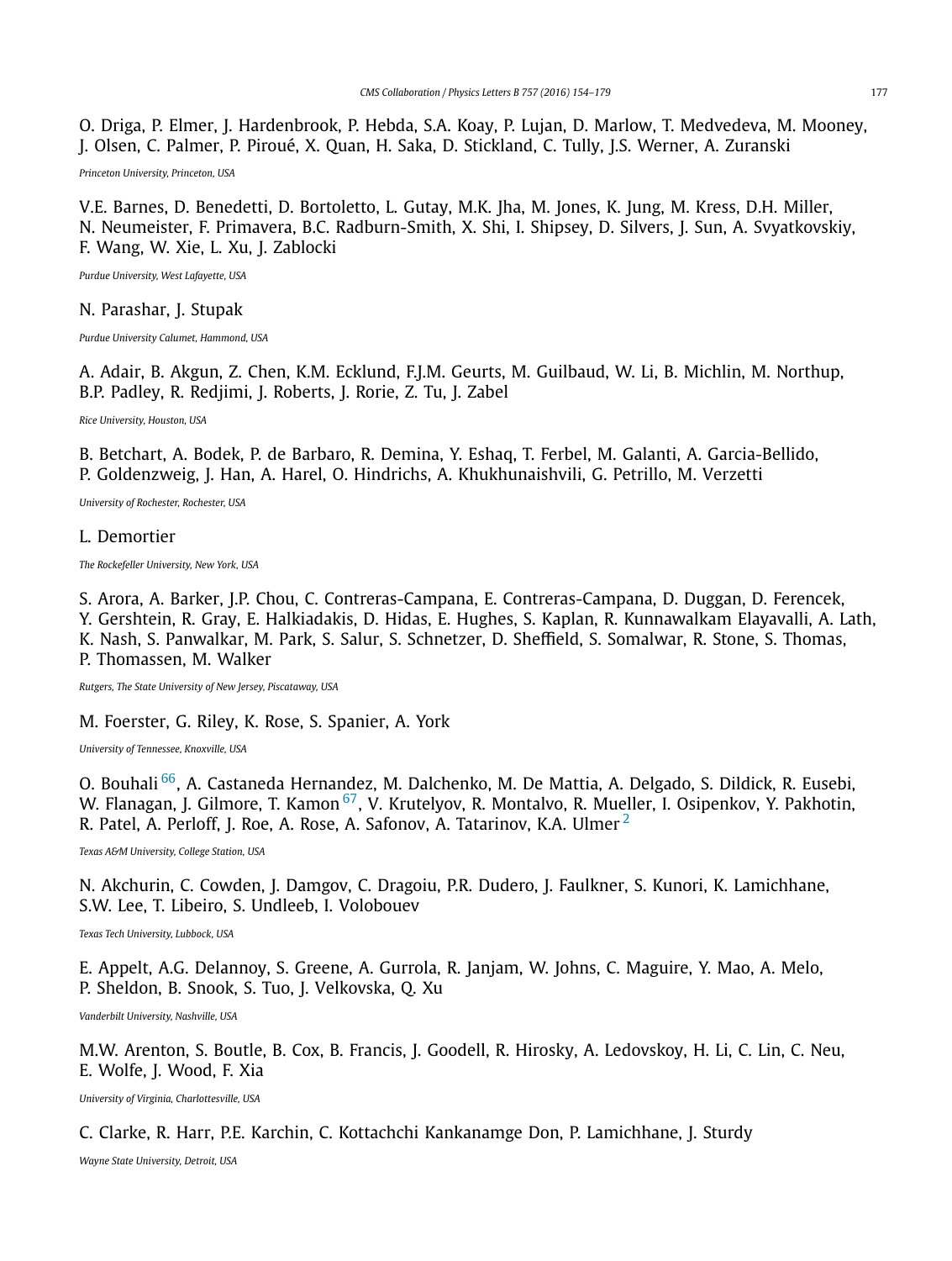<span id="page-24-0"></span>D.A. Belknap, D. Carlsmith, M. Cepeda, A. Christian, S. Dasu, L. Dodd, S. Duric, E. Friis, B. Gomber, R. Hall-Wilton, M. Herndon, A. Hervé, P. Klabbers, A. Lanaro, A. Levine, K. Long, R. Loveless, A. Mohapatra, I. Ojalvo, T. Perry, G.A. Pierro, G. Polese, I. Ross, T. Ruggles, T. Sarangi, A. Savin, A. Sharma, N. Smith, W.H. Smith, D. Taylor, N. Woods

*University of Wisconsin, Madison, USA*

- † Deceased.
- Also at Vienna University of Technology, Vienna, Austria.
- Also at CERN, European Organization for Nuclear Research, Geneva, Switzerland.
- <sup>3</sup> Also at State Key Laboratory of Nuclear Physics and Technology, Peking University, Beijing, China.
- Also at Institut Pluridisciplinaire Hubert Curien, Université de Strasbourg, Université de Haute Alsace Mulhouse, CNRS/IN2P3, Strasbourg, France.
- Also at National Institute of Chemical Physics and Biophysics, Tallinn, Estonia.
- Also at Skobeltsyn Institute of Nuclear Physics, Lomonosov Moscow State University, Moscow, Russia.
- Also at Universidade Estadual de Campinas, Campinas, Brazil.
- Also at Centre National de la Recherche Scientifique (CNRS) IN2P3, Paris, France.
- Also at Laboratoire Leprince-Ringuet, Ecole Polytechnique, IN2P3–CNRS, Palaiseau, France.
- <sup>10</sup> Also at Joint Institute for Nuclear Research, Dubna, Russia.
- Also at Zewail City of Science and Technology, Zewail, Egypt.
- Also at Ain Shams University, Cairo, Egypt.
- Now at British University in Egypt, Cairo, Egypt.
- <sup>14</sup> Also at Helwan University, Cairo, Egypt.
- Also at Université de Haute Alsace, Mulhouse, France.
- Also at Tbilisi State University, Tbilisi, Georgia.
- Also at Ilia State University, Tbilisi, Georgia.
- Also at Brandenburg University of Technology, Cottbus, Germany.
- <sup>19</sup> Also at Institute of Nuclear Research ATOMKI, Debrecen, Hungary.
- Also at Eötvös Loránd University, Budapest, Hungary.
- Also at University of Debrecen, Debrecen, Hungary.
- Also at Wigner Research Centre for Physics, Budapest, Hungary.
- Also at University of Visva-Bharati, Santiniketan, India.
- Now at King Abdulaziz University, Jeddah, Saudi Arabia.
- Also at University of Ruhuna, Matara, Sri Lanka.
- Also at Isfahan University of Technology, Isfahan, Iran.
- Also at University of Tehran, Department of Engineering Science, Tehran, Iran.
- Also at Plasma Physics Research Center, Science and Research Branch, Islamic Azad University, Tehran, Iran.
- Also at Laboratori Nazionali di Legnaro dell'INFN, Legnaro, Italy.
- Also at Università degli Studi di Siena, Siena, Italy.
- Also at Purdue University, West Lafayette, USA.
- <sup>32</sup> Also at International Islamic University of Malaysia, Kuala Lumpur, Malaysia.
- Also at Malaysian Nuclear Agency, Mosti, Kajang, Malaysia.
- Also at Consejo National de Ciencia y Tecnologia, Mexico, Mexico.
- Also at Institute for Nuclear Research, Moscow, Russia.
- <sup>36</sup> Also at St. Petersburg State Polytechnical University, St. Petersburg, Russia.
- Also at National Research Nuclear University 'Moscow Engineering Physics Institute' (MEPhI), Moscow, Russia.
- Also at California Institute of Technology, Pasadena, USA.
- Also at Faculty of Physics, University of Belgrade, Belgrade, Serbia.
- Also at Facoltà Ingegneria, Università di Roma, Roma, Italy.
- Also at National Technical University of Athens, Athens, Greece.
- Also at Scuola Normale e Sezione dell'INFN, Pisa, Italy.
- Also at University of Athens, Athens, Greece.
- Also at Warsaw University of Technology, Institute of Electronic Systems, Warsaw, Poland.
- Also at Institute for Theoretical and Experimental Physics, Moscow, Russia.
- Also at Albert Einstein Center for Fundamental Physics, Bern, Switzerland.
- Also at Gaziosmanpasa University, Tokat, Turkey.
- Also at Mersin University, Mersin, Turkey.
- 49 Also at Cag University, Mersin, Turkey.
- Also at Piri Reis University, Istanbul, Turkey.
- Also at Adiyaman University, Adiyaman, Turkey.
- Also at Ozyegin University, Istanbul, Turkey.
- Also at Izmir Institute of Technology, Izmir, Turkey.
- Also at Mimar Sinan University, Istanbul, Istanbul, Turkey.
- Also at Marmara University, Istanbul, Turkey.
- Also at Kafkas University, Kars, Turkey.
- Also at Yildiz Technical University, Istanbul, Turkey.
- Also at Hacettepe University, Ankara, Turkey.
- Also at Rutherford Appleton Laboratory, Didcot, United Kingdom.
- Also at School of Physics and Astronomy, University of Southampton, Southampton, United Kingdom.